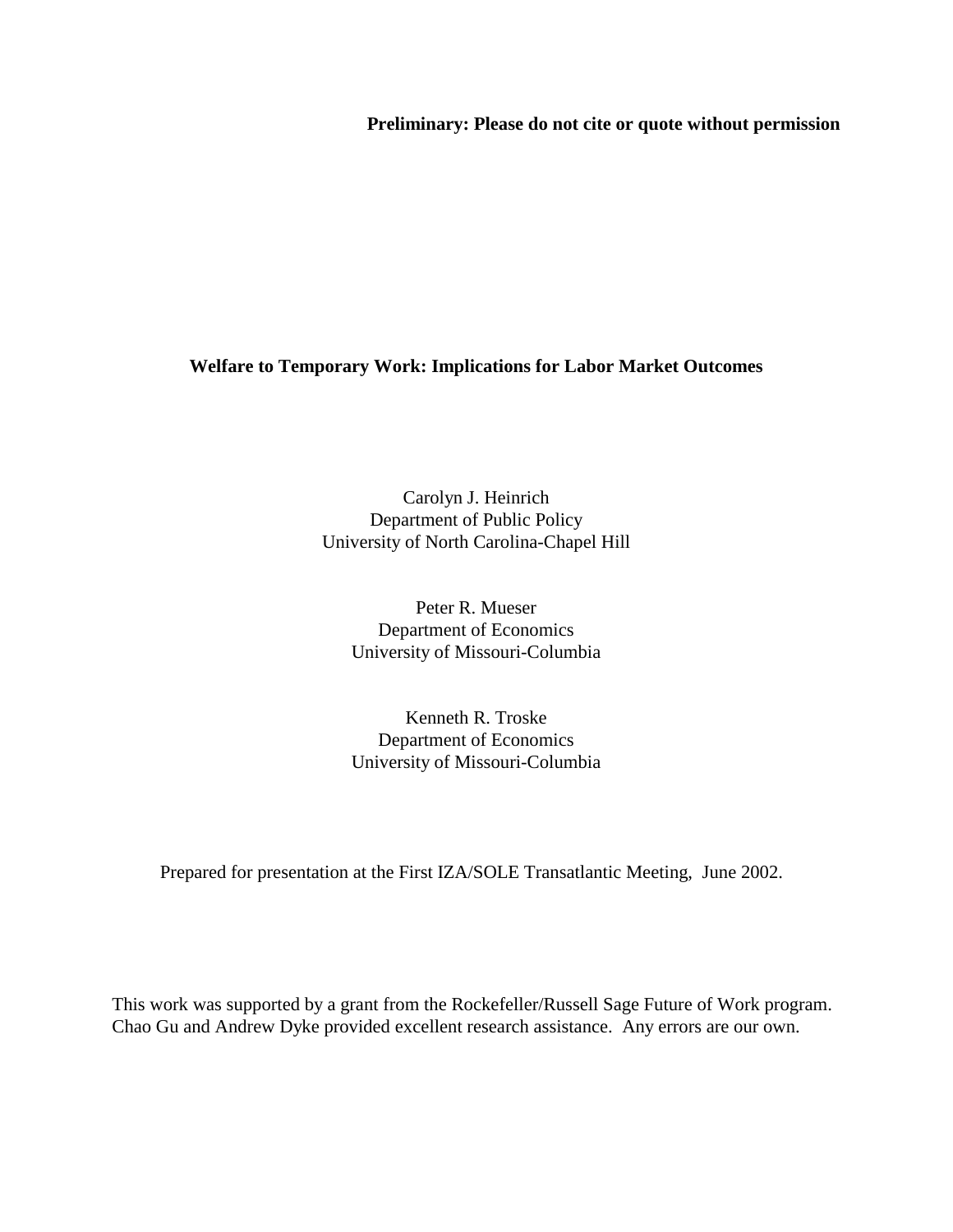### **I. Introduction**

Throughout the 1990s, the U.S. welfare system has been evolving from a system primarily focused on getting qualified individuals registered for cash assistance to one that aims to help disadvantaged individuals obtain self-sufficiency through employment. Case workers are accordingly going from being largely concerned with documenting an individual's eligibility for assistance to providing employment counseling and placing welfare recipients into jobs. As this has occurred, state and local welfare agencies and individuals in need of assistance have increasingly turned toward labor market intermediaries, including temporary help service firms and other public and private employment agencies, as one way of connecting people with jobs (Pavetti et al., 2000). In a number of states, temporary help service firms are registered providers of welfare-to-work services.

Concerns are being raised, however, about the increased use of temporary help service firms for placing welfare recipients and other disadvantaged individuals into jobs. Jobs with temporary help service firms frequently offer less job stability, fewer fringe benefits, and, for many low skilled workers, substantially lower wages than jobs in traditional ("end-user") firms. Blank (1998) estimates that between 40 percent and 70 percent of temporary help service workers are in what she refers to as "problem" jobs–jobs which both pay low wages and are relatively less stable. At least one study finds that a majority of such workers state that they would prefer traditional employment arrangements (Cohany, 1998).

On the other hand, for many low-skilled workers, employment through labor market intermediaries may provide a path to permanent and stable employment. By limiting the extent of employer commitment, such jobs may provide access to informal training and screening for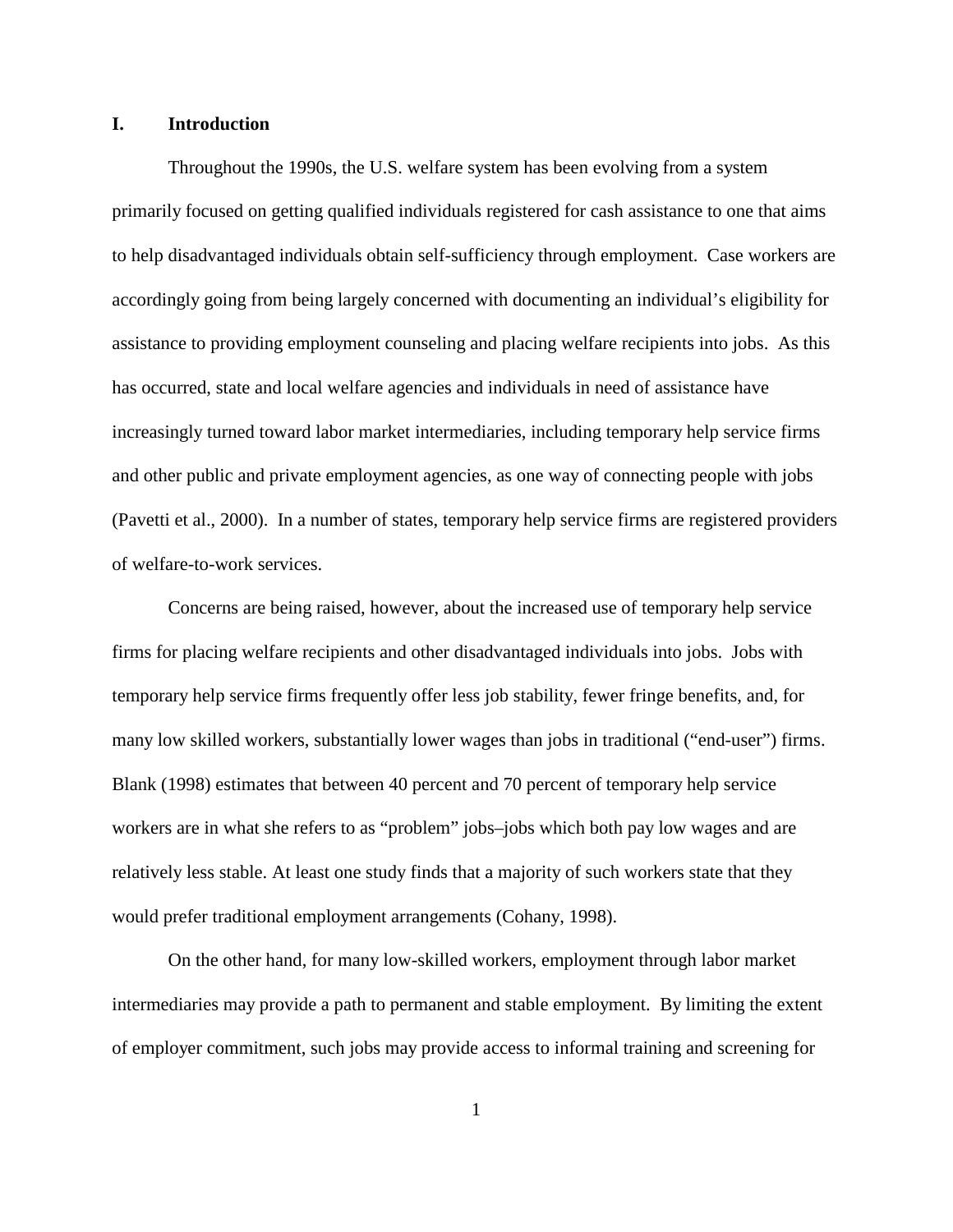workers who might otherwise be excluded from such opportunities. While a variety of studies present a picture of the kinds of workers in such positions, little is presently known about the role that temporary help service employment plays in the career trajectories of welfare recipients.<sup>1</sup>

To further examine the effect that temporary help services firms have on the labor market experiences and outcomes of welfare recipients, we address two main questions: Who among these welfare recipients goes to work for temporary help service firms, and what are the implications of temporary employment for their labor market outcomes, compared to those welfare recipients who become employed in permanent jobs?<sup>2</sup> We address these questions using administrative data on all welfare recipients in Missouri and North Carolina and employment covered by unemployment insurance in these two states. Our data on welfare recipients and employment begin in 1990 in Missouri and 1995 in North Carolina. These data include standard demographic information about individuals, such as age, race, sex and education, as well as total earnings in a quarter and the industry of the employer. Using these data, we examine changes in the characteristics of welfare recipients over the 1990s, focusing particularly on those welfare recipients who go to work for temporary help service firms. In addition, in multivariate analyses, we predict the probability of temporary employment for welfare recipients and analyze their earnings, employment transitions, and welfare exits, comparing those employed by temporary

<sup>&</sup>lt;sup>1</sup>In addition to papers by Blank and Cohany referenced above, see Laird and Williams (1996), Howe (1986), and a series of articles in the October 1996 *Monthly Labor Review*.

 $2^2$ Nollen (1996) defines 2 types of temporary workers: (1) employees of staffing/temporary help service firms who take short-term assignments at other client companies, and (2) direct-hire employees of the company where they work who have fixed-term contracts for temporary work. Our empirical analyses focus on jobs or employees in the temporary help service industry (SIC=7363), since that is the data we have available. Many of the issues we address are relevant for other temporary workers.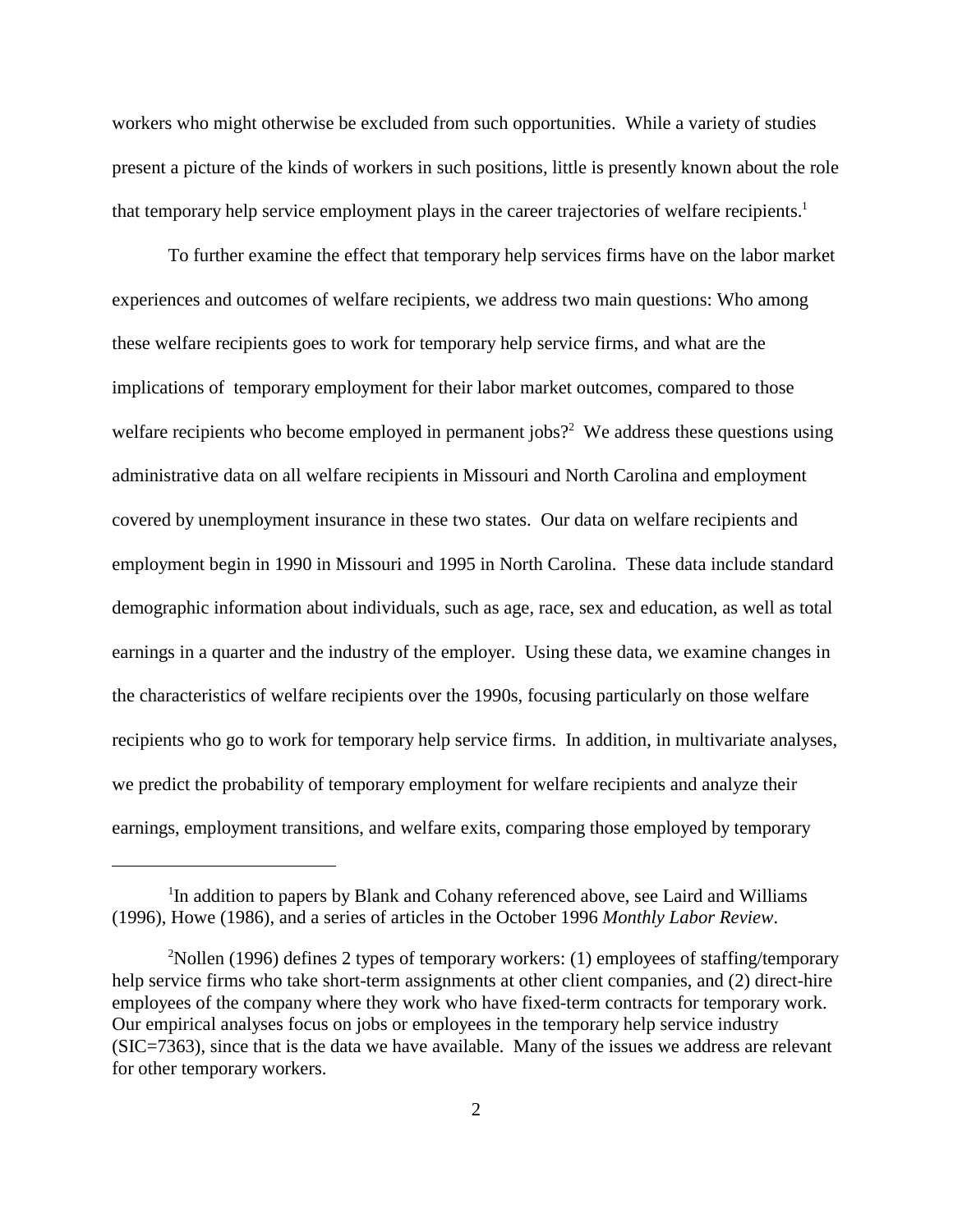help service firms with those employed by end-user firms, while controlling for their individual characteristics.

The paper is organized as follows. In the next section we review the relevant literature and discuss theories for why firms might want to employ temporary help workers and why individuals might want to work for temporary help service firms. We describe our data in section III. In sections IV and V we present the results from our analysis. We summarize our results and present our conclusions in section VI.

### **II. Review of Previous Literature**

*Characteristics of temporary help services work and those who choose temporary jobs*

Blank's (1998) findings on the low pay and instability associated with temporary work are corroborated in a number of studies that describe the characteristics of temporary work. Segal and Sullivan (1997a), for example, found that temporary workers were more likely to be underemployed, to work fewer hours, and to have greater variability in their work schedules and less attachment to the labor force. Using data from the Current Population Survey (CPS), they also reported that temporary workers received 28 percent lower wages than permanent workers. The earnings gap between these groups was even larger factoring in temporary workers' lower work hours. Nollen (1996) shows that the average wage of temporary employees in 1994 (\$7.74 per hour) was just slightly higher than those of temporary help service firm employees in 1989 (\$7.59 per hour) and estimated that they were 35 percent lower than workers in other occupations. Houseman and Polivka (1999) likewise find that workers in temporary arrangements were considerably more likely than regular part-time workers to change employers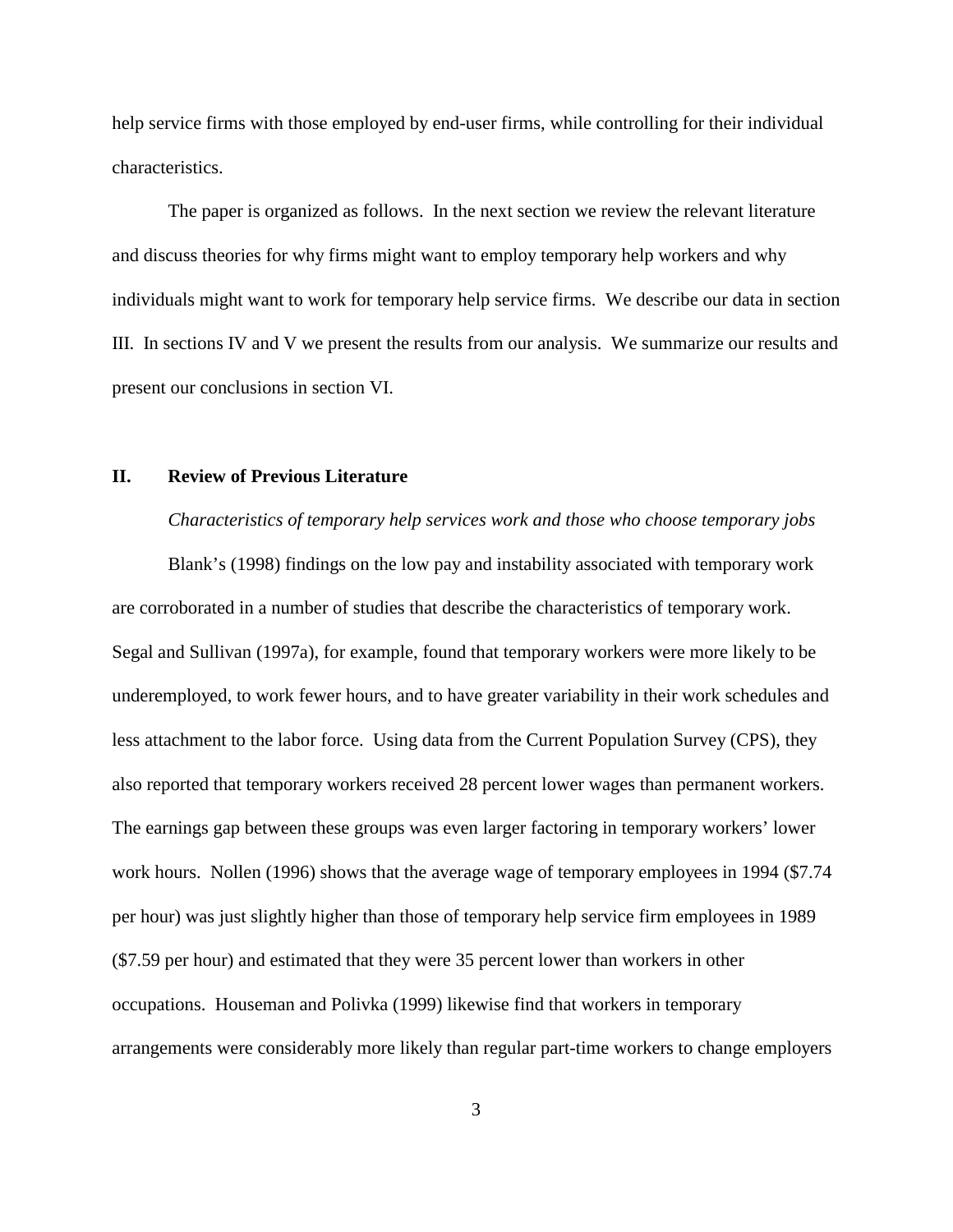or to lose their jobs and leave the labor force, even when they say they would prefer to work. In addition, Cohany (1998) highlighted the significant disparities in health insurance coverage between temporary workers (7%) and permanent (or "traditional") workers (61%).

A case study of temporary workers reports that these workers cite a number of "problems" with these jobs, including: uncertainty about income, work hours, and travel costs; a resulting inability to plan, invest, get credit, or make child care arrangements; money paid up front for work clothes or safety equipment that might not be used more than a day; unfairly withheld wages and equipment charges; a lack of job skills training or useful feedback on job performance; marginal social interactions in the workplace and exploitative actions by temporary employers; fear that assignments might be withheld if workers' refused assignments, complained, or filed a workers' compensation or unemployment insurance claim; and powerlessness in controlling working conditions (McAllister, 1998). Welfare recipients frequently struggle harder with employment barriers related to child care, transportation, and limited personal and financial resources for coping with some of these contingencies (Berg, Olson and Conrad, 1991; Pavetti and Acs, 2001). It is possible that the problems frequently associated with temporary jobs may be compounded for welfare recipients, generating special obstacles to self-sufficiency.

An alternative view of temporary work is that workers may optimally choose these jobs because temporary help jobs best match their preferences or skills. For example, some workers, such as mothers with young children, may prefer jobs with flexible work schedules. In addition, the nature of temporary work may also be beneficial for workers who want or need to take extended periods out of the labor force, or who value nonmarket time highly but are indifferent to its exact timing. For these people, the instability or uncertainty of temporary work may not be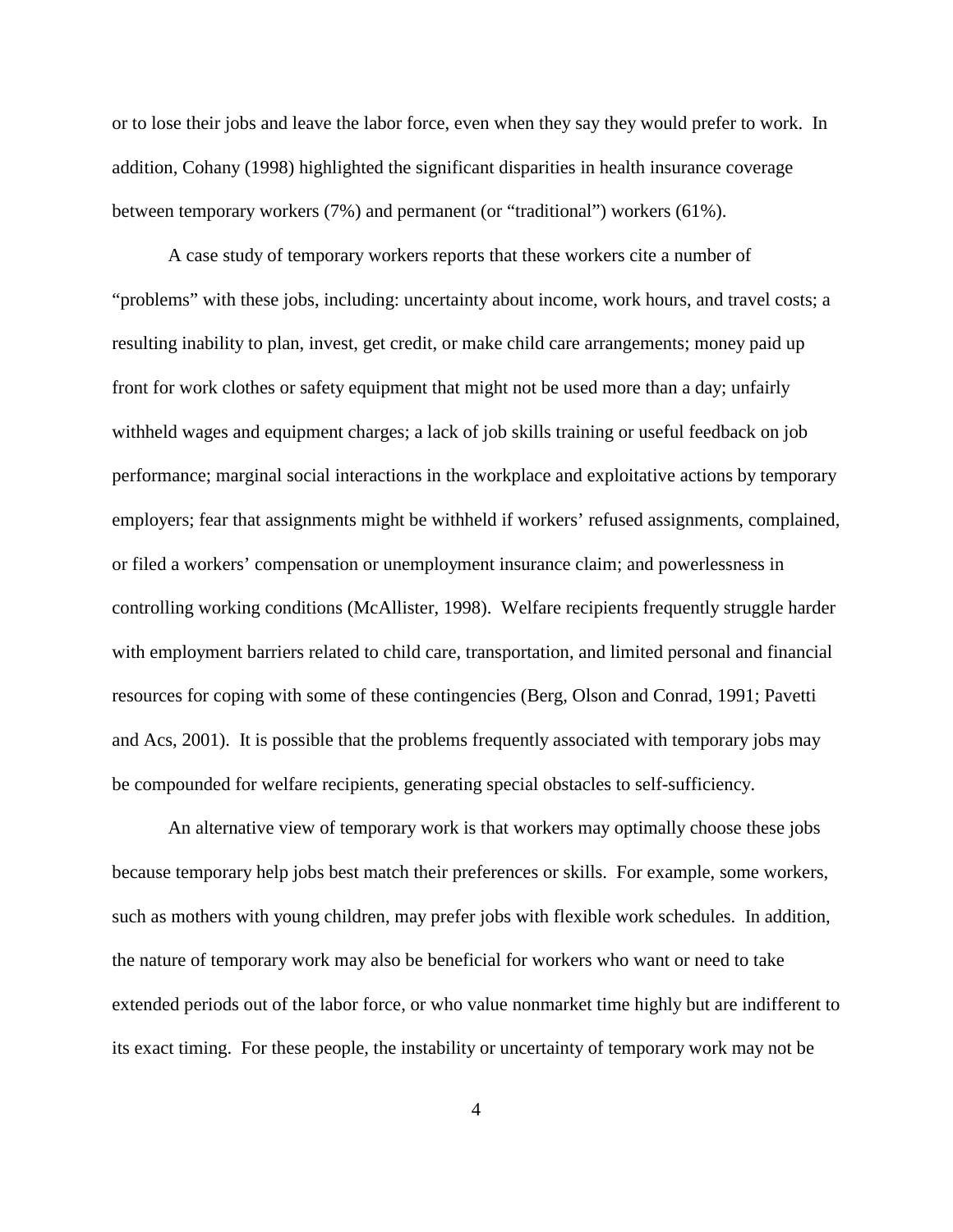important disadvantages. This group might include some welfare recipients with young children or other family care responsibilities, and, among temporary workers, there may be a substantial proportion who fit this profile. Cohany (1998) and Morris and Vekker (2001) find that 1 in 3 temporary workers preferred their arrangement to a traditional job. Among married women with children, Morris and Vekker reported that 25 percent indicated that they wanted a temporary job for flexibility, shorter hours, to facilitate child care arrangements, or for other family reasons.

In terms of individual characteristics, Segal and Sullivan (1997a) find that a large portion of the temporary/permanent wage gap can be explained by standard work characteristics known to be related to wages, or to unmeasured permanent differences in earnings-related characteristics. In addition, in explaining the disproportionate representation of African-Americans among temporary workers, Carre (1992) observes that the group of occupations in which African-American workers are concentrated in temporary employment corresponds to the occupations in which African-American workers are concentrated in all industries. Nollen (1996) likewise reports that the overall lower wages of temporary employees was a result of their concentration in relatively low-wage occupations (administrative, clerical, and laborer jobs). Thus, the higher concentration of welfare recipients (and other lower-skilled, less educated workers) in temporary jobs may in fact reflect a matching process between workers with fewer productive characteristics and firms or jobs requiring less specific human capital, for which the firms do not wish to establish long-term contracts.

Furthermore, for those workers with less desirable characteristics, the ability to enter into a contract where the employer has no long-term obligation may facilitate their access to the labor market and work experience. As Nollen (1996:575) explains, according to this view, "temporary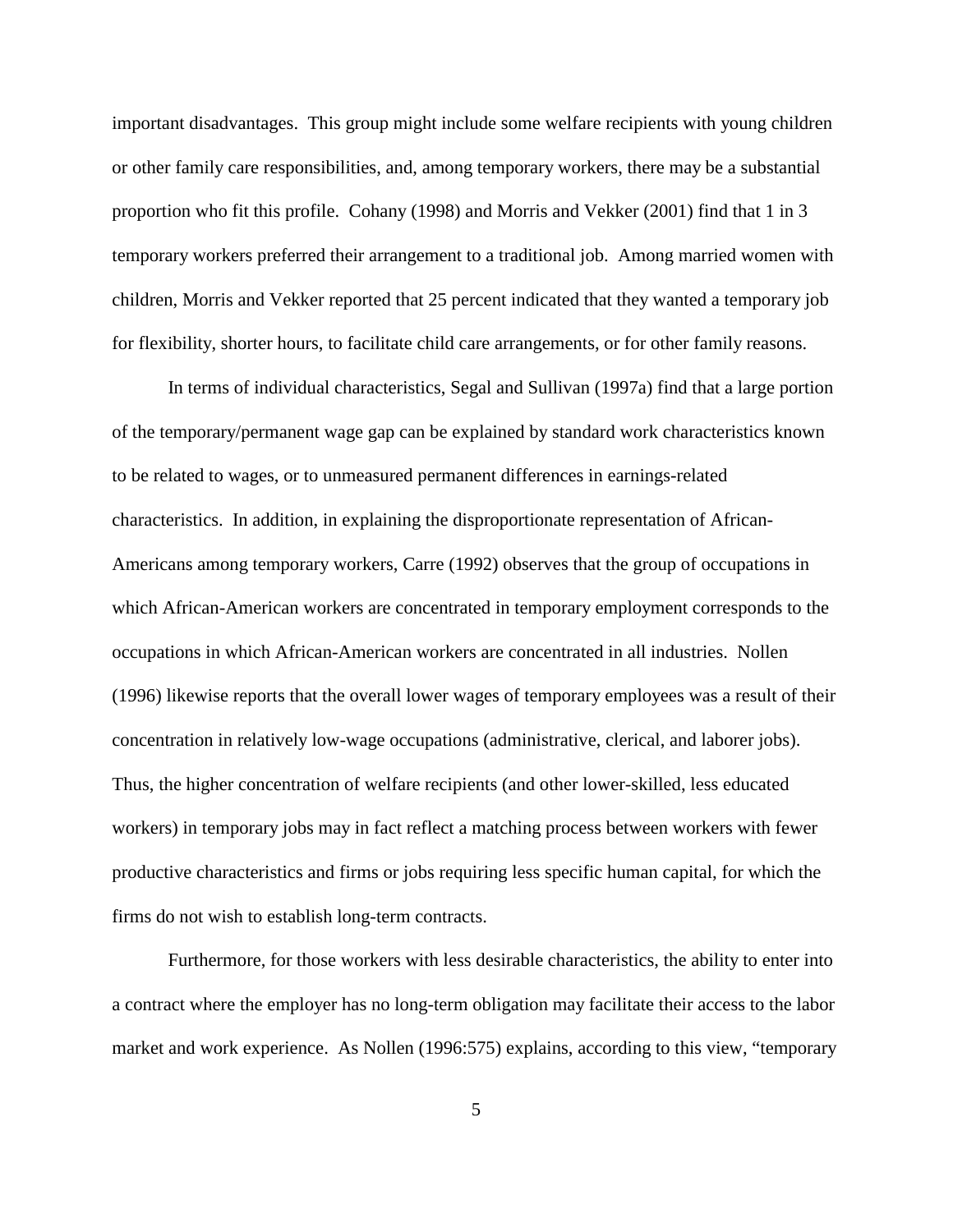work gives opportunities to begin the process of practical human capital development." These temporary jobs, in firms that might not otherwise hire temporary workers, could also allow workers a chance to show that they are productive and possibly lead to permanent jobs with the same employers. Based on their analysis of the frequency of transitions from temporary to permanent employment, Segal and Sullivan (1997a) find that the size of any "permanent 'underclass' of temporary workers" is likely small. In evaluating this argument, however, it is important to consider whether these temporary jobs represent new growth and work opportunities for lower-skilled, disadvantaged workers, or if they are displacing or reducing growth in opportunities for permanent employment and/or delaying workers' movement into permanent jobs.

# *The demand for temporary workers: firms that choose the temporary employment contract*

As Segal (1996) and Autor (2001) note, the temporary help services industry grew at a pace five times faster than overall (non-farm) employment between 1979 and 1995. Several alternative explanations of the rapid growth of this industry have been proposed in the literature. One common explanation is that firms have found it necessary to adapt their human resource strategies in response to heightened global competition and fluctuating product demand (Laird and Williams, 1996; Nollen, 1996; Segal and Sullivan, 1997a). This strategy has been described by some as a "core-periphery" human resource strategy, in which employers use temporary work arrangements, which are less encumbered by laws or employee contracts covering dismissals and work rules, to increase their control over the duration of employment. Wages for work tasks specified in these arrangements are made more flexible, corresponding more closely to a simple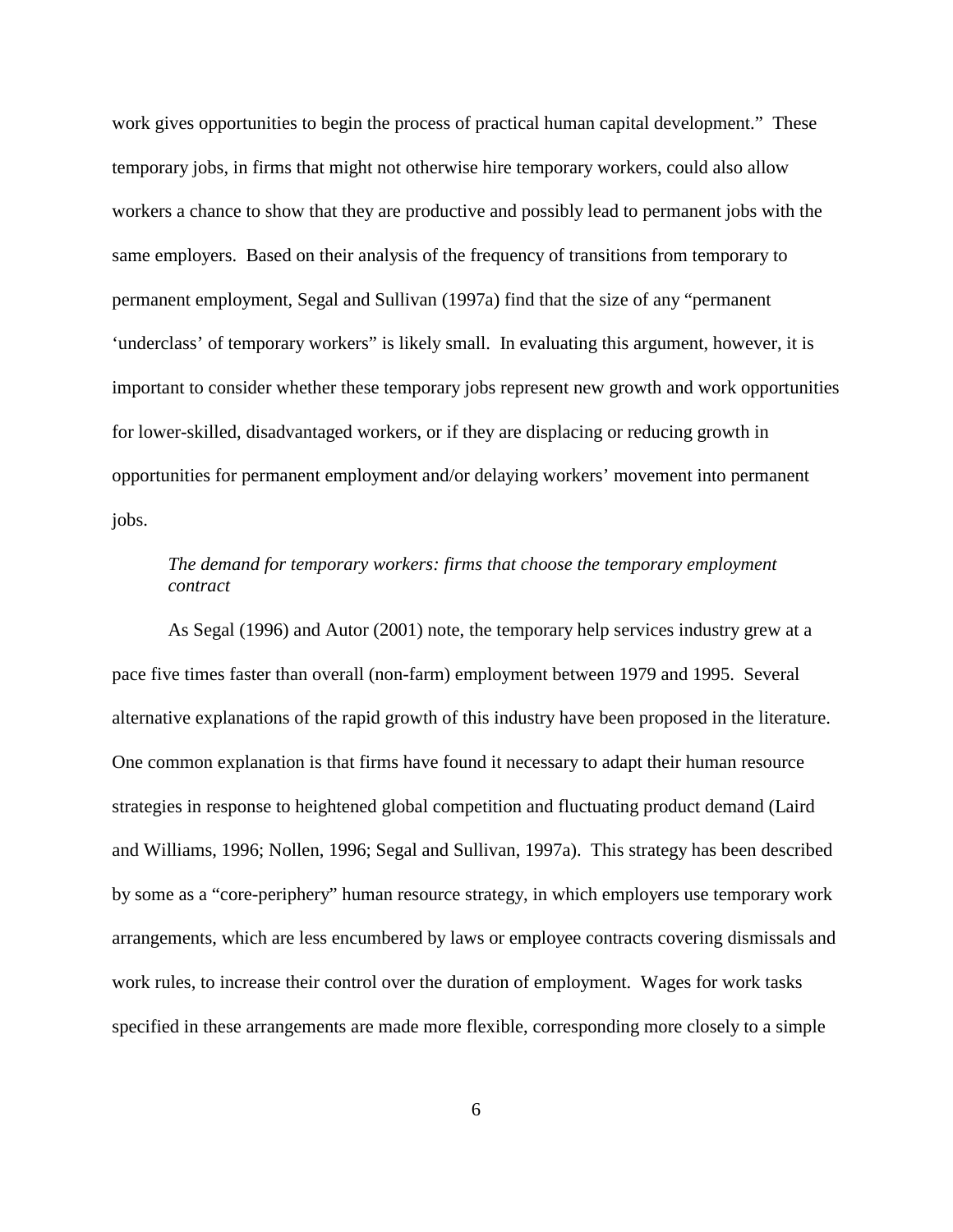spot market. Under this interpretation, work is relocated outside of the technical core (primary labor markets) and into competitive markets (Gonos, 1998). Segal and Sullivan (1997a) find temporary services employment to be very sensitive to the business cycle during the last quarter century, exhibiting declines during recessions of between 8 and 30 percent, in contrast to 2 to 5 percent for employment in general.

Other researchers, however, downplay the role of global economic factors and point to changing legal policies governing employment contracts. Early in the period of temporary help services employment growth, Ricca (1982) argues that the primary objective of temporary work arrangements was to relieve client firms of the legal obligations associated with employer status. Gonos (1998) claims that the limited duration of work assignments was not a defining characteristic of temporary work but rather a "byproduct" this arrangement. As Gonos explains, temporary help service firms "claim the status of sole 'employer'" of temporary workers, and the traditional employer-employee relationship between workers and user firms (on whose premises they work) is severed. The end-user firm utilizes temporary labor without taking on the "specific social, legal, and contractual obligations that have been increasingly attached to employer status since the New Deal." (p. 173).

Recent studies suggest that temporary help service firms' exemption from legal protections against unjust dismissal of workers has abetted the growth of temporary jobs (Miles, 2000; Autor, 2001). Between 1973 and 1995, Autor notes that 46 state courts upheld exceptions to the common law doctrine of employment at will, thereby limiting an employer's ability to terminate workers without showing cause. In response to the higher costs associated with dismissing workers, Autor predicted that employers will "outsource" jobs that require less firm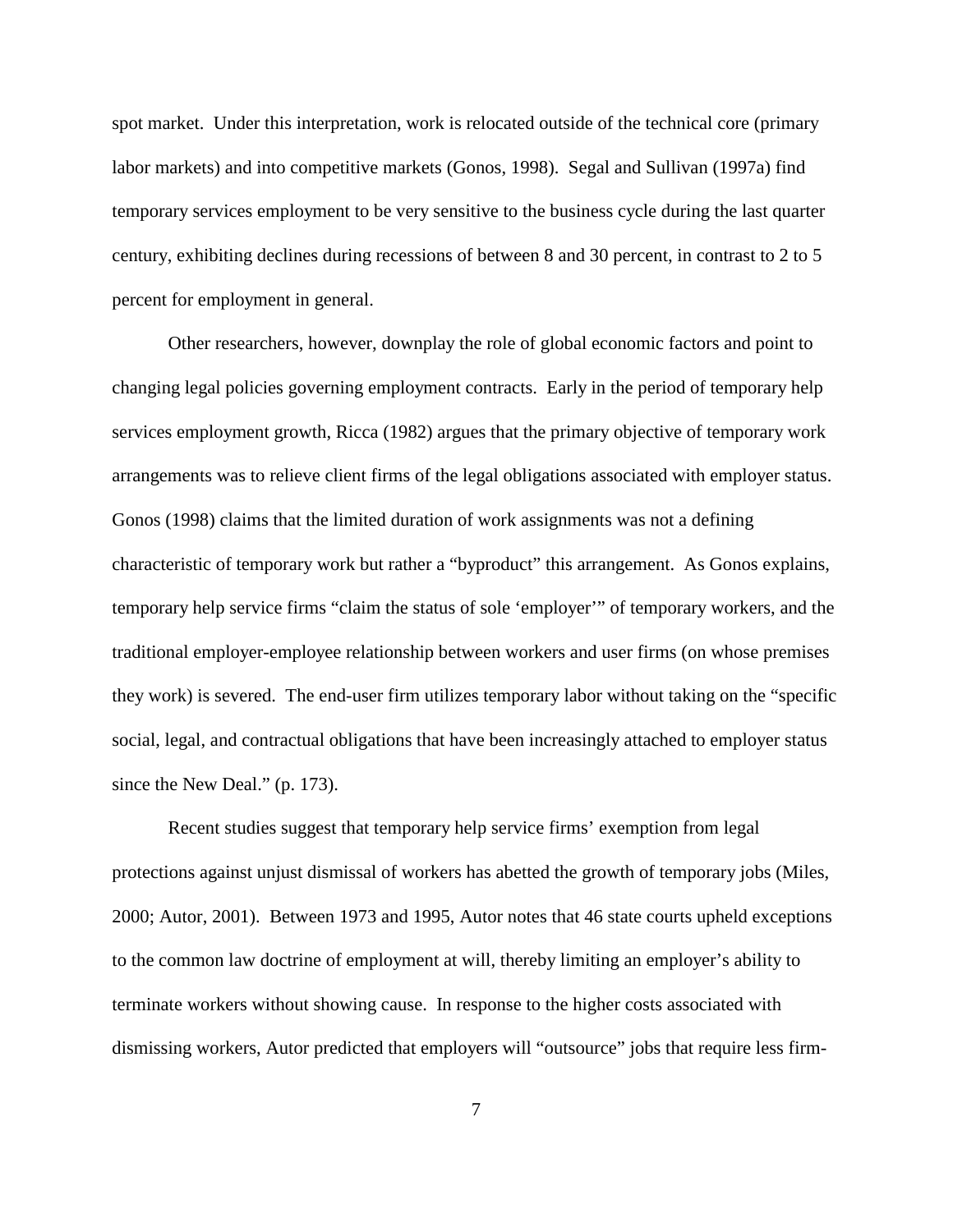specific capital. Using Census and CPS data he finds that changes to the employment-at-will doctrine explain about 20 percent of the growth in the temporary help services industry between 1973 and 1995. As both Autor and Miles show, these changes have no significant effect on employment growth in other industries, suggesting that it is the temporary help service firms' exemption from these new employment protections that has spurred their growth relative to other industries.

Morris and Vekker (2001) show that while the number of temporary workers employed by temporary help services firms continues to increase, direct-hire forms of temporary employment are declining. While there is little direct evidence, there are some indications of a rise in "permatemps," that is, an increasing number of employees who work as if they are part of a company's permanent workforce but are employed by a temporary help service firm. Jorgenson and Riemer (2000) argue that employees in these arrangements lack a clear identification of their employer, and without a legal obligation to provide assignments, temporary help service firms can terminate placements without firing workers. In other words, this suggests additional evidence that employers choose temporary help service arrangements to avoid responsibilities associated with traditional employment contracts (including the provision of employee benefits).

Other research suggests that end-user firms might use temporary help services firms to screen workers for permanent positions, again reducing hiring costs. Autor, Levy, and Murnane (2001) find that temporary help services firms make training available to selected applicants (e.g., those who have completed high school or who have relevant prior work experiences and specific skills training), which aids in the screening process for their client firms. While this is a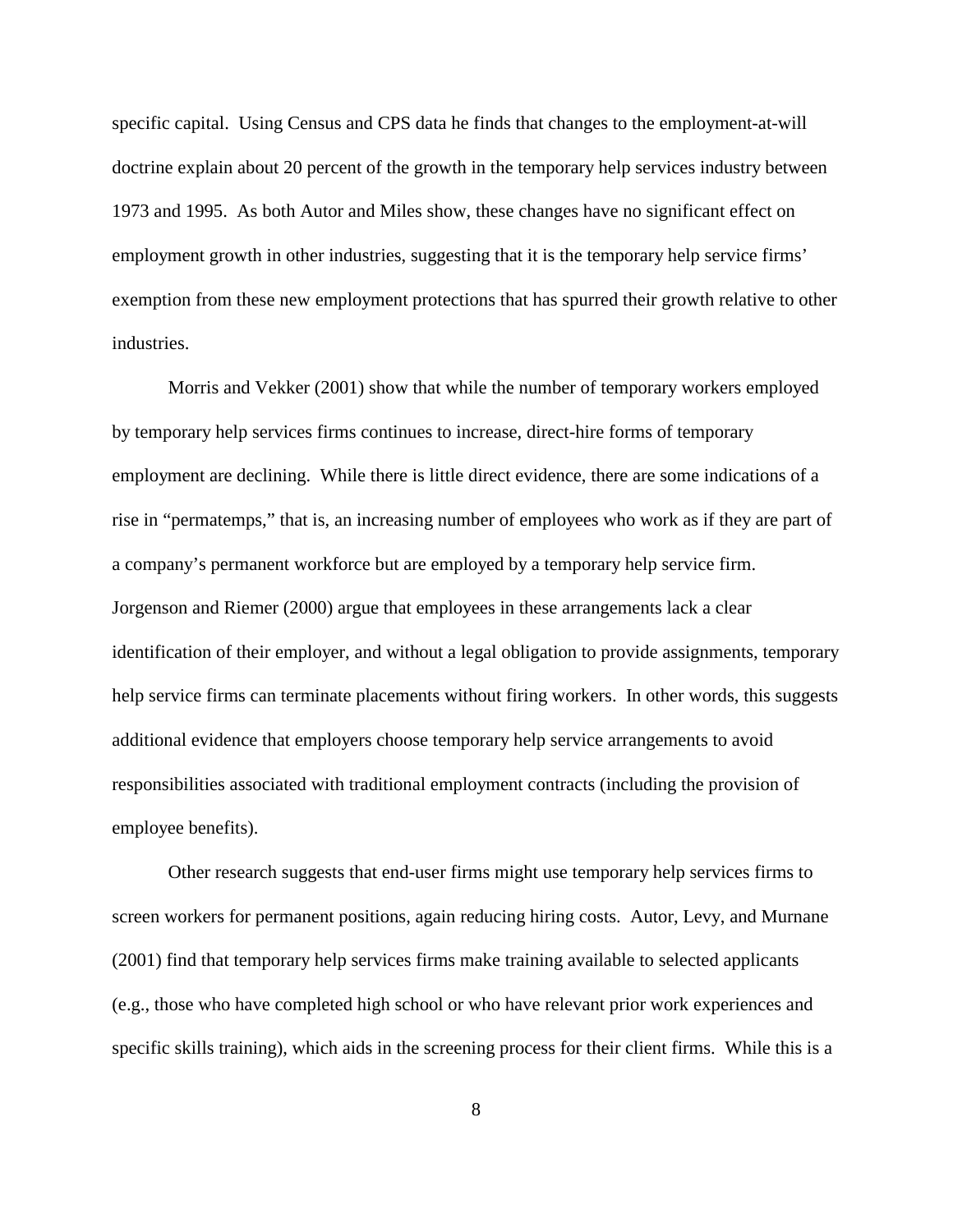potential advantage of temporary employment arrangements — the certification of workers' skills — Autor, Levy, and Murnane also observe that training at temporary help services firms is not only infrequent but typically brief: 7 hours on average for industrial/blue collar workers and 23 hours on average for technical workers.

Previous research has a number of implications related to our analysis of the characteristics of welfare recipients who become temporary workers and the effects of temporary help jobs on their labor market experiences. First, to the extent that jobs in temporary help service firms have attributes that better match the preferences and/or skills of welfare recipients, workers in temporary help jobs will tend to be younger, less educated and more likely to be nonwhite. Also, we would expect that workers in temporary help jobs are more likely to have young children.

We also expect that workers in temporary help jobs will tend to have lower initial wages relative to workers in other industries. Insofar as temporary help jobs facilitate matches between workers and firms that lead to stable, long-term employment relationships, we expect earnings for these workers to increase faster than for others.

On the other hand, it may be that temporary help jobs, along with low-wage jobs in general, provide poor future prospects. Bartik's (1997) analysis of employed, female welfare recipients shows that higher-wage jobs are positively associated with employment continuity, while he and Houseman and Polivka (1999) find that temporary workers are more likely to lose unstable employment than workers in other industries. If those welfare recipients who go to work in permanent positions stay on the job longer, benefitting from more work experience and opportunities for general or firm-specific skills training, we might expect to see this reflected in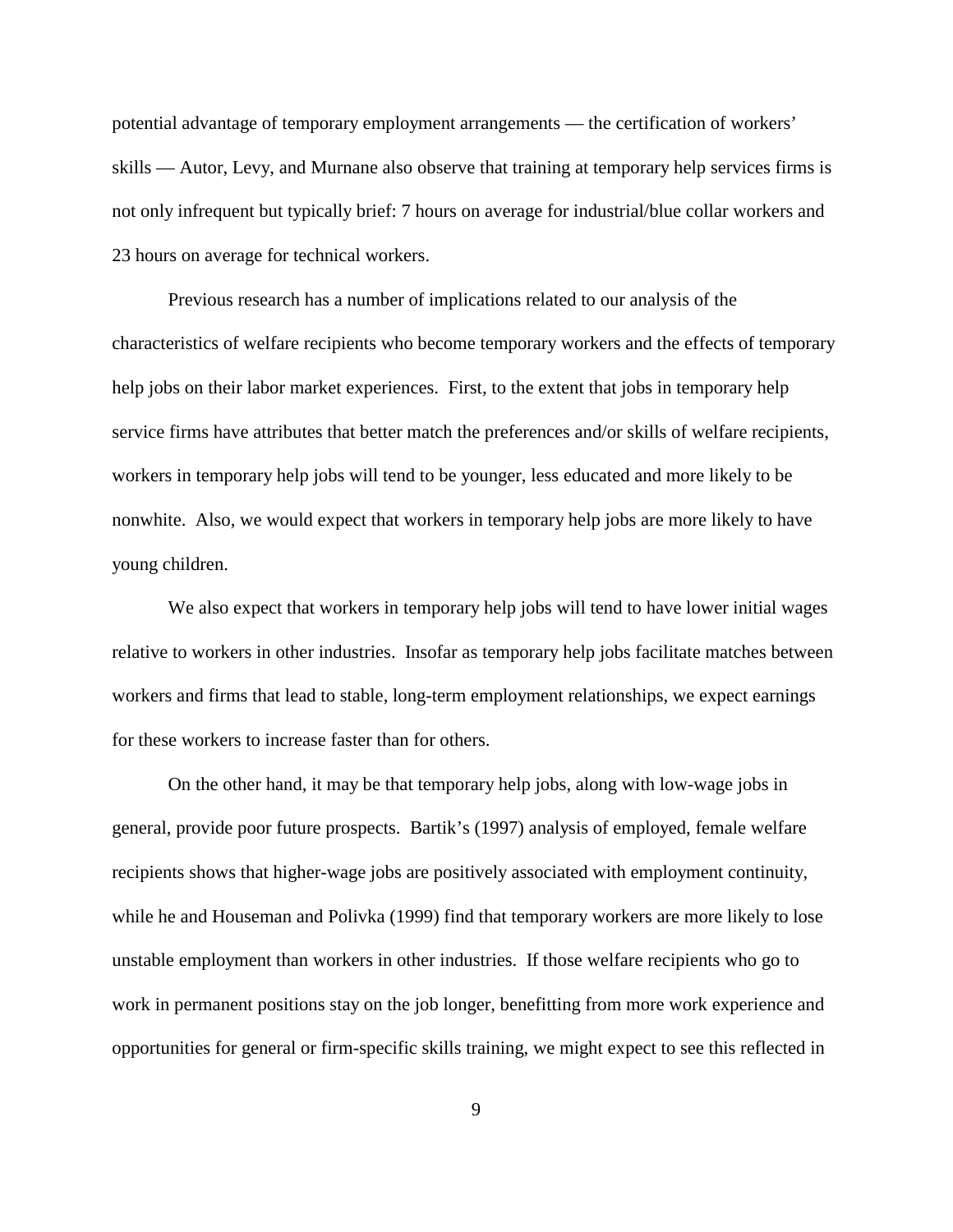higher subsequent earnings and earnings growth rates, compared to those who take temporary jobs.

In addition, it may be that welfare recipients are being forced to accept jobs in temporary help, and that these jobs lack the attributes that previous research suggests are crucial to their successful transition off of welfare and into stable employment — health insurance benefits, paid time off from work, stable income, and supportive relationships with co-workers and supervisors (Blank, 1998; Cohany, 1998; Jorgenson and Riemer, 2000; Morris and Vekker, 2001). Workers in temporary help jobs will then be less likely to leave welfare in the future than workers in other industries, and they may have earnings that are persistently below the earnings of workers in other industries. Nonetheless, relative to those not working, welfare recipients who work in temporary help jobs may have a greater chance of moving off of welfare in subsequent periods.

## **III. Data**

Our analysis examines cash recipients in the Aid to Families with Dependent Children (AFDC) or Temporary Assistance for Needy Families (TANF) programs over the decade of the 1990s in the states of Missouri or North Carolina. Our data come from records maintained to administer the states' welfare programs, providing basic demographic and family information on recipient households. We focus on female payees, age 18 but less than 65 years, in single parent households and exclude "child only" cases.<sup>3</sup> In most of our analyses, we use quarters as our time

<sup>&</sup>lt;sup>3</sup>The payee in a child only case is not a parent and receives payment on behalf of the children. Such payees normally do not face work or training requirements, and their income does not count in the calculation of the benefits.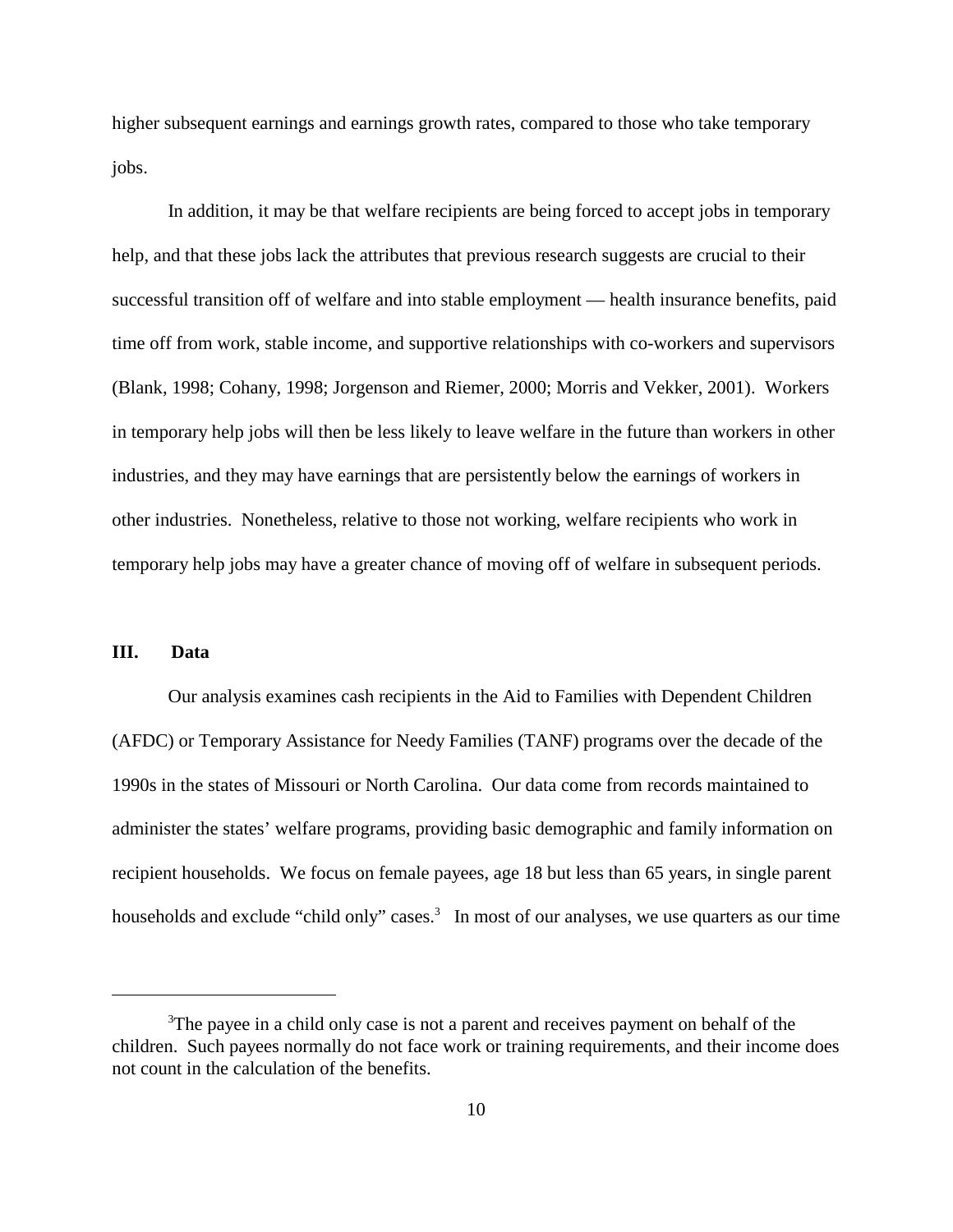unit, so that an individual who receives AFDC or TANF cash payments at any point during a given quarter is considered a welfare recipient.

Our examination of employment for welfare recipients relies on earnings data collected by the states in support of their unemployment insurance programs. Employers report total earnings for each individual in covered employment during each quarter, and we merge this information with records of welfare recipients. In addition to earnings, employer industry and several other employer characteristics are available. While these data omit self-employment, illegal or informal employment, and a small number of jobs not covered by unemployment insurance, the overwhelming majority of employment within the state is included. For welfare recipients in Missouri, we use employment data collected by the states of Missouri and Kansas, ensuring employment coverage for welfare recipients in Kansas City, Missouri, who often work in Kansas.<sup>4</sup> For welfare recipients in North Carolina, we use that state's employment data. Of course, employment will be understated for individuals who move out of state after leaving welfare.<sup>5</sup>

Table 1 provides information on the sample of welfare recipients who serve as the basis for our analysis. In Missouri, our sample consists of all welfare recipients during 1993, 1995, 1997 and 1999. The sample in North Carolina is for the same years, except that 1993 is not

<sup>4</sup> Approximately one in seven jobs held by welfare recipients in Jackson County (the central county in the Kansas City metropolitan area) is in Kansas. In St. Louis, the proportion of individuals holding jobs in Illinois is much lower, reflecting the relatively poor economy in East St. Louis.

<sup>&</sup>lt;sup>5</sup>Kornfeld and Bloom (1997) compare experimental (job-training program) earnings impact estimates calculated using unemployment insurance (UI) data with those based on other more costly earnings data sources and conclude that UI wage data provide valid estimates for all low income persons except a small subgroup of male youth with past arrests.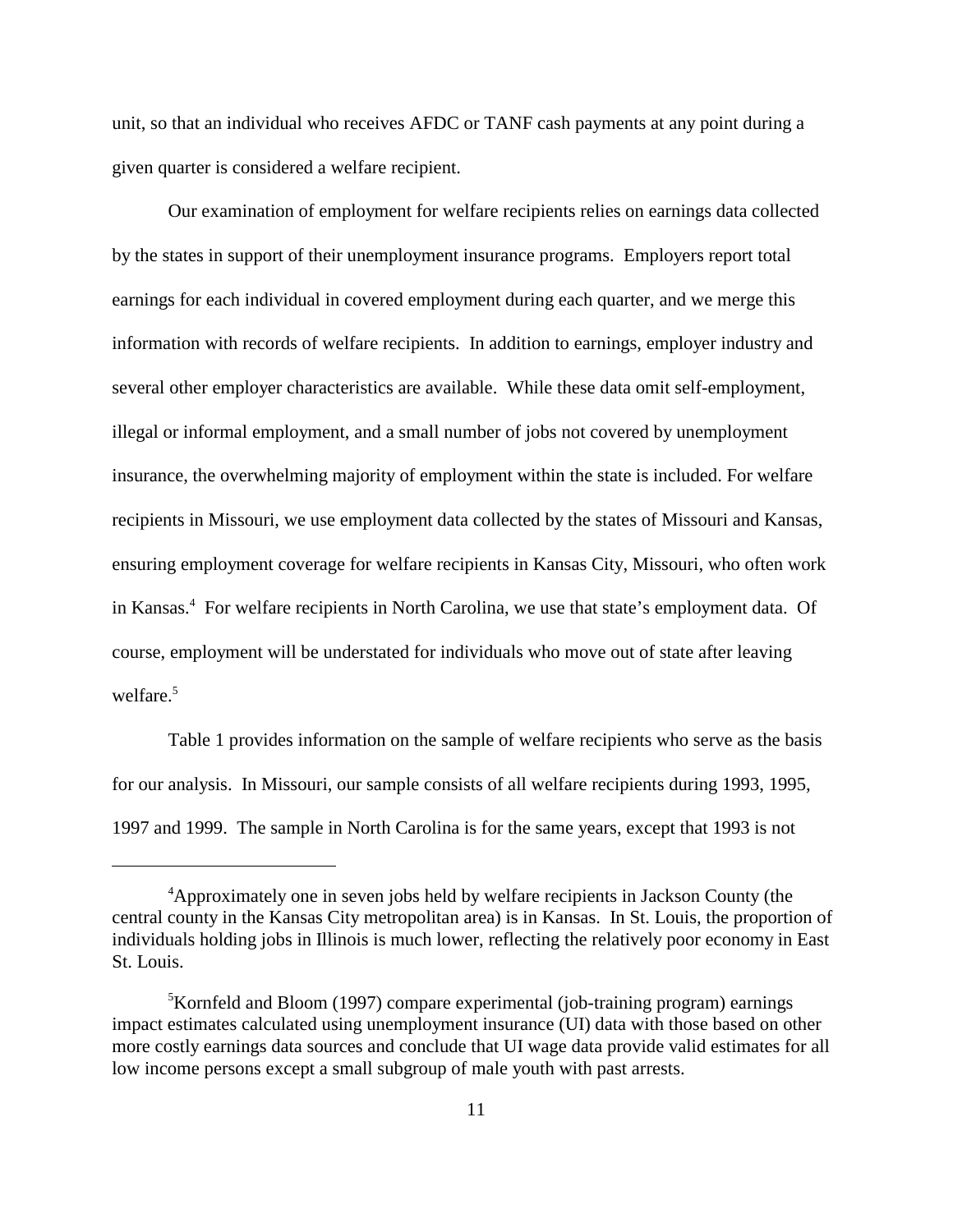available, and information from 1995 is more limited, since we do not know recipients' work or welfare experiences prior to that year. While we have current information for 1999 welfare recipients in both states, analyses that focus on this cohort's experiences in subsequent years omit 1999 observations. The sampling frame is quarters of welfare receipt, so individuals appear once for each quarter during each year in which they received welfare. This approach assures that the measures are representative of the average caseload during the year.

Among the standard demographic measures, race shows the greatest differences over time and between states. The proportion of nonwhite welfare recipients is nearly 20 percentage points higher in North Carolina than in Missouri. Over the six years covered by our data in Missouri, the proportion nonwhite grows by 10 percentage points, while over the six years covered by the North Carolina data, it grows by nearly 6 percent. More of the Missouri recipients are high school dropouts than are recipients in North Carolina. In both states, the number increases over the period 1997-1999. Missouri welfare recipients are slightly older, have slightly more children, and their children are older, but these differences are generally small.

Among the most important differences between states is the settlement density. Over 50 percent of Missouri's welfare recipients live in the central counties of large metropolitan areas (St. Louis and Kansas City), whereas in North Carlina, less than 15 percent live in Charlotte, the state's only large metropolitan area. Approximately half of North Carolina's caseload is in small metropolitan areas, in contrast to less than 15 percent for Missouri.<sup>6</sup> Reflecting settlement

<sup>&</sup>lt;sup>6</sup>The observed difference is due to the category breaks in conjunction with the fact that there are more moderately large metropolitan centers in North Carolina. According to 2000 Census statistics, two of the metropolitan areas classified as "small"in North Carolina have total populations greater than 1 million (Greensboro--Winston-Salem--High Point and Raleigh-Durham-Chapel Hill). In contrast, none of the metropolitan areas classified as small in Missouri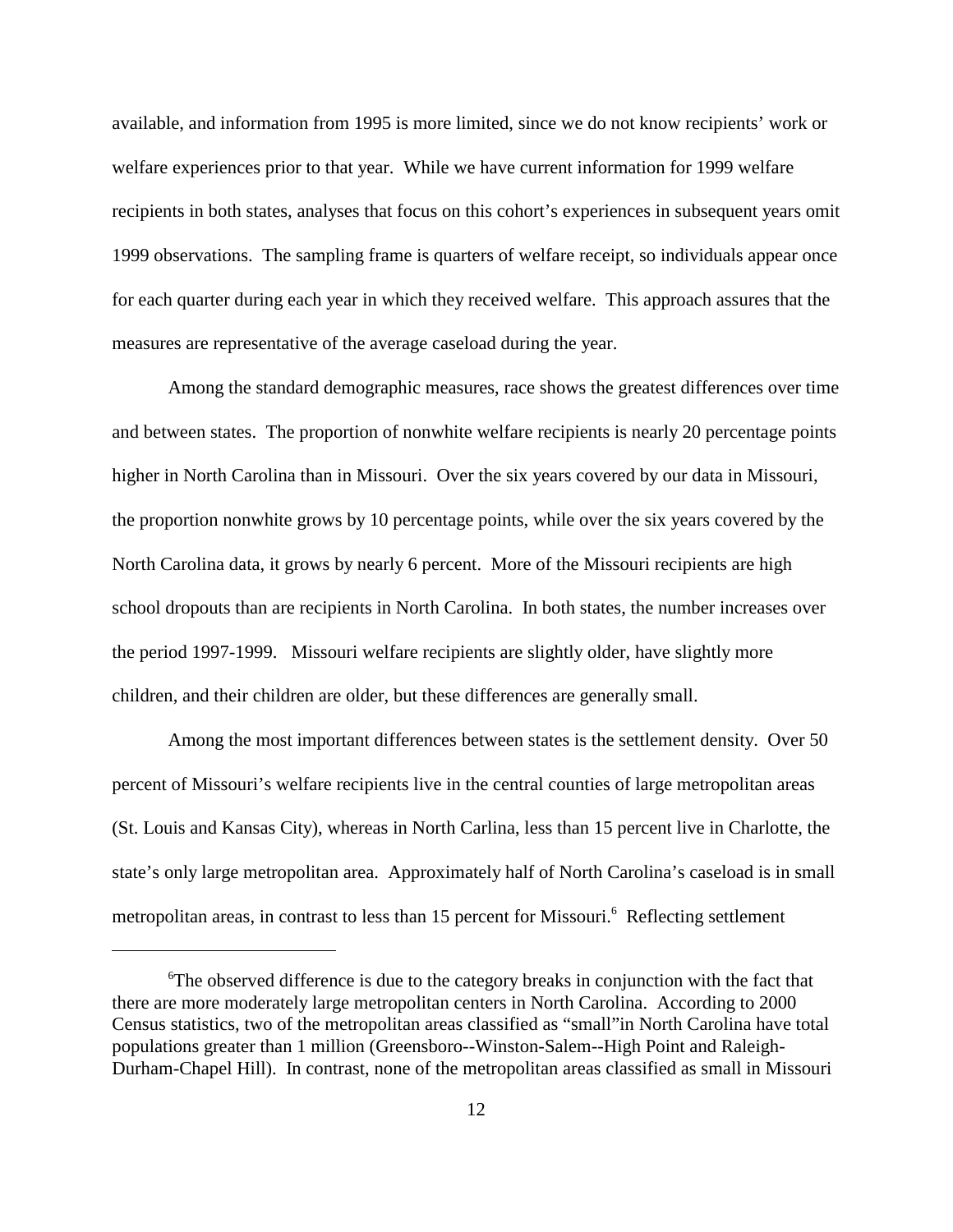patterns in the south, North Carolina has a larger proportion living outside any metropolitan area — nearly 40 percent, in contrast to approximately 25 percent in Missouri.

In both states, the caseload is shifting toward recipients with less prior experience on welfare. In Missouri in 1995, 38 percent had been recipients continuously for two years, while the proportion declined to 25 percent by 1999. In North Carolina, the caseload contained fewer long term recipients at points where comparison is possible, but it also exhibited a substantial decline between 1997 and 1999.<sup>7</sup>

## **IV. Employment, Earnings, and Welfare Exit of Welfare Recipients**

### *Characteristics of welfare recipients by type of job*

We begin our analysis of the effect that temporary help services firms have on the labor market experience of welfare workers by looking at how the characteristics of welfare recipients vary by type of job. Throughout this analysis we divide workers into three main groups based on their employment: (1) those with no job, (2) those with one job in a quarter, and (3) those with multiple jobs in a quarter.<sup>8</sup> We further divide those workers with one job into the following

has a population over 400,000. Our classification is based on the system developed by the USDA Economic Research Service.

<sup>&</sup>lt;sup>7</sup> We are able to measure the time on welfare for Missouri welfare recipients because the data from Missouri are available beginning in 1990. Unfortunately, recipiency information is not available before 1995 for North Carolina, so our measure of time on welfare, which requires two years of retrospective data, cannot be constructed for welfare recipients in North Carolina prior to 1997.

<sup>&</sup>lt;sup>8</sup> Our wage record data allow us identify the earnings that an individual receives from each employer in a quarter. However, for individuals with earnings from multiple employers, we do not know whether employment was simultaneous or sequential. Recipients are classified as not having a job if they do not appear in the earnings data.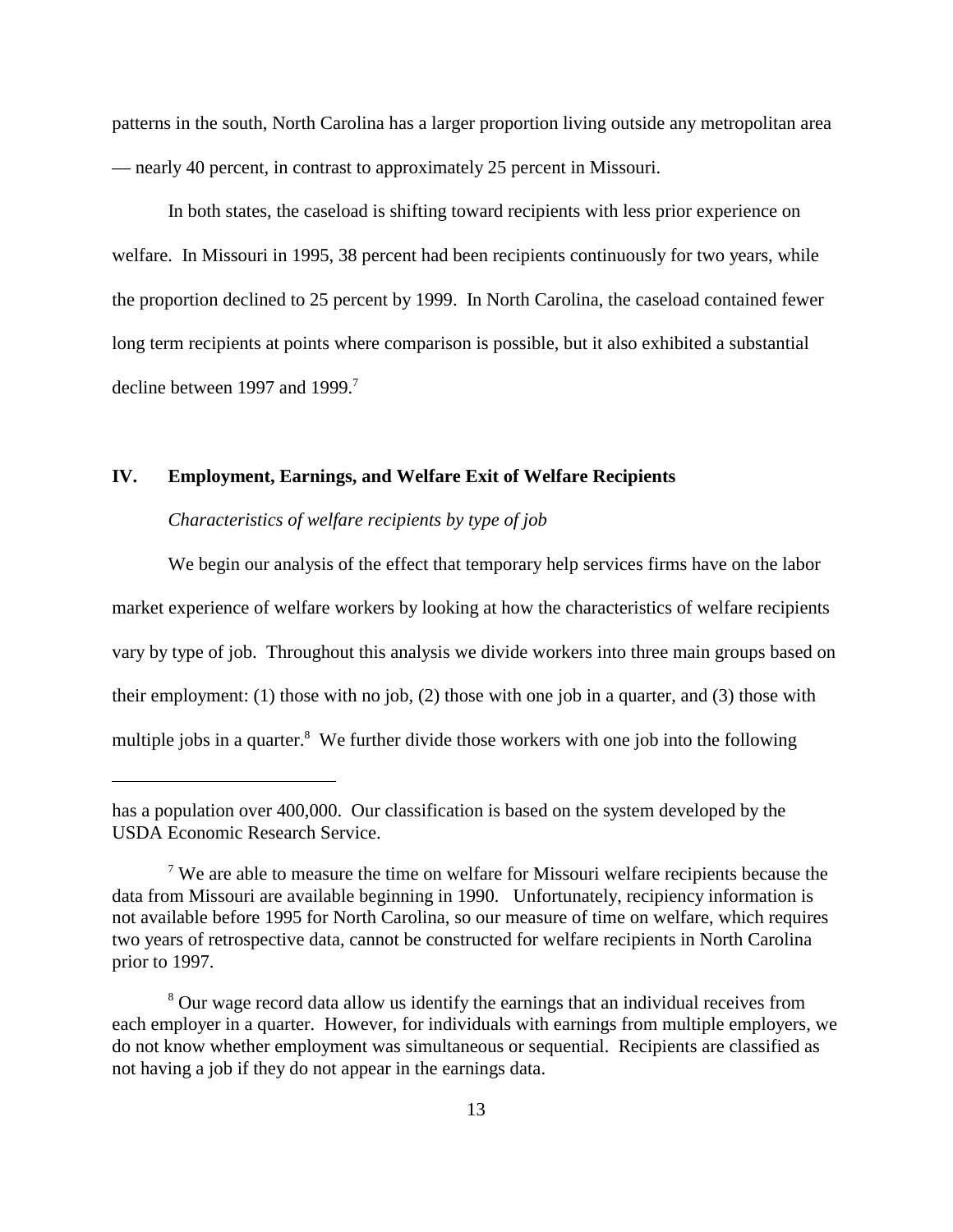subgroups: a job in temporary help, a job in manufacturing, a job in retail trade, a job in services, and a job in any other sector.<sup>9</sup> Finally, we divide workers with more than one job in a quarter into those who have at least one job in the temporary help sector, and those who do not have a job in the temporary help sector. In Table 2, we present the characteristics of Missouri and North Carolina welfare recipients separately by type of job, with 1993, 1995, 1997, and 1999 data for Missouri and 1995, 1997 and 1999 data for North Carolina.

Comparing recipients with no job to those with one job in the temporary help sector, we see that welfare recipients who do not have a job are less educated, are more likely to be white, have longer spells on welfare, and work a smaller percentage of time in the previous eight quarters. These differences are similar for welfare recipients in both Missouri and North Carolina. The large racial differences between these recipients in part reflects the fact that almost all of the jobs in the temporary help sector are located in cities where a larger percentage of welfare recipients are nonwhite.

Comparing welfare recipients with one job in temporary help with other employed welfare recipients, we see that recipients working in temporary help are again much more likely to be nonwhite. In addition, temporary help workers have slightly longer spells on welfare and work a smaller percentage of time in the previous eight quarters. However, the differences in characteristics between recipients working in temporary help jobs and recipients working in other

<sup>&</sup>lt;sup>9</sup> This division is based on the SIC code of the employer. The temporary help sector is SIC code 7363. Manufacturing includes SIC codes 20-39, retail trade includes SIC codes 52-59, and services includes SIC codes 70-89. Workers in all other industries are included in the "other" category.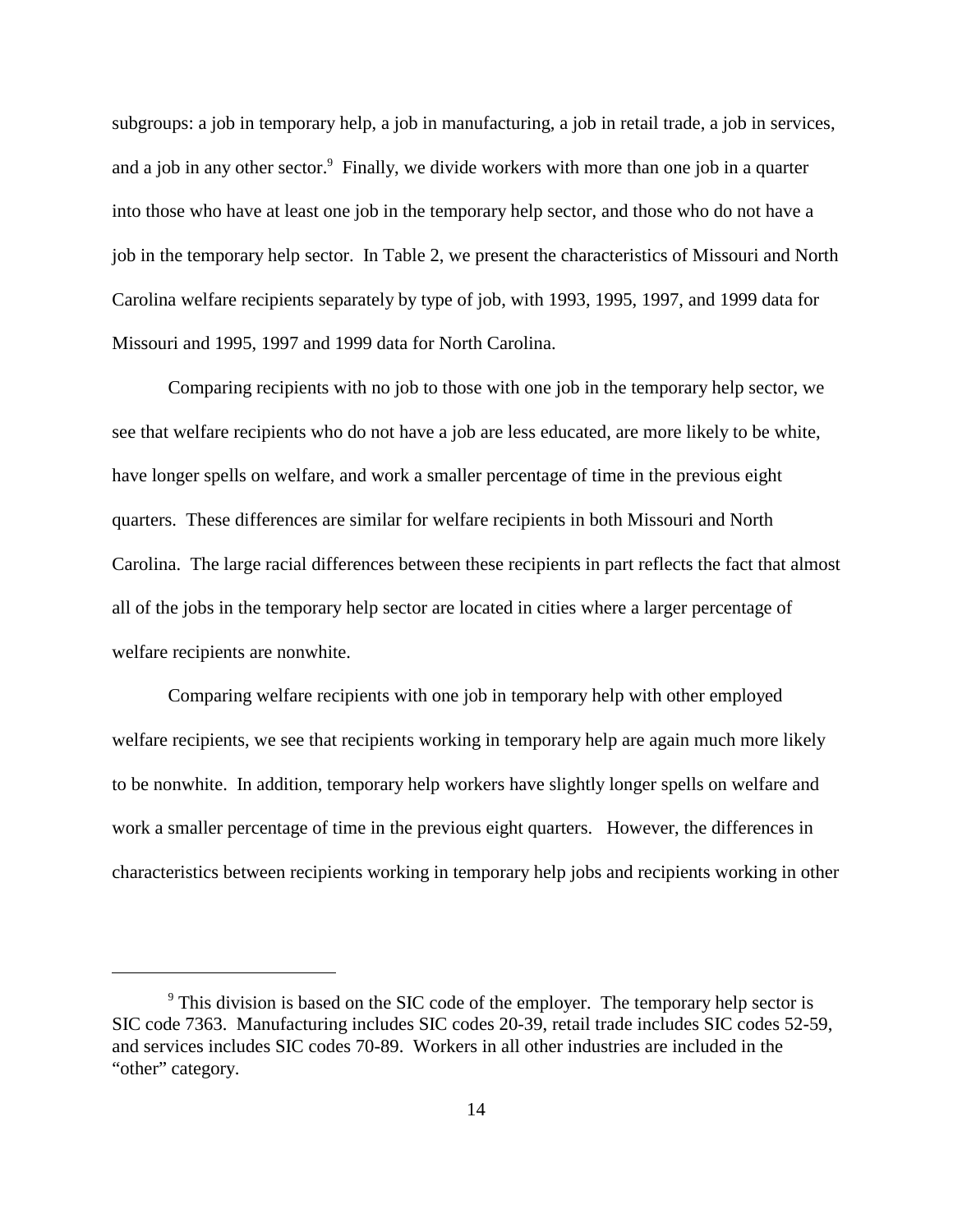sectors is much smaller than the differences in characteristics between those with a job and those without a job.

### *Earnings of Welfare Recipients by Job Type*

Table 3 presents the mean earnings of welfare recipients by type of employment. Since workers with no job have zero earnings by definition, we have excluded them from this table. Comparing the earnings of welfare recipients working in temporary help jobs with recipients working in other industries, we see that the mean earnings of workers in temporary help jobs is substantially below the mean earnings of workers in other sectors. In Missouri in 1995, welfare recipients working in the temporary help sector average almost 50 percent lower earnings than workers in manufacturing, while in North Carolina in this same year, workers in the temporary help sector have average earnings that are one-third lower than workers in manufacturing. While the differences tend to be smaller when comparing the average earnings of temporary help workers with the average earnings of workers in other industries, the difference is always at least \$100, which translates into at least 10 percent lower average earnings for welfare recipients working in the temporary help sector.

One other interesting comparison in Table 3 is between recipients who hold multiple jobs, one of which is in the temporary help sectors, and recipient who hold multiple jobs, none of which are in the temporary help sector. Although those with jobs in temporary help have lower earnings, the difference is generally less than 10 percent. One hypothesis that might account for this fact—that recipients with just one job in the temporary help sector have substantially lower average earnings relative to other employed recipients, while workers with multiple jobs, at least one of which is in the temporary help sector, have earnings that are similar to other workers with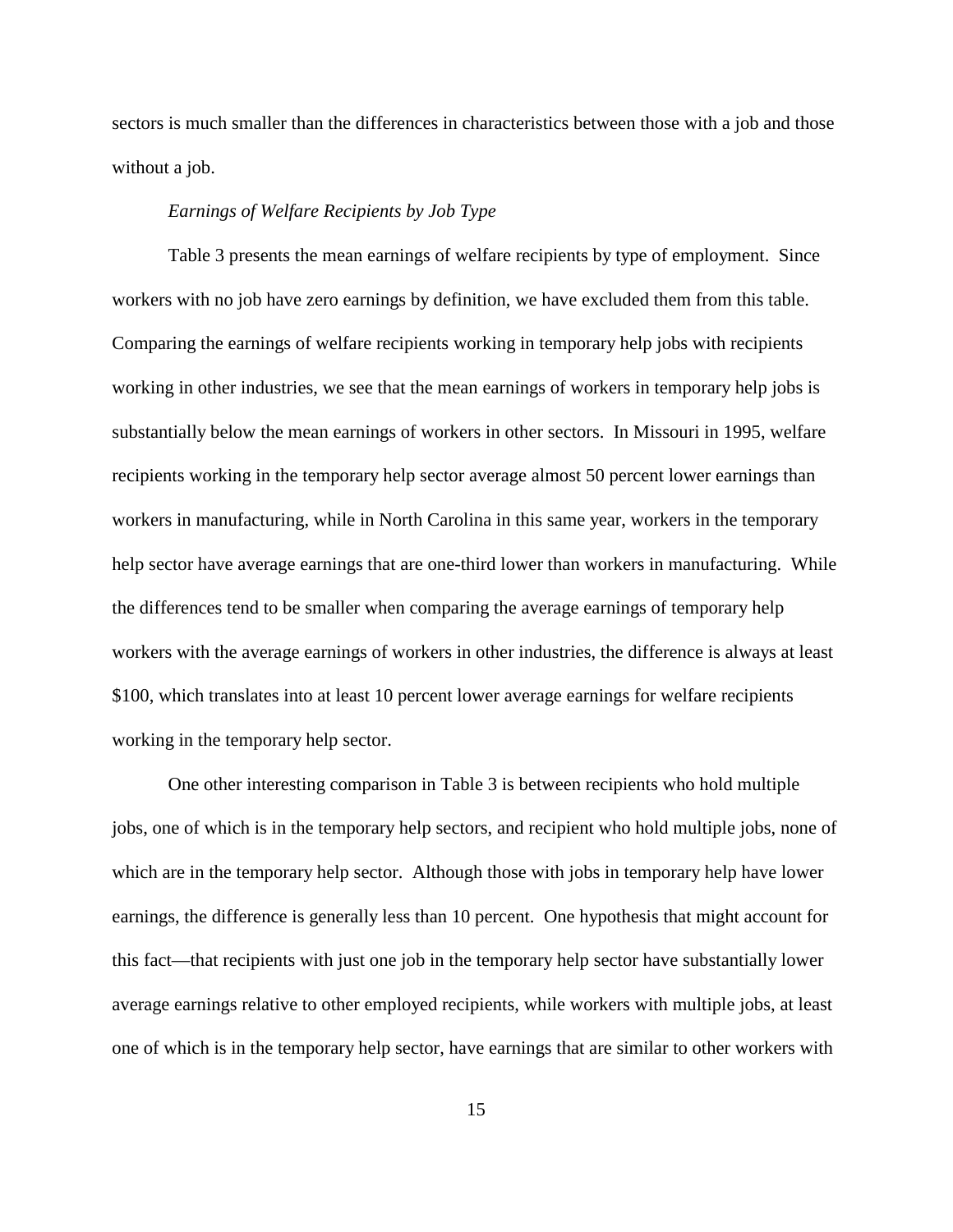multiple jobs—is that this latter group takes a job in the temporary help sector because of the flexibility associated with these jobs. Some of these workers will have multiple jobs simultaneously, and the flexibility of a temporary help job may lower the costs of having more than one job. In contrast, recipients with just one job in the temporary help industry appear to have lower skills, and they may be more likely to take a job in the temporary help industry because temporary jobs better match their skills.

Table 4 presents statistics on welfare recipiency over the next two years, again broken out by the type of job held (or no job) in the current quarter and year of observation. In both Missouri and North Carolina, we see that a larger percentage of recipients with no job are still on welfare in two years as compared with those holding any job, and recipients with no job receive welfare payments in more quarters over the next two years. When we compare recipients with only one job in temporary help to other employed recipients, we see that recipients working in temporary help are also more likely to be on welfare in two years and to receive welfare payments in more quarters over the next two years. Welfare recipients who have one job in the temporary help sector are less likely to leave welfare than recipients who have a job in another sector or who have multiple jobs. For all industry groups, the percent on welfare two years later is declining over time, and these declines are as large as differences between those with different kinds of jobs at a given point in time.

Table 5 presents employment and earnings information over the next two years for welfare recipients separately by type of current job. In both Missouri and North Carolina, we see that recipients with no current job have substantially lower earnings over the next two years and have fewer quarters in which they have positive earnings than any class of workers. We also see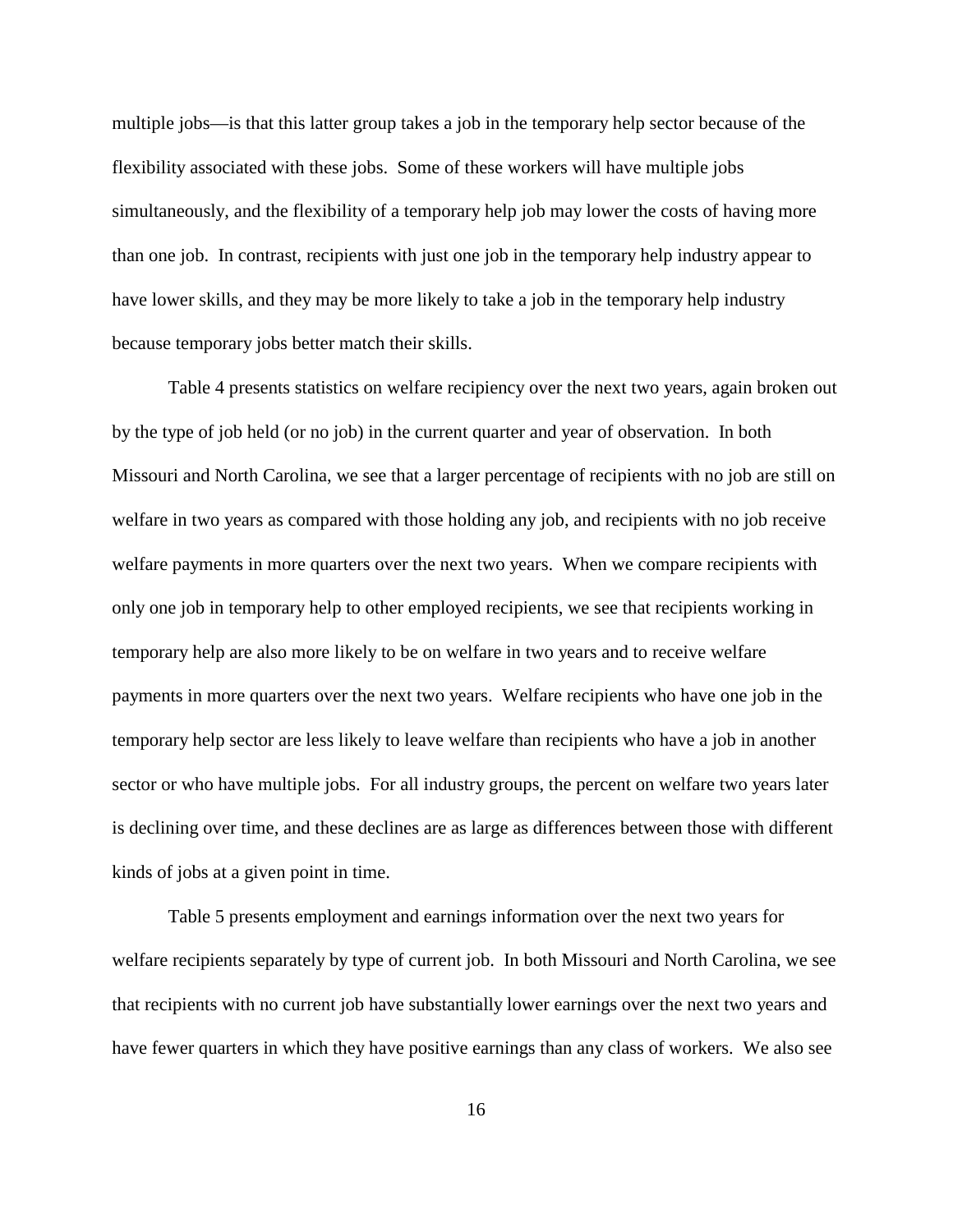that, relative to recipients working in other sectors, recipients with one job in the temporary help sector tend to have lower earnings over the next two years. However, it is important to note that the difference in the sum of earnings between workers in the temporary help sector and workers in other sectors is much smaller than the difference in current earnings reported in Table 3. The average sum of earnings over the next two years for welfare recipients in Missouri in 1995 whose sole job is in the temporary help sector is 25 percent less than welfare recipients whose sole job is in manufacturing. In contrast, we saw in Table 3 that the average current earnings of recipients in the temporary help sector was 50 percent lower than average current earnings of recipients working in manufacturing. This implies that, over the next two years, recipients working in the temporary help sector have much higher rates of earnings growth than recipients in the manufacturing sector. We see a similar pattern when we compare temporary help to in other industries.

Equally notable, we see that among individuals who are observed initially to have jobs in multiple industries, those with a temporary help job actually have higher earnings than others in the subsequent two years, in contrast to their current earnings, which are lower. The finding that welfare recipients working in the temporary help sector have lower current earnings but faster earnings growth relative to recipients working in other sectors is consistent with the hypothesis that the reason workers accept jobs in the temporary help sector is because these jobs allow workers to demonstrate to employers that they are productive, which then helps these workers obtain more stable, higher paying jobs.

In summary, Tables 2-5 suggest that recipients with any job, including those with jobs in temporary help services, tend to be more skilled, have been on welfare for less time, and are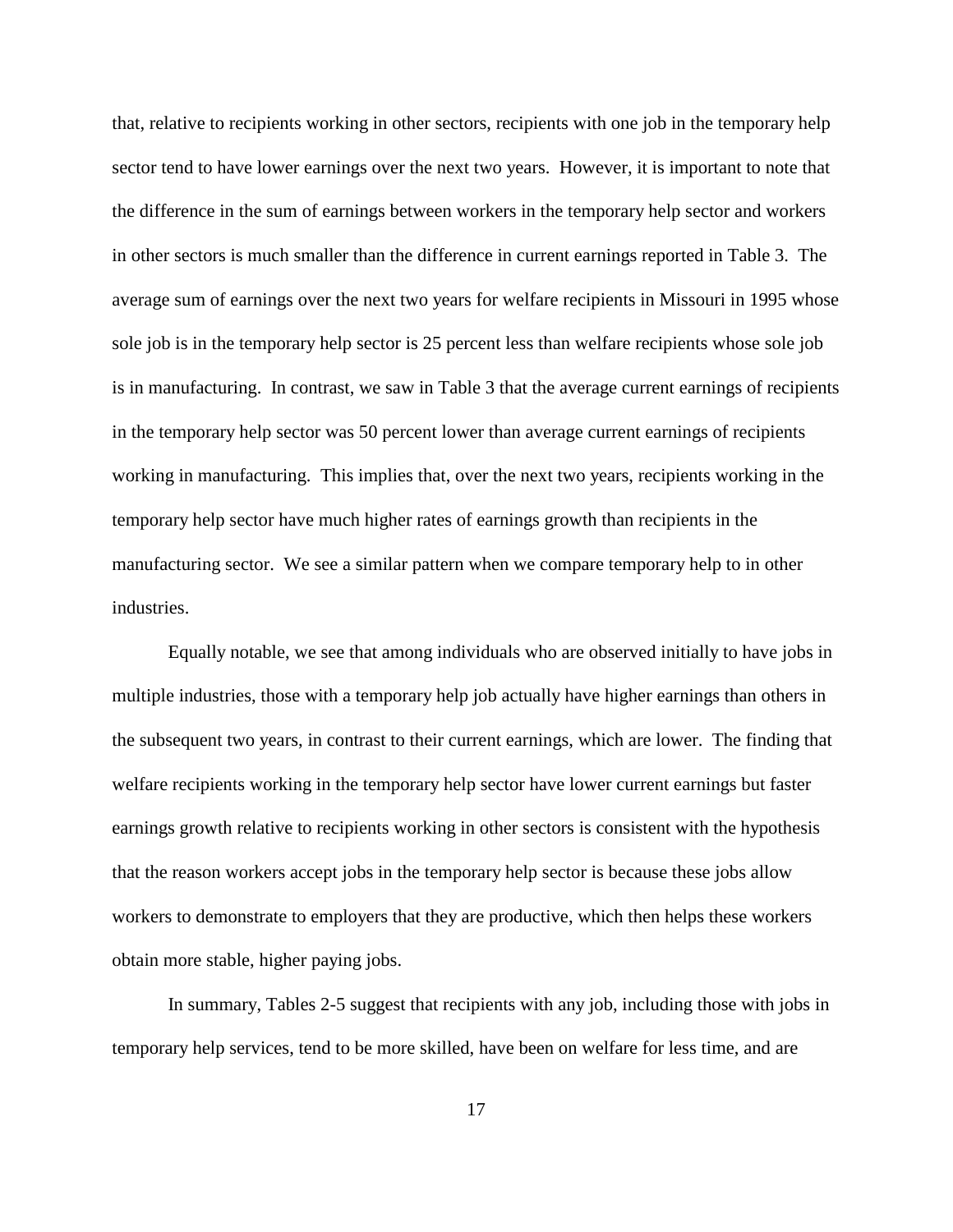more likely to move off of welfare in the future than those with no jobs. However, relative to recipients working in other sectors, recipients whose sole job is in temporary help tend to be less skilled, are less likely to leave welfare, have lower current earnings, but experience faster growth in earnings in the next two years. These findings are all consistent with the hypothesis that welfare recipients obtain opportunities for future advancement by working in the temporary help sector. Of course, up to this point, we have not controlled for other characteristics of workers that might affect their earnings and employment and welfare patterns in our analysis. It is this more in-depth analysis that we turn to next.

#### **V. Determinants of Employment, Earnings and Welfare Receipt**

# *Determinants of Job Type*

We begin by examining the relationship between individual characteristics and the type of job held by welfare recipients. To allow for the possibility that the characteristics of welfare recipients differentially affect the type of job they hold (or do not hold), we estimate a multinomial logit model, where the types of jobs an individual can have are: no job; a job in the temporary help sector only ("Job in Temp Help"); a job both in the temporary help sector and in another industry ("Job in Temp Help and Other Industry"); a job in another industry but no job in the temporary help sector ("Job, but none in Temp Help"). No job is the excluded category in this analysis, so all of the effects are relative to not having a job.

We estimate the multinomial logit model controlling for the set of demographic characteristics discussed previously (age, education, nonwhite, number of children and age of the youngest child) as well as measures of past welfare experience, previous work experience, and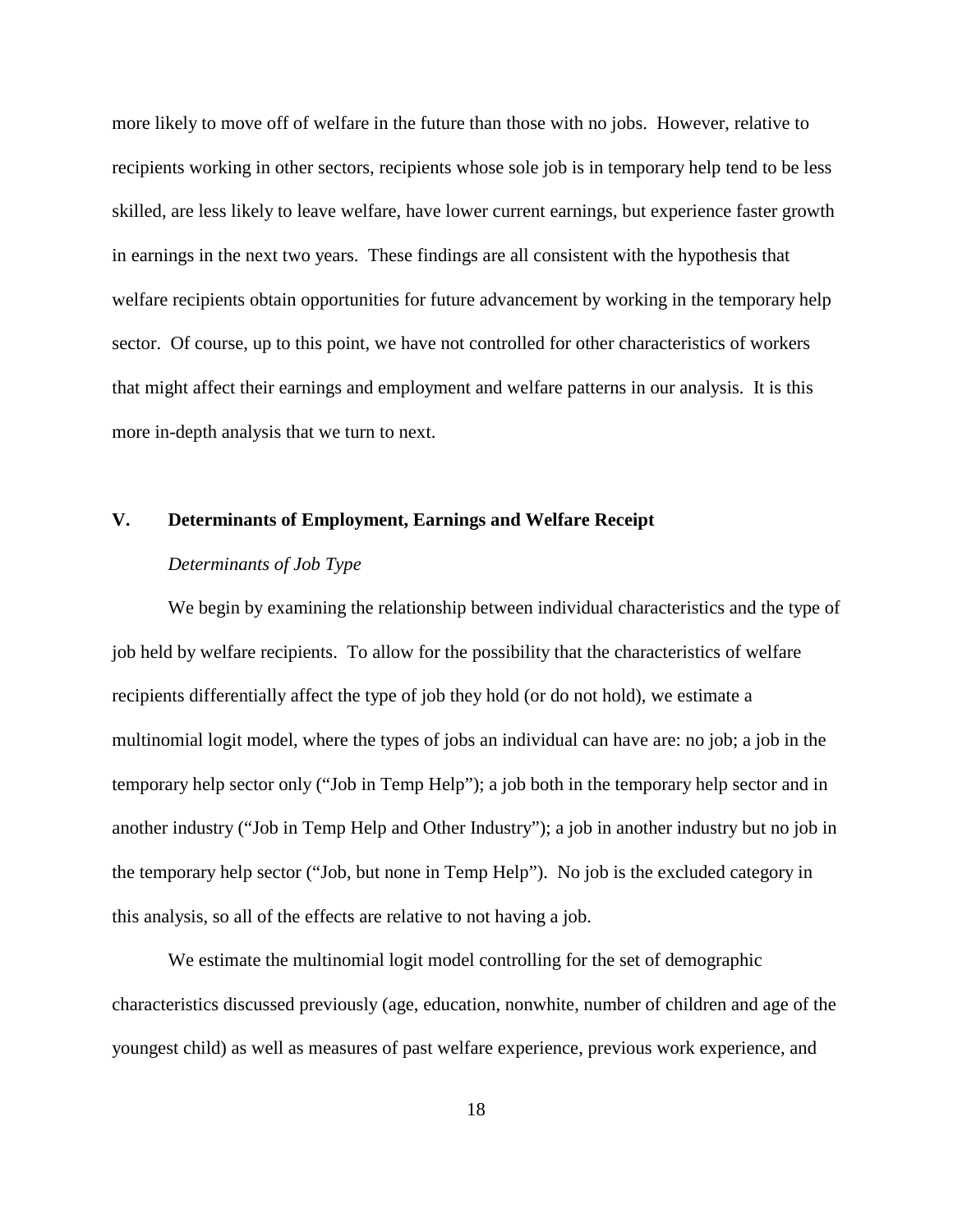prior earnings.<sup>10</sup> We also control for the quarter of the year from which the observation comes and a variety of characteristics of the county where an individual lives. In addition to the county's metropolitan status, we control for the county's sanction rate and welfare departure rate. County-specific measures of the economy include the county's employment level, the share of employment in nine primary industries and the average earnings in each.

The results from our multinomial logit analysis are presented in Table 6. Looking at the coefficients in this table, we see that, with a few notable exceptions, the effects of individual characteristics are very similar across the three types of jobs, relative to not having a job. Perhaps the most striking exception, however, is the large difference in probabilities by race across job types. The probability that a welfare recipient has a job in the temporary help sector is substantially higher for nonwhites than for whites, while there is relatively little difference by race in the likelihood of obtaining other jobs. In addition, contrary to our expectations, older workers are more likely to have a job in the temporary help sector than a job in another industry, although these differences are smaller in the most recent period.<sup>11</sup> Other than these noteworthy effects, there is little difference in the individual level determinants of temporary help sector employment relative to employment in other sectors.

As expected, there are important differences by geographical location. Here we see that living in a metropolitan area significantly increases the probability that a recipient has any type of

<sup>&</sup>lt;sup>10</sup>Previous studies indicate that controls for past work experience and earnings are particularly important, as they correlate strongly with unobserved characteristics related to future employment and earnings (Houseman and Polivka, 1999; Segal and Sullivan, 1997b; Heckman, Ichimura, Smith and Todd, 1997).

<sup>&</sup>lt;sup>11</sup>We examine the impact of age at the sample mean, based on the coefficients for the linear and squared terms.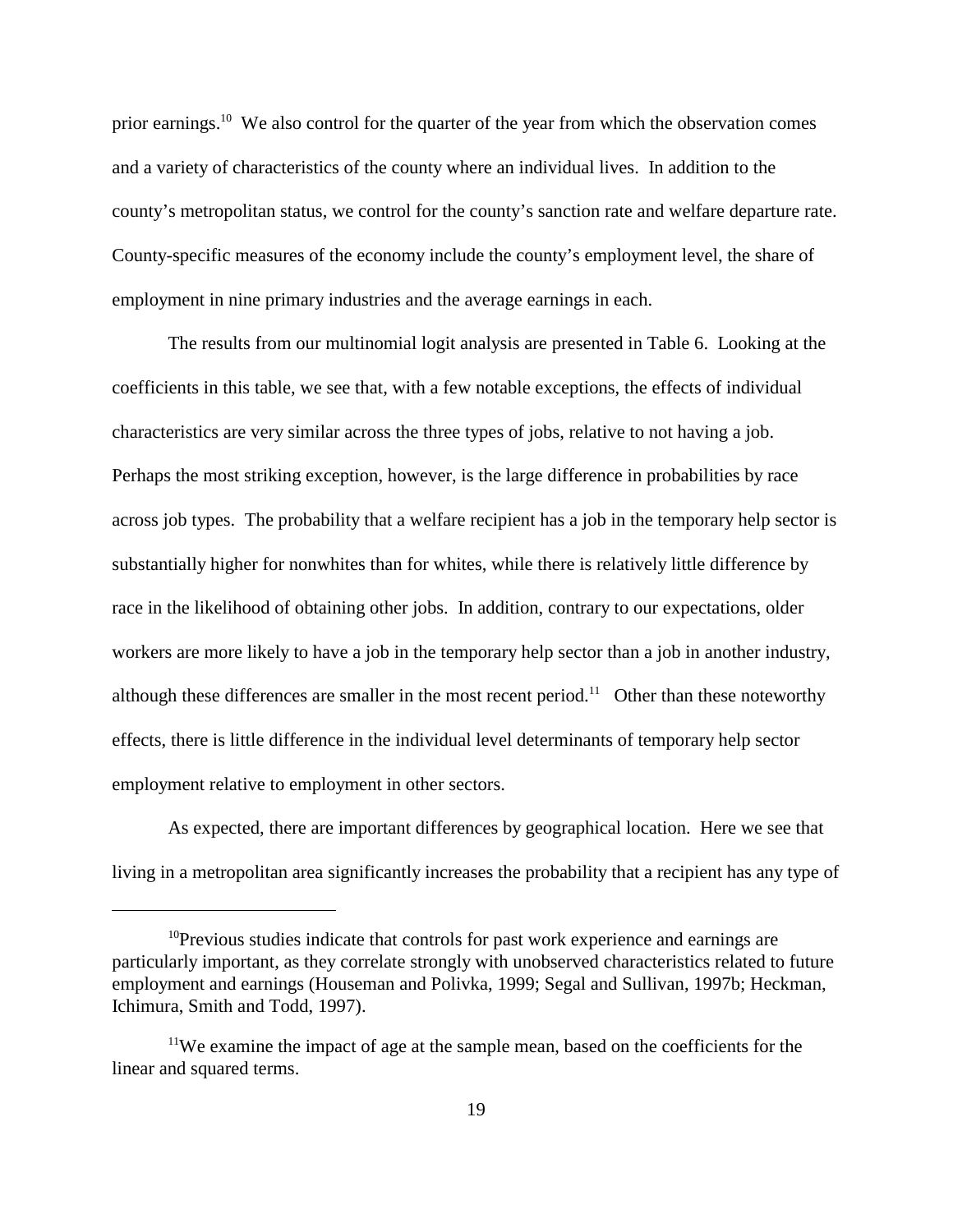temporary help job relative to not having a job or to having a job in another industry. (This relationship is somewhat more pronounced in Missouri than in North Carolina.) This effect is in addition to the strong impacts of measures reflecting the local economy. As might be expected, greater levels of overall employment imply higher levels of temporary employment—especially where temporary employment is combined with other kinds of employment. We see that high levels of construction, manufacturing, wholesale trade and resale trade employment increase the likelihood of a temporary help job. Earnings by industry also have statistically significant impacts, although effects are difficult to summarize. As might be expected, higher earnings in the industries listed above do not generally increase the likelihood of a temporary help job, suggesting that lower-paying firms in these industries are more likely to hire temporary help workers.

It is worthwhile to note that these results fail to support the view that women with more demanding family responsibilities are more likely to take temporary help jobs. It appears that individuals with more children or with younger children are no more likely to be in temporary help jobs than other jobs.

#### *Determinants of Earnings*

The analyses above (Tables 3 and 5) show that those with jobs in temporary help service firms have earnings that are appreciably below those with jobs in most other major industry categories and that their earnings remain lower than others over the following years. Several problems arise in attempting to identify whether this relationship is causal. The first problem is that individuals who take temporary help jobs may have different characteristics than other workers, and this difference may partly explain their lower earnings. We know that temporary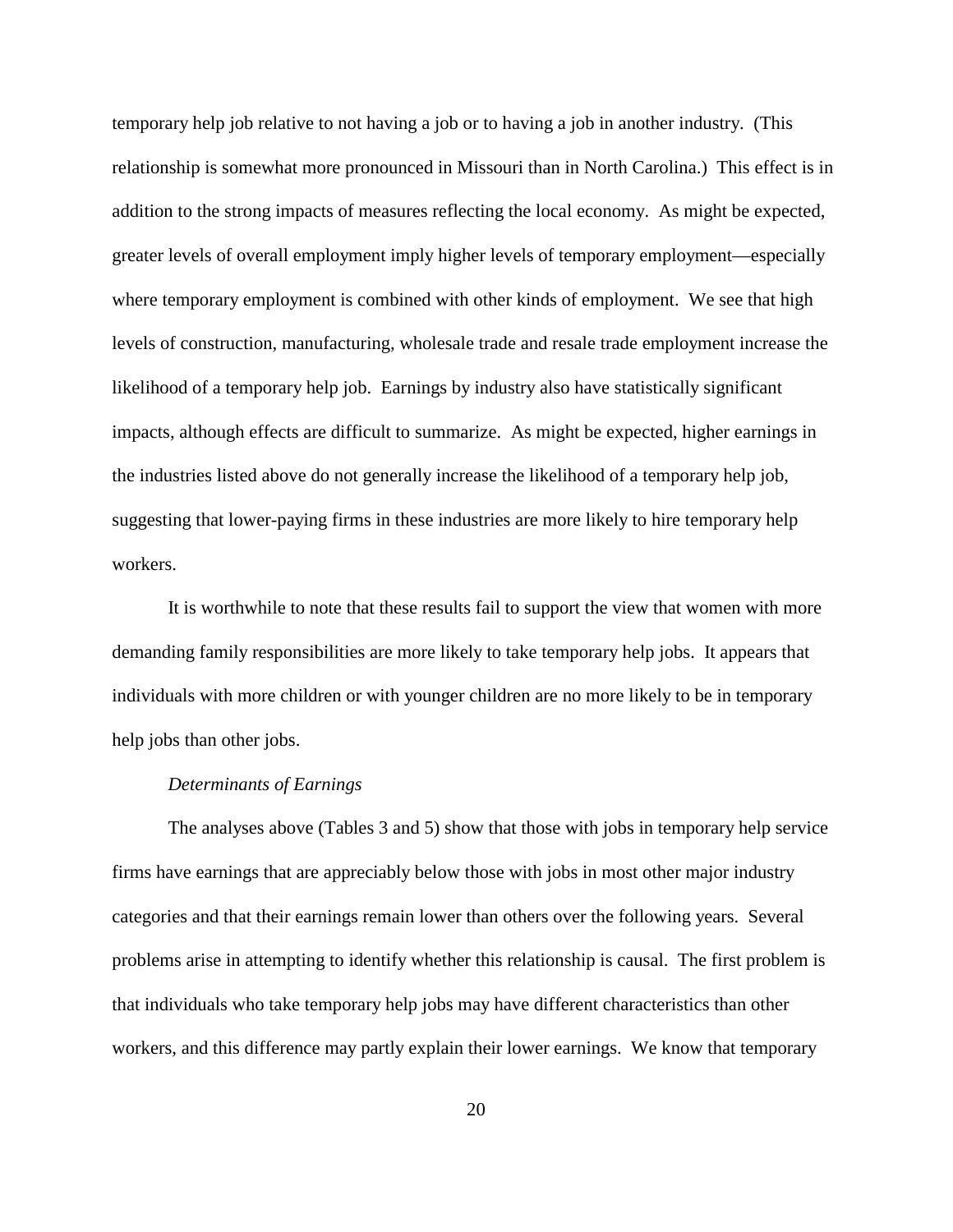help workers are much more likely to be nonwhite, although in other respects they do not appear to be markedly different from other welfare recipients. Such differences can be controlled using a simple regression structure.

The more serious problem is that individuals in temporary help jobs may differ in unmeasured ways from others. Insofar as individuals have choices among alternative kinds of jobs, the conscious choice of a temporary help job may select individuals whose opportunities in other jobs are different from observationally identical individuals in those jobs. In addition, since job type is partly determined by an employer decisions, employer selection on unmeasured characteristics overlays self-selection. Although almost any selection configuration is possible, we suspect that women who have particular difficulty obtaining other employment may seek temporary help positions, which implies that their low earnings are partly due to unmeasured characteristics.

To address these problems, we fit earnings models separately for our four classes of workers controlling both for individual characteristics and for unmeasured factors that influence selection into the job. Following a method proposed by Lee (1982), the selection correction uses probabilities obtained in the multinomial logit selection model to construct an inverse Mills ratio which is entered as a control variable ("Lambda" in our tables). The standard errors in these regressions are corrected to account for estimation error in the inverse Mills ratio.<sup>12</sup>

When the selection equation contains the same variables as the earnings equations, the selection effect is identified by the distributional assumptions underlying the construction of the inverse Mills ratio and by the functional form of the two equations. Since in applications such as

<sup>&</sup>lt;sup>12</sup>See Gyourko and Tracy (1988) for an explication of the method.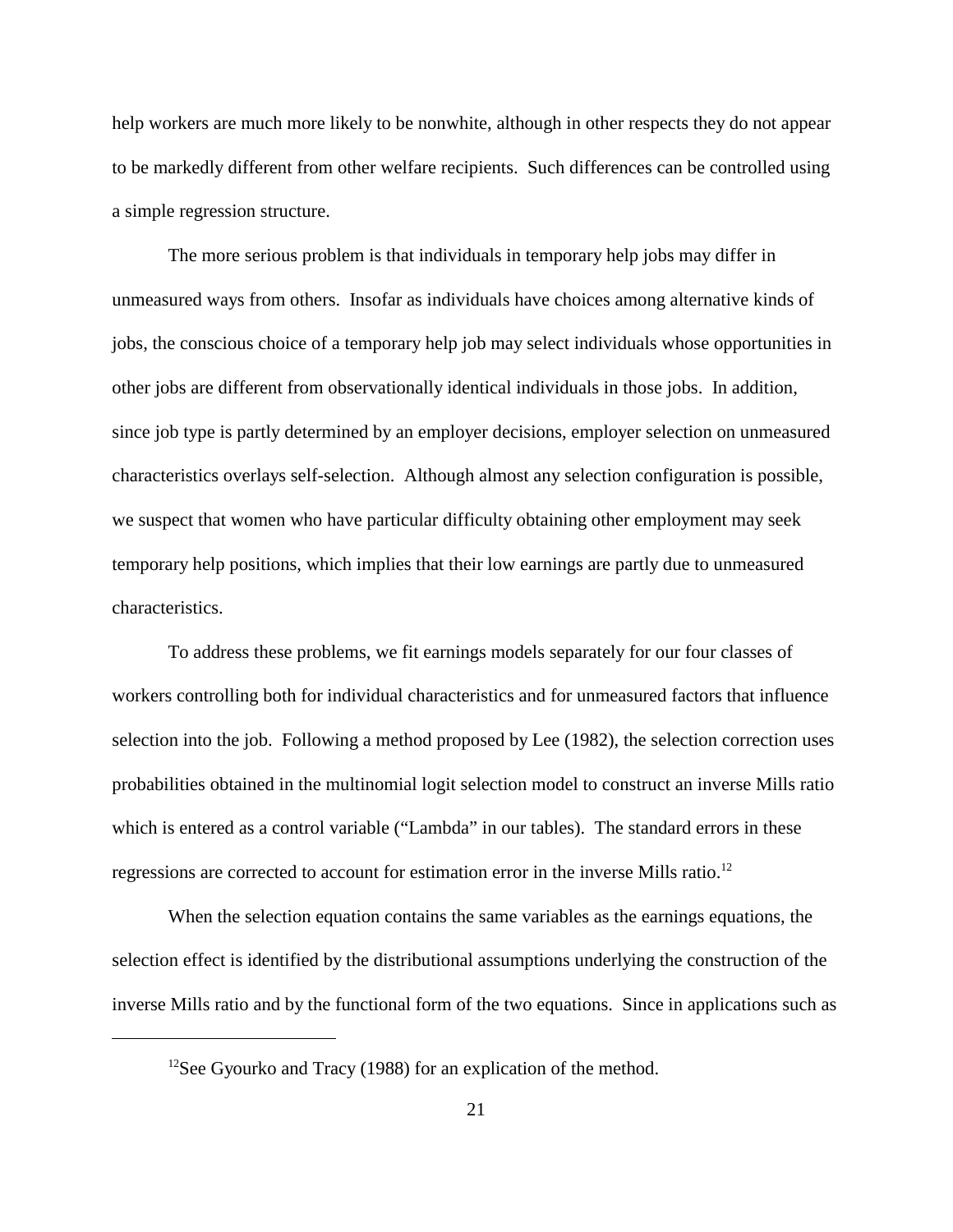ours, theory provides little basis for choosing functional form, further identification restrictions are necessary to obtain meaningful results. In our analysis, we have assumed that our measures of county employment, county sanction and welfare departure rate, industrial structure and industry-specific earnings enter into the selection equation but not into the equation predicting earnings. In essence, this approach assumes that these county measures of the economy and welfare policy influence individual earnings exclusively through current employment and observed job type. While this assumption may be violated, these measures have the advantage that they will be largely independent of unmeasured individual characteristics that undoubtedly influence job choice and earnings. They therefore avoid the problems due to self-selection into jobs based on individual-specific earnings opportunities, which we expect to impose the most severe biases on results.

Table A-1 presents equations that predict current earnings for individuals holding jobs in the three classes identified by the multinomial logit: (1) job only in temporary help, (2) job in temporary help and another industry, (3) job, but no job in temporary help. Since individuals without jobs have no earnings by definition, they are omitted in this analysis. Results are quite conventional, although, as might be expected in an analysis that controls for type of employment, variables are frequently not statistically significant. Perhaps of greatest interest is that in none of the regression equations is the coefficient on Lambda statistically significant, implying that selection effects are not very great.

Tables A-2 and A-3 presents results for selection-corrected models predicting the sum of total inflation-adjusted earnings over the eight quarters subsequent to the reference quarter, as well as earnings in just the eighth quarter. Since individuals with no jobs during the reference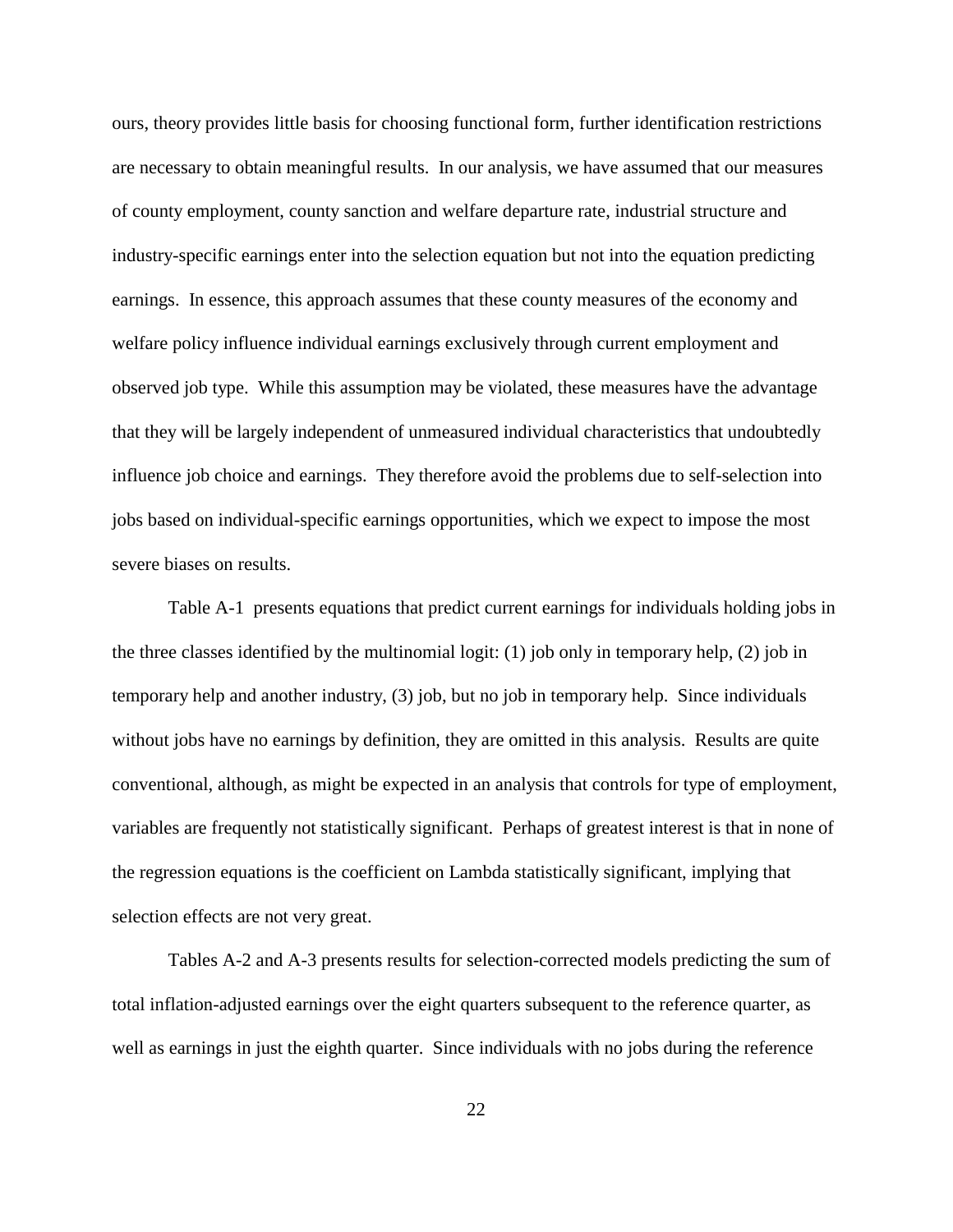quarters may obtain jobs in the following quarters, we include those with no job as a fourth employment class. In all samples, self-selection is of importance for those not working during the reference quarter, but it is not generally important for the other classes.

Table 7 presents statistics addressing the issue of how job category influences earnings based on these models. Panel A examines current earnings, panel B total earnings over eight quarters, and panel C eighth quarter earnings. Under each panel, the first line indicates mean earnings, while the second uses estimated coefficients to predict the earnings of an individual with characteristics at the grand mean for that sample. Since the selection term is included among these characteristics, this predicted value allows for unmeasured differences that influence job choice to also impact earnings. It answer the question of what the earnings would be of an individual whose measured characteristics corresponded to the grand mean but *who chose that job class*. If self-selection plays any role, predicted earnings differences across job classes may, in part, reflect unmeasured factors that cause individuals to make different job choices.

The third line in each panel predicts what the earnings would be for an individual whose measured and unmeasured characteristics are at the grand mean. These are the predicted earnings that an average person would obtain if she were assigned to the specified job class. The difference between the second and third line is that in the third line the coefficient on Lambda is set to zero, simulating the case where no selection effects occur. If that coefficient is not statistically significant, then the difference between lines 2 and 3 is not statistically significant.

If we focus first on current earnings (panel A), we see that those in temporary help jobs earn between 60 and 74 percent of the earnings of those in other jobs. Controls for measured characteristics increase this proportion slightly (up to five percentage points). Those who have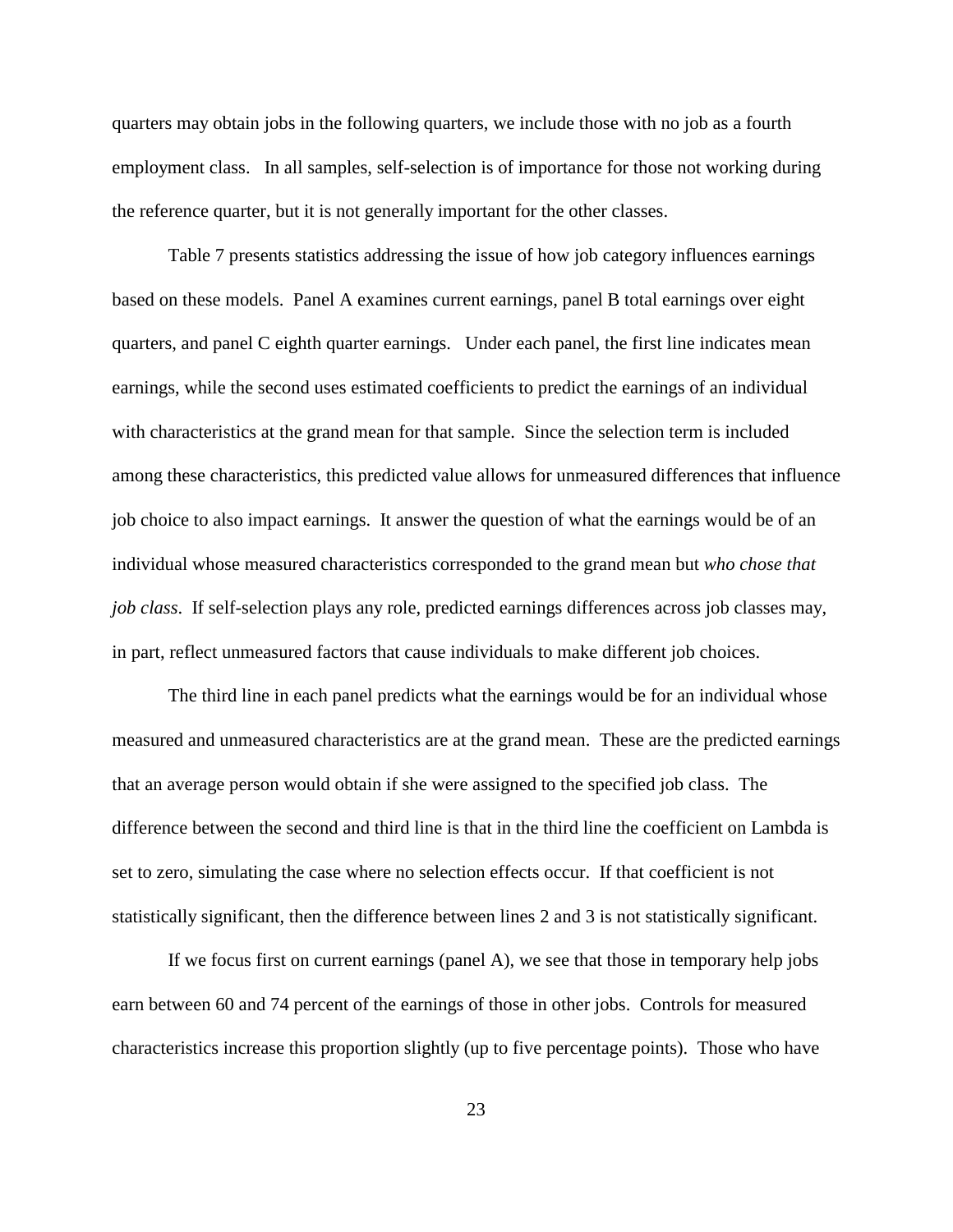both a temporary help job and a job in another industry earn about 10 percent more than those with jobs only in other industries, and controlling for measured characteristics has very little impact on this difference. The third line shows that not only is sample selection not statistically significant, but it is not very accurately estimated. Standard errors are so large that comparisons across groups is meaningless.

Panel B includes those with no job in the reference quarter, and it is not surprising that their earnings over the subsequent eight quarters are less than half of those who have jobs, although between 1993 and 1997 in Missouri, we observe an increase in relative earnings from about 30 percent of those with jobs (and not in a temporary help job) to about 40 percent. In all analyses, we see that controlling for measured characteristics raises predicted earnings for those with no job in the reference quarter by about 20 percent, causing the gap between those with jobs and others to close. Line 3 does not provide any evidence that selection into nonemployment explains any of the remaining gap, since, in all three samples, that gap is actually larger when sample selection is taken into account. All of the estimates reported in line 3 display very large sampling error, however, so we do not wish to place much emphasis on this result.

Over the following eight quarters, workers with only temporary help jobs earn between 84 and 93 percent of earnings for those with other initial jobs, and the gap declines by 3 or 4 percentage points when measured characteristics are controlled. Temporary help workers' relative subsequent earnings are therefore much higher than their current earnings, reported in panel A. This underscores our observation that the low earnings obtained in temporary help jobs do not appear to provide a permanent handicap. Interestingly, the relative increment for those with a temporary help job as well as another job, about 10 percent, as indicated above, does not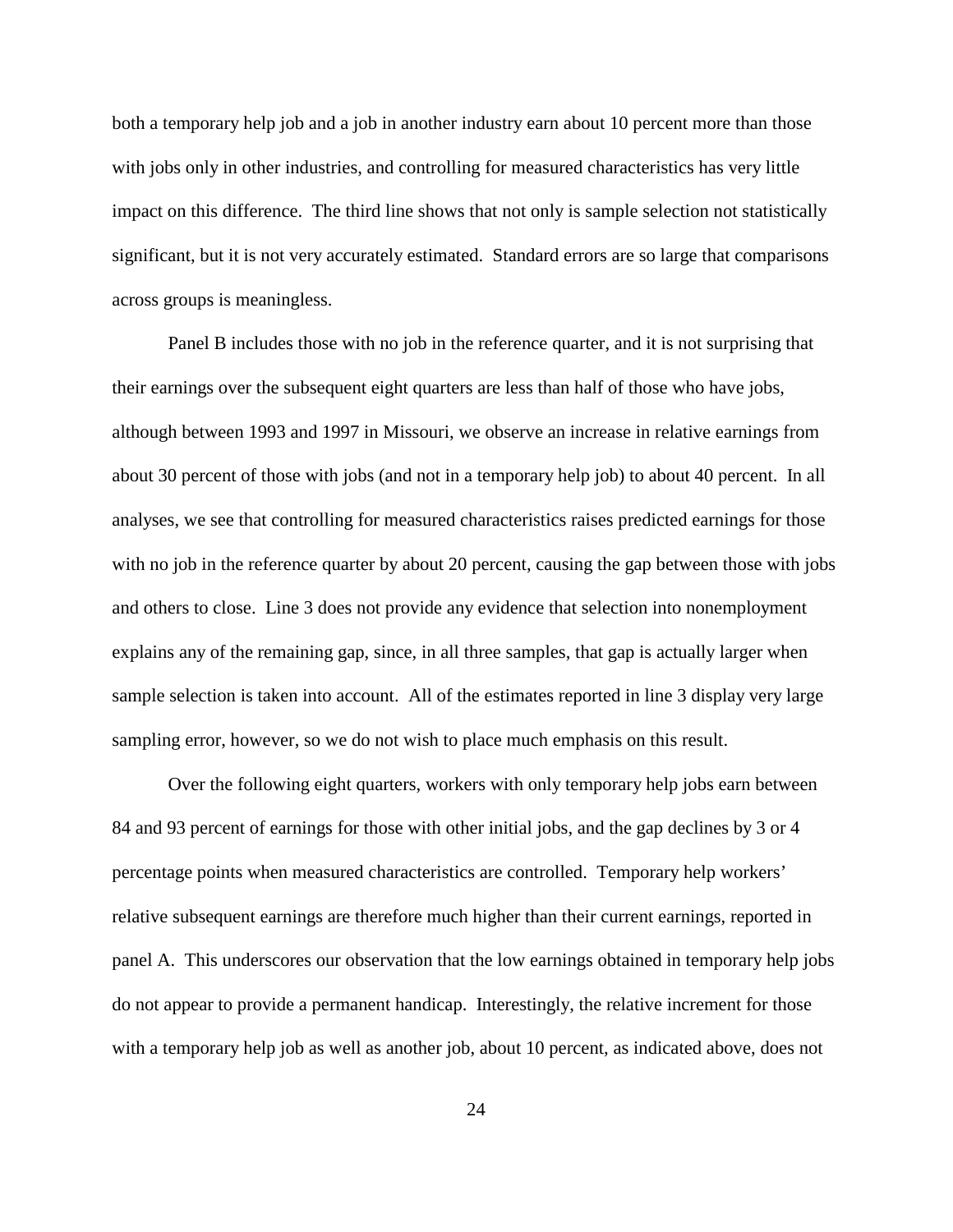decline over the subsequent period, as reflected in the eight quarter total. Corrections for selfselection (line 3) produce estimates that have such large standard errors that there is little possibility of interpretation.

Panel C, which lists predictions of earnings in the eighth quarter after the reference quarter, underscores the basic pattern reported in panel B. Earnings of those initially only in temporary help jobs are, by this time, between 93 and 99 percent of those with other jobs, and much of this small remaining gap is due to measured characteristics. The bottom line from Table 7 is that, while temporary help workers earn lower wages initially, they also have faster subsequent wage growth, so that by eight quarters later workers who initially held temporary help jobs have earnings that are close to workers who had jobs in other industries.

Perhaps most surprising is the fact that the role of temporary help has changed relatively little in Missouri over the period we observe it. Between 1993 and 1997, the proportion of welfare recipients with any kind of temporary help job more than doubled, and among employed welfare recipients, the proportion increased by 50 percent. This period also corresponds with changes in the welfare system, in which there was growing pressure for recipients to seek employment, accompanied by dramatic declines in the welfare caseload. If recipients were being forced into temporary help jobs in this period, we might expect that the those employed in these jobs would fare worse than in earlier years, in contrast to our findings.

### *Mobility Between Jobs*

Of course, we expect that one of the primary ways that those in temporary help jobs improve their position is by moving into other positions. Table 8 provides some indication of the job mobility of temporary help workers and others. For ease of presentation, an employed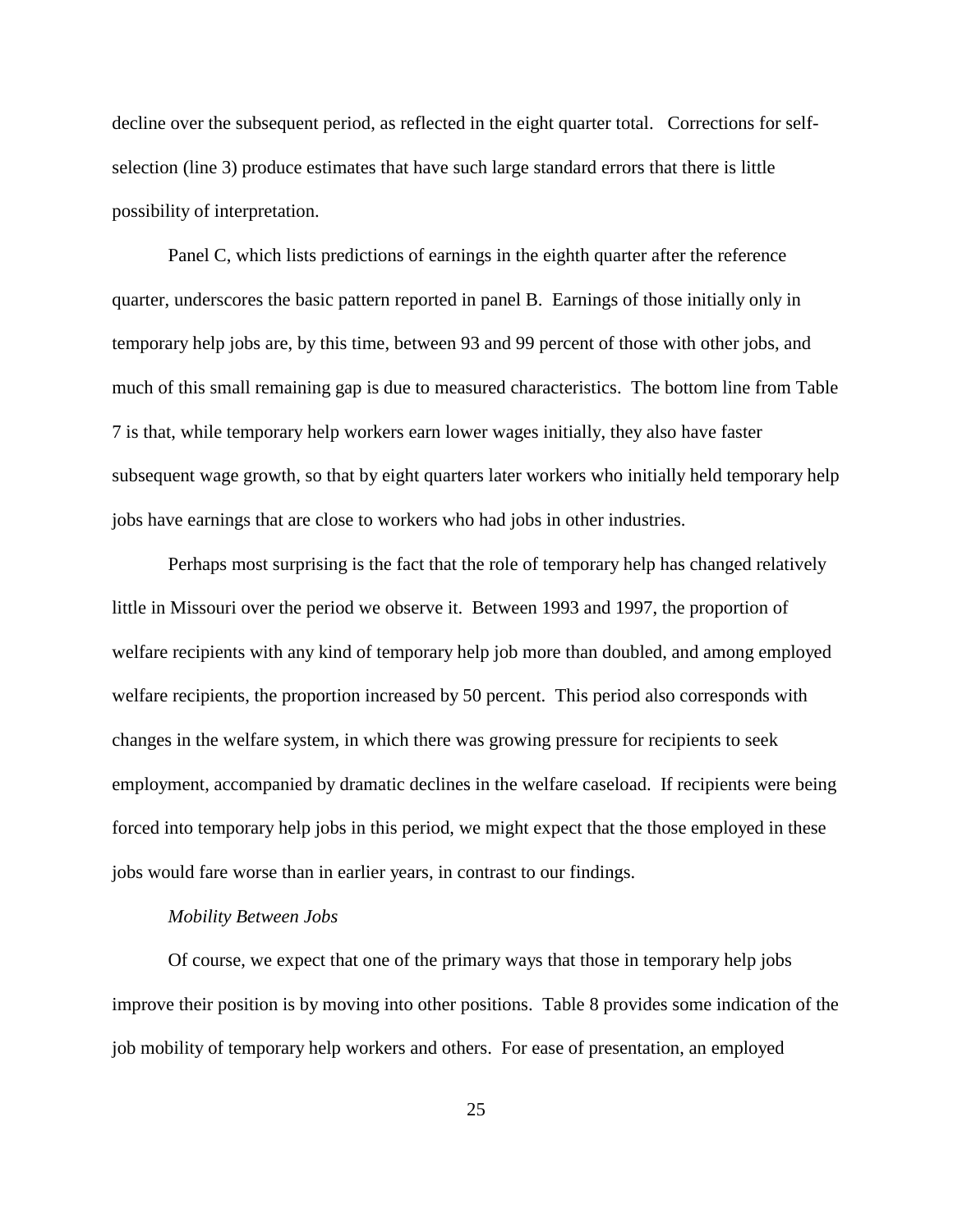individual is classified by the job from which she received the most earnings in the quarter. We recognize that many of the temporary help workers that "move" to other industries were actually working in those other industries while they were employed by temporary help firms. However, for those workers, such a move may nonetheless identify an important change in status.

Each row in Table 8 indicates how individuals in a given type of job are distributed across jobs a year later. We see, for example, that in 1993, 38.6 percent of temporary help workers were working in service jobs one year later. The patterns are quite similar across years and states, and in each case they indicate that mobility from temporary help positions to other industries is substantial. Whereas over 50 percent of workers in service industries (not temporary help) remain in service and temporary help, only about 40 percent of temporary help workers are still in service and temporary help one year later. In each of our sites, the proportion of temporary help workers who have moved to manufacturing, although modest, is greater than for any of the other industries, aside from manufacturing itself. Temporary help workers are also very likely to move into the "other" category.

While the movements are not striking, they nonetheless give some indication of the kind of mobility that temporary help workers may be experiencing. Furthermore, it is worthwhile to note that the proportion of workers who do not have a job one year later is also similar across industries, suggesting that temporary workers are not significantly more likely to be without a job a year later than those who go to work in other industries.

#### *Movement Off of Welfare*

Next we estimate the probability that an individual is on welfare eight quarters later, controlling for measured characteristics and the type of job an individual has in the current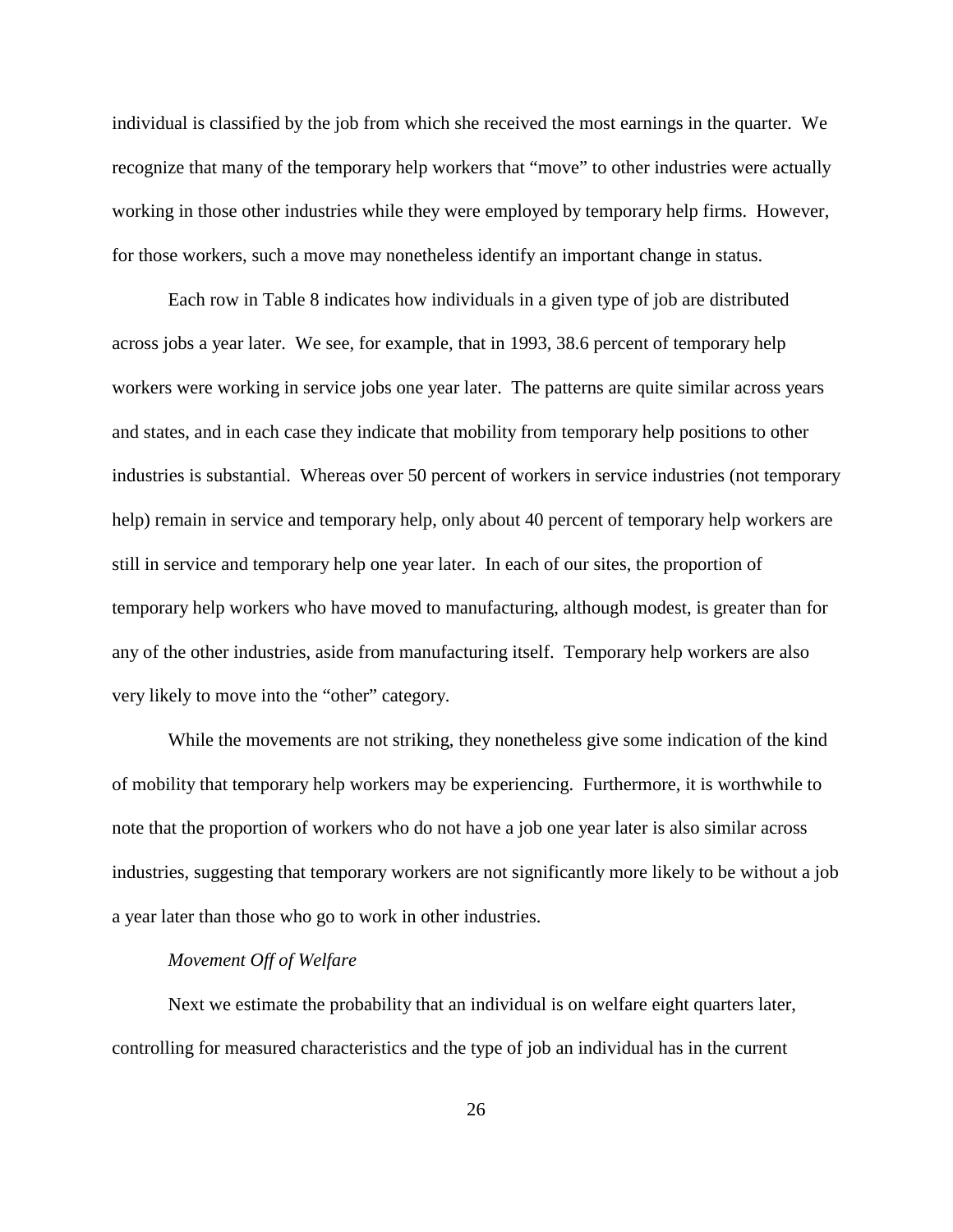quarter. In this analysis, we return to using the same classification system for job type that we used in the previous sub-section, (i.e., no job, a single job in one of the five major industry categories, multiple jobs with at least one temporary help job, or multiple jobs with no temporary help job). The results from this analysis (both the coefficient and the marginal effect for each variable) are presented in Table 9.<sup>13</sup>

The estimated impacts of individual characteristics are consistent with prior research. Differences over time and between states are small. We see that after controlling for other characteristics, welfare recipients holding jobs are significantly more likely to be off of welfare in two years, but there have been modest declines in this effect over time. In Missouri, in 1993, job holders are between 9 and 16 percent more likely to have left welfare two years later, while in 1997 the impact declines for all employment categories, with the effect ranging from 7 to 13 percent. In North Carolina, our analysis is limited to 1997, for which the impact of a job ranges from 4 to 7 percent. While the apparent declines in the effect of holding a job are notable, it is worth recognizing that the chance that any individual leaves welfare has increased dramatically over this period. It appears that, at least in part, the decline in the impact on welfare receipt of holding a job is due to an increase in the chance that an individual leaves welfare without a job.

Welfare recipients whose sole job is in the temporary help sector are less likely to be off welfare in two years than recipients with jobs in other sectors or multiple jobs, although the

 $13$ The analysis here does not take account of selection into jobs. Since the results reported in Table 7 suggest that selection is relatively unimportant in explaining earnings differences, we expect that selection bias will not play an important role here, but we intend to undertake parallel analyses to those reported above to examine this.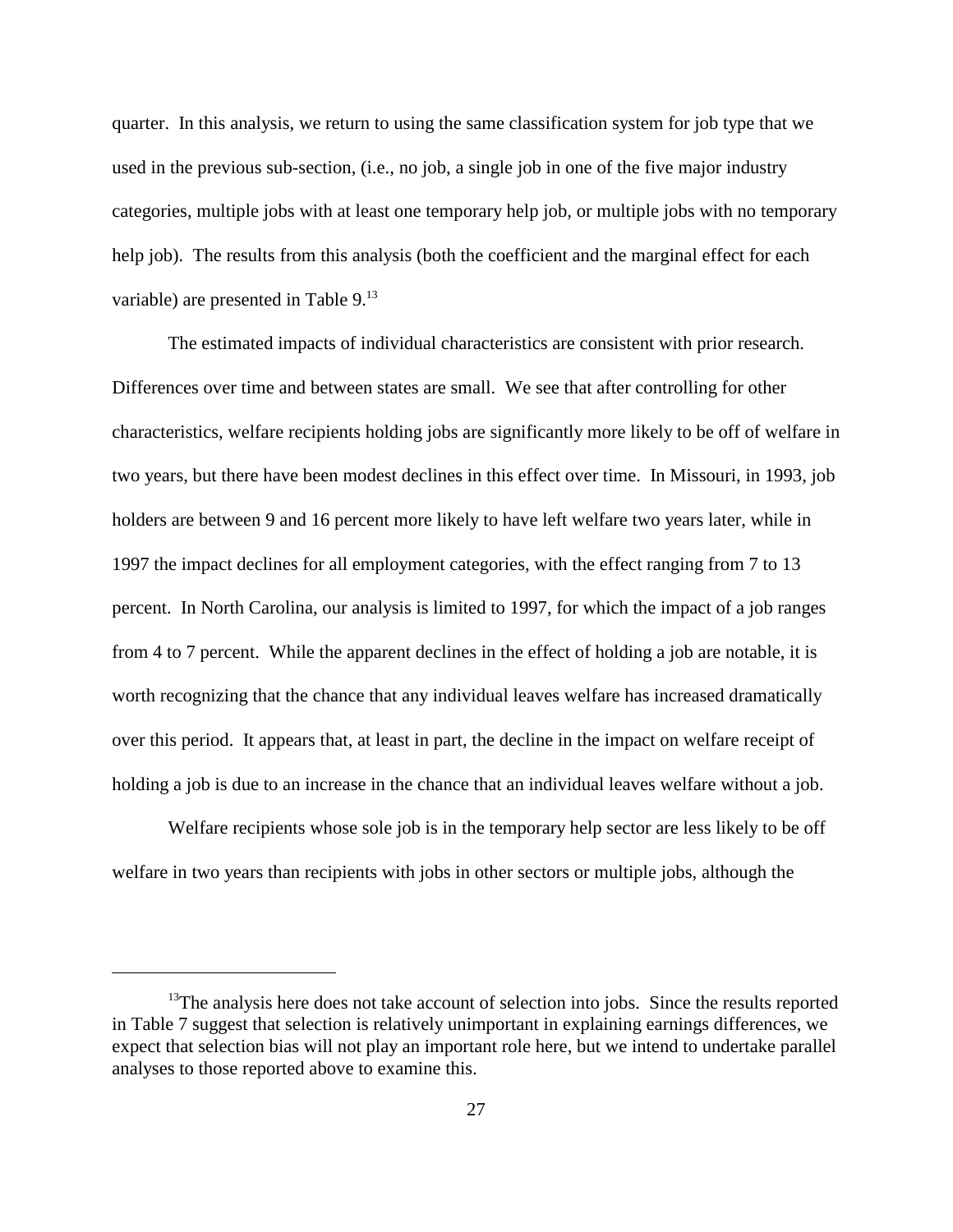differences are small. Perhaps most important, those who hold any kind of job are substantially more likely than those who do not hold a job to leave welfare.

### **VI. Summary and Conclusion**

Our results confirm the view that welfare recipients in temporary help jobs receive lower earnings and have less promising prospects for movement from welfare than those who have jobs in other industries. However, what is perhaps of greatest interest is that these differences are small when individual characteristics are controlled. Earnings in subsequent years for temporary help workers are increasing faster than those in other industries, in part because they are more likely to move into higher paying industries. Overall, it is clear that those in temporary help jobs have appreciably better future prospects than those who are not holding jobs, even after controlling for all of the characteristics that we can observe.

Whether temporary help jobs are, on net, beneficial to welfare recipients depends on whether they supplant jobs that provide better pay and benefits and greater levels of stability. There is no question that a welfare recipient with a job in a manufacturing firm faces better prospects than a worker in temporary help services. But we suspect that for many welfare recipients, attractive jobs are not available, and that their skills and observable characteristics make employers unwilling to hire them into the stable and high-paying jobs, such as those in manufacturing. If temporary help jobs provide employment for at least some welfare recipients who would not otherwise have employment, these analyses show that the impact will be positive.

There is very little evidence to suggest that over the long run temporary help jobs significantly hurt the workers who work in these jobs. Our analyses suggest that for some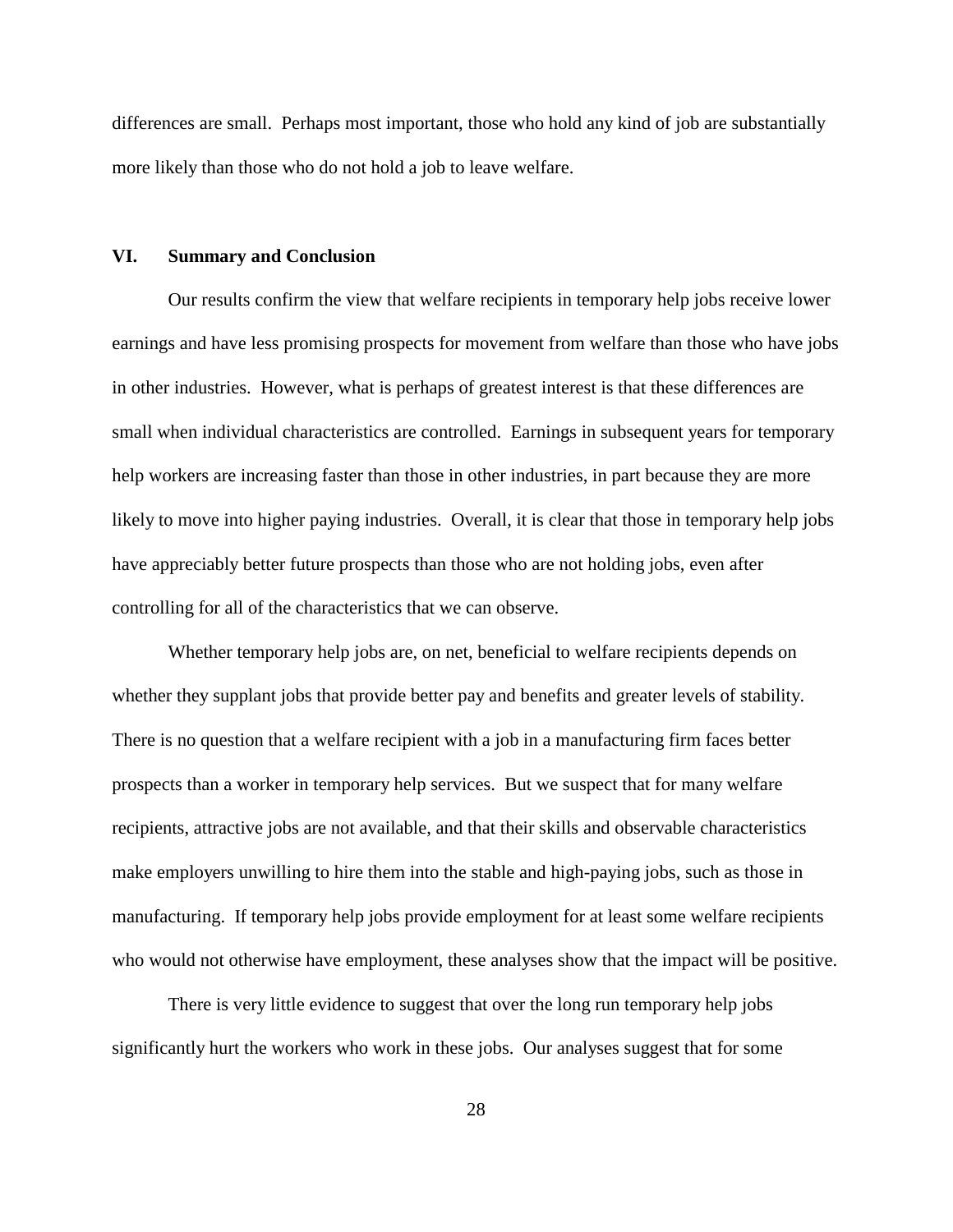welfare recipients, temporary help jobs provide a path for them to move into other industries with higher pay and greater stability. Others benefit from being able to combine work in temporary help services with other employment. Undoubtedly, some of those with temporary help jobs find themselves trapped in employment with low earnings and perennial instability, but we do not find evidence that, among welfare recipients, such problems are worse for temporary help workers than for those in most other jobs. Those who take temporary positions are not more likely than those taking jobs in other industries to be without a job a year later. And despite the growth in the number of recipients with temporary help jobs, there is no indication that the circumstances of these workers has deteriorated over time.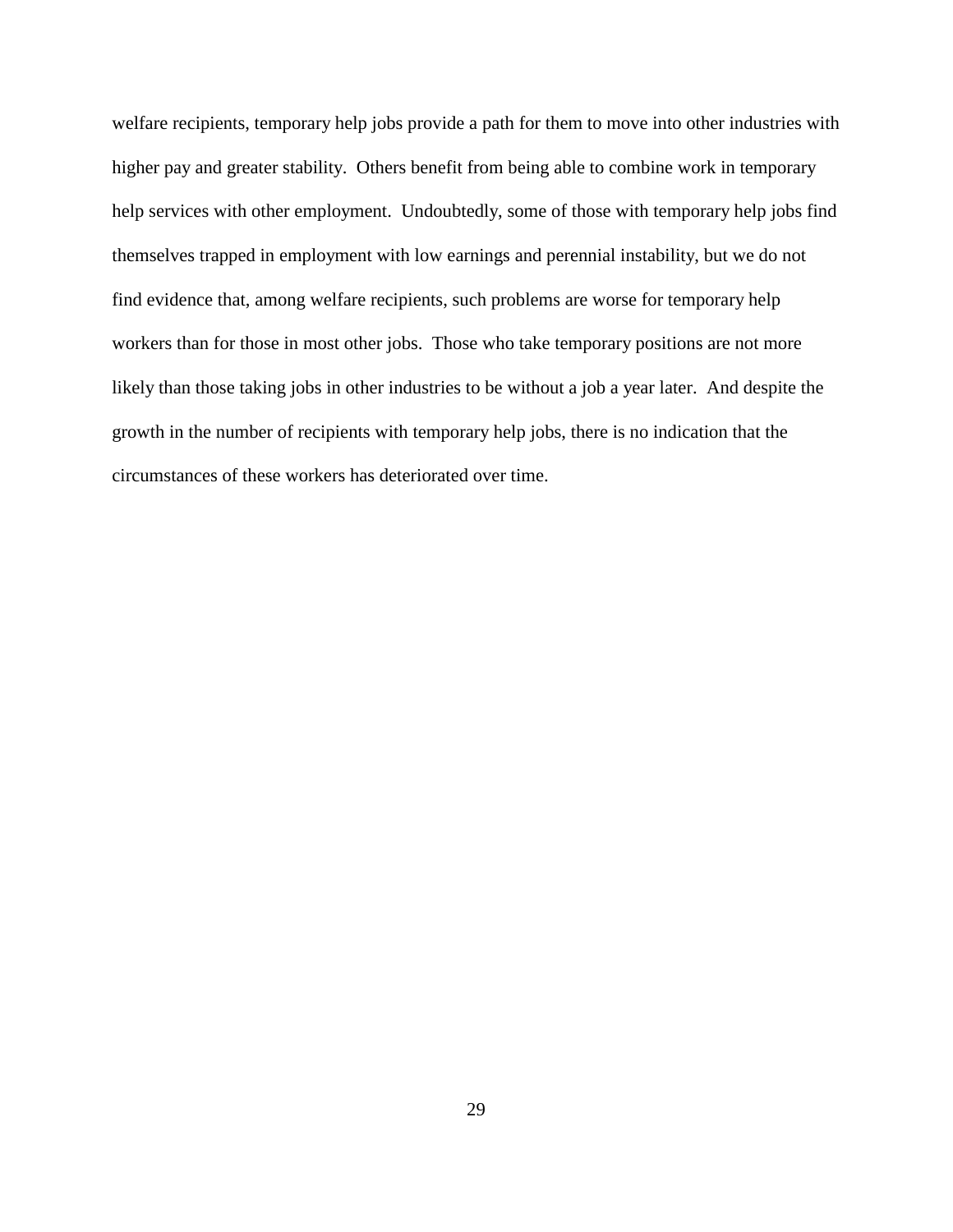## **References**

Autor, David H. (2001). "Outsourcing At Will: The Contribution of Unjust Dismissal Doctrine to the Growth of Employment Outsourcing." Massachusetts Institute of Technology, Department of Economics, Working paper 01-32.

Autor, David H., Frank Levy, and Richard Murnane (2001). "Skills Training in the Temporary Help Sector: Employer Motivations and Worker Impacts." Report to the U.S. Department of Labor, Employment and Training Administration.

Bartik, Timothy J. (1997). "Short-term Employment Persistence for Welfare Recipients: The 'Effects' of Wages, Industry, Occupation, and Firm Size." Working paper, W.E. Upjohn Institute for Employment Research.

Berg, Linnea, Olson, Lynn and Conrad, Aimee (1991). "Causes and Implications of Rapid Job Loss Among Participants in a Welfare-to-work Program." Presented at the Annual Research Conference of the Association for Public Policy and Management. Bethesda, MD.

Blank, Rebecca M. (1998). "Contingent Work in a Changing Labor Market." In Richard B. Freeman and Peter Gottschalk, eds., *Generating Jobs: How to Increase Demand for Less-Skilled Workers*. New York: Russell Sage Foundation.

Carre, Francoise J. (1992). "Temporary Employment in the Eighties." In *New Policies for the Part-time and Contingent Workforce*, Virginia L. duRivage (ed.). New York: ME Sharpe, pp. 45-88.

Cohany, Sharon R. (1998). "Workers in Alternative Employment Arrangements: A Second Look." *Monthly Labor Review* 121 (11), November, pp. 3-21.

Gonos, George (1998). "The Interaction between Market Incentives and Government Actions." In *Contingent Work: American Employment Relations in Transition*, Kathleen Barker and Kathleen Christensen, eds. Ithaca, NY: Cornell University Press, pp. 170-194.

Gyourko, Joseph and Joseph Tracy (1988). "An Analysis of Public- and Private-Sector Wages Allowing for Endogenous Choices of Both Government and Union Status." *Journal of Labor Economics* 6 (2), April, pp. 229-253.

Heckman, James, Hidehiko Ichimura, Jeffrey Smith and Petra Todd (1998). "Characterizing Selection Bias Using Experimental Data." *Econometrica*, 66(5), pp. 1017-1098.

Houseman, Susan N. and Anne E. Polivka (1999). "The Implications of Flexible Staffing Arrangements for Job Stability. Working paper, W.E. Upjohn Institute.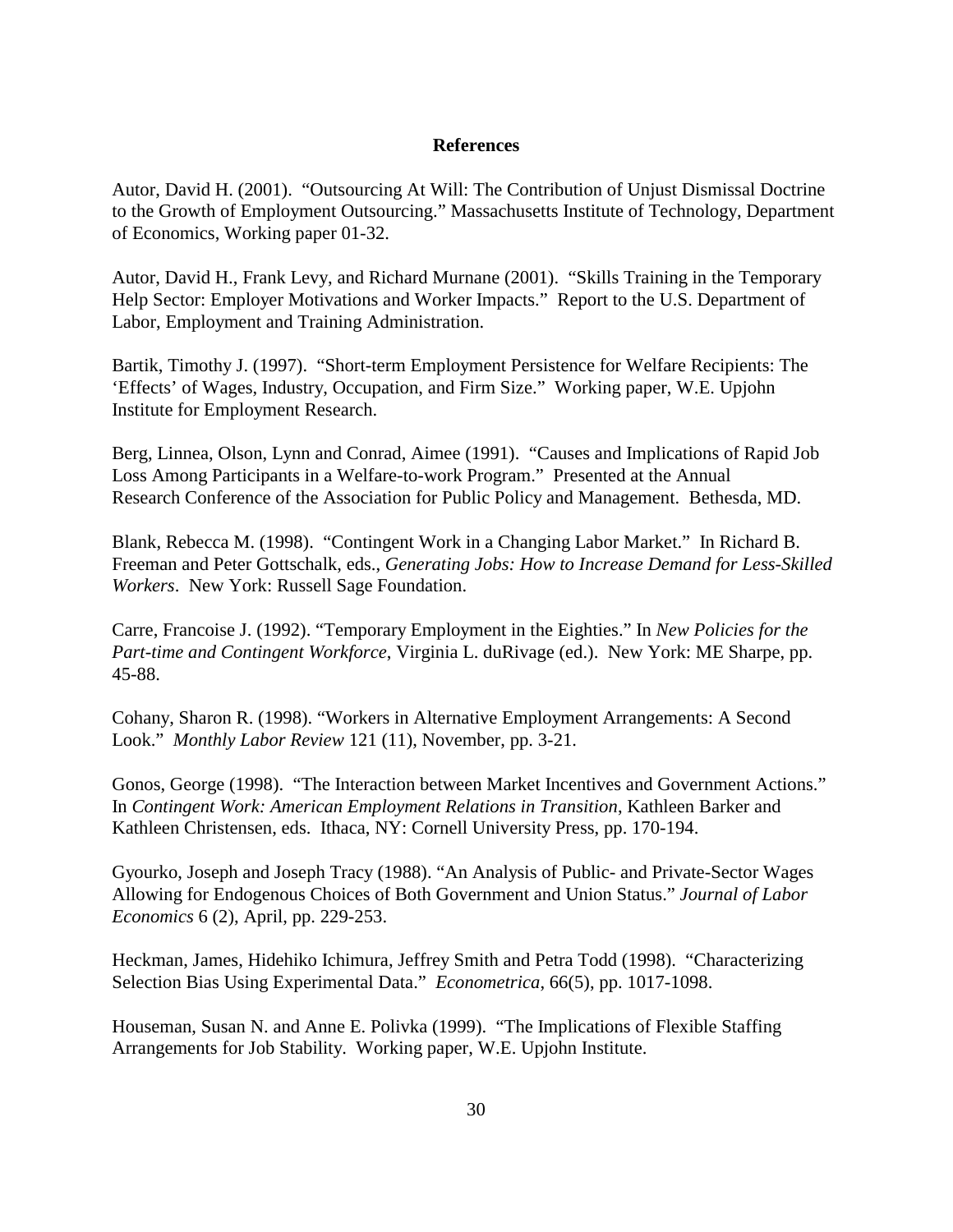Howe, Wayne J. (1986). "Temporary Help Workers: Who They Are, What Jobs They Hold." *Monthly Labor Review* 109 (11), November, pp. 45-47.

Jorgenson, Helene and Hans Riemer (2000). "Permatemps: Young Temp Workers as Permanent Second Class Employees." *American Prospect* 11(18), pp. 38-40.

Kornfeld, Robert and Bloom, Howard S. (1997). "Measuring Program Impacts on Earnings and Employment: Do UI Wage Reports from Employers Agree with Surveys of Individuals?" Working paper, Abt Associates and New York University.

Laird, Karylee and Nicolas Williams (1996). "Employment Growth in the Temporary Help Supply Industry." *Journal of Labor Research* 17 (4), Fall, pp. 663-681.

Lee, Lung-Fei (1982). "Generalized Economietric Models with Selectivity." *Econometrica* 51 (2), March, pp. 507-12.

McAllister, Jean (1998). "Sisyphus at Work in the Warehouse: Temporary Employment in Greenville, South Carolina." In *Contingent Work: American Employment Relations in Transition*, Kathleen Barker and Kathleen Christensen, eds. Ithaca, NY: Cornell University Press, pp. 221-242.

Miles, Thomas J. (2000). "Common Law Exceptions to Employment at Will and U.S. Labor Markets." *The Journal of Law, Economics, & Organization* 16(1), pp. 74-101.

Morris, Michael D. and Alexander Vekker (2001). "An Alternative Look at Temporary Workers, Their Choices, and the Growth in Temporary Employment." *Journal of Labor Research* 22 (2), Spring, pp. 373-390.

Nollen, Stanley D. (1996). "Negative Aspects of Temporary Employment." *Journal of Labor Research* 17 (4), Fall, pp. 567-581.

Pavetti, LaDonna and Acs, Gregory (2001). Moving Up, Moving Out, or Going Nowhere? A Study of the Employment Patterns of Young Women and the Implications for Welfare Mothers. *Journal of Policy Analysis and Management,* 20(4), pp. 721-736.

Pavetti, LaDonna, M. Ihcelle K. Derr, Jacquelyn Anderson, Carole Trippe, and Sidnee Paschal (2000). The role of intermediaries in linking TANF recipients with jobs. Paper presented at the Federal Reserve Bank of New York.

Ricca, S. (1982). "Private Temporary Work Organizations and Public Employment Services: Effects and Problems of Coexistence." *International Labour Review* 121, pp. 141-153.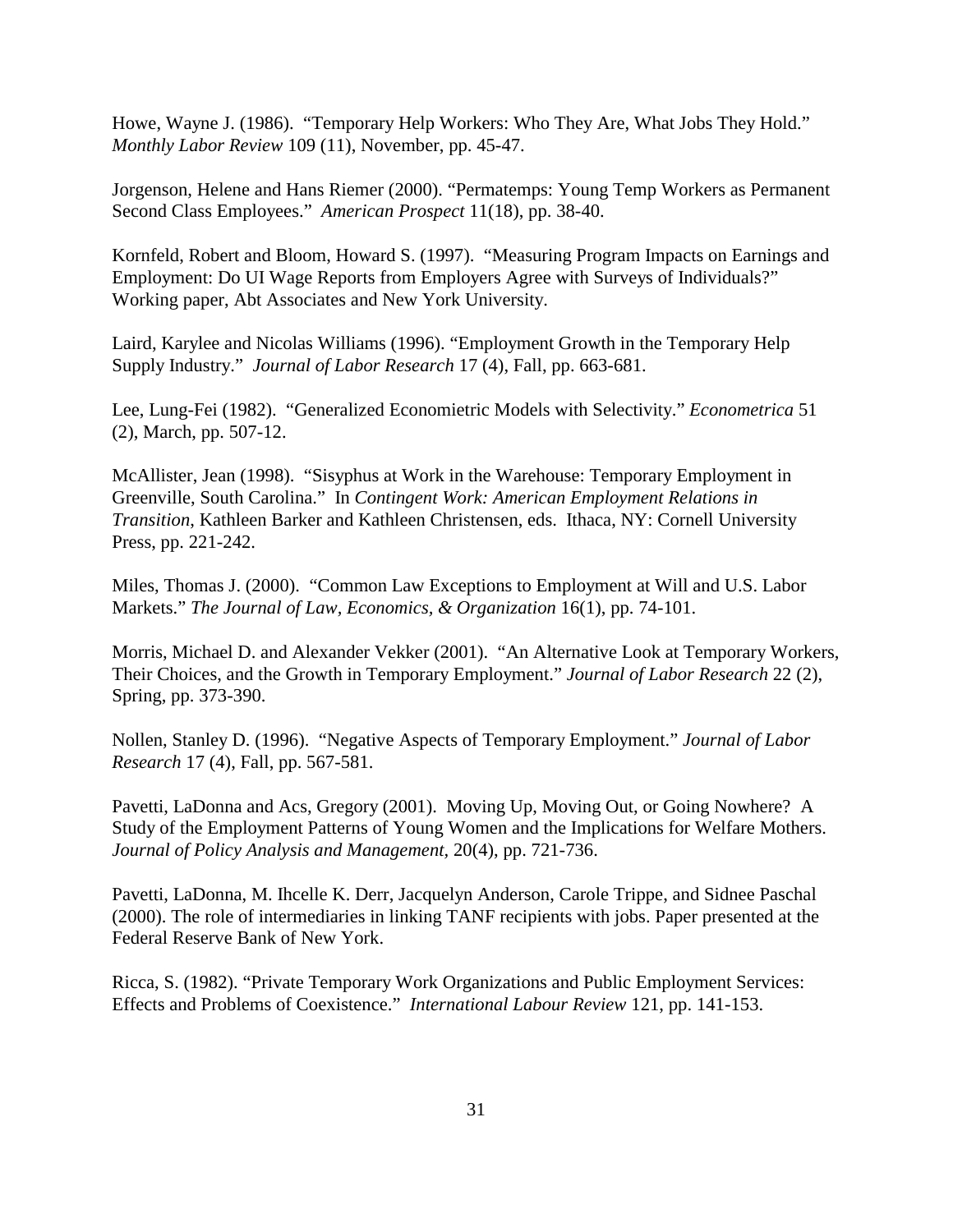Segal, Lewis M. (1996). "Flexible Employment: Composition and Trends." *Journal of Labor Research* 17 (4), Fall, pp. 525-541.

Segal, Lewis M. and Daniel G. Sullivan (1997a). "The Growth of Temporary Services Work." *Journal of Economic Perspectives* 11(2), Spring, pp. 117-136.

Segal, Lewis M. and Daniel G. Sullivan (1997b). "Temporary Services Employment Durations: Evidence from State UI Data." Federal Reserve Bank of Chicago Working Paper No. WP-97-23.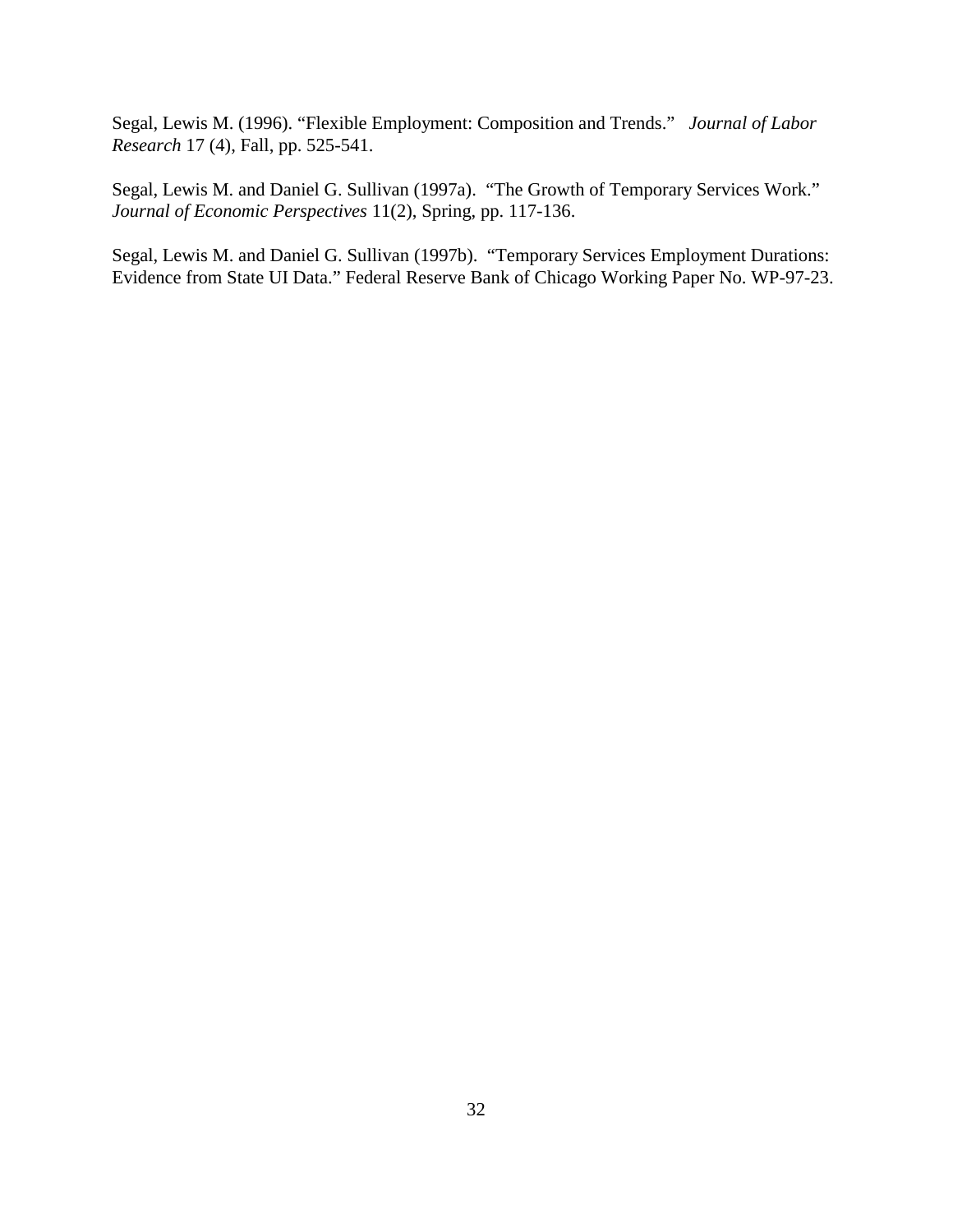#### **Table 1: Sample Characteristics of Welfare Recipients**

|                                                                |          |          | Missouri |          | North Carolina |          |          |  |
|----------------------------------------------------------------|----------|----------|----------|----------|----------------|----------|----------|--|
|                                                                | 1993     | 1995     | 1997     | 1999     | 1995           | 1997     | 1999     |  |
| Age                                                            | 29.11    | 29.38    | 29.37    | 29.10    | 28.73          | 28.95    | 28.37    |  |
|                                                                | (7.51)   | (7.56)   | (7.66)   | (7.79)   | (7.63)         | (7.66)   | (7.43)   |  |
| Age squared                                                    | 903.77   | 920.14   | 921.06   | 907.63   | 883.62         | 896.90   | 860.68   |  |
|                                                                | (492.43) | (496.72) | (503.38) | (510.74) | (497.72)       | (501.19) | (477.62) |  |
| Percent with education lower than 12 years                     | 44.8     | 44.4     | 45.7     | 48.6     | 40.7           | 37.8     | 42.8     |  |
| Percent nonwhite                                               | 46.9     | 47.5     | 51.0     | 56.8     | 66.5           | 69.1     | 73.5     |  |
| Number of children                                             | 2.05     | 2.05     | 2.07     | 2.11     | 1.81           | 1.82     | 1.75     |  |
|                                                                | (1.18)   | (1.19)   | (1.21)   | (1.24)   | (.99)          | (1.01)   | (.98)    |  |
| Age of the youngest child                                      | 4.89     | 5.07     | 5.04     | 4.84     | 4.56           | 4.93     | 4.84     |  |
|                                                                | (4.47)   | (4.44)   | (4.41)   | (4.46)   | (4.39)         | (4.30)   | (4.20)   |  |
| Percent on welfare less than 6 months in prior 2 years         | 21.6     | 20.1     | 20.2     | 25.5     | n.a.           | 24.6     | 32.3     |  |
| Percent on welfare 7-12 months in prior 2 years                | 12.9     | 12.7     | 12.9     | 15.3     | n.a.           | 15.1     | 17.5     |  |
| Percent on welfare 13-23 months in prior 2 years               | 28.6     | 28.3     | 32.4     | 34.0     | n.a.           | 33.3     | 32.7     |  |
| Percent on welfare 24 months in prior 2 years                  | 37.0     | 38.3     | 34.6     | 25.2     | n.a.           | 27.0     | 17.4     |  |
| Percent of previous 8 quarters working                         | 27.45    | 33.45    | 37.71    | 43.13    | n.a.           | 43.39    | 51.48    |  |
|                                                                | (31.40)  | (33.34)  | (34.00)  | (33.85)  | n.a.           | (35.16)  | (34.93)  |  |
| Percent working all of previous 8 qtrs                         | 4.9      | 6.8      | 8.1      | 9.2      | n.a.           | 11.3     | 15.6     |  |
| Percent not work in any of previous 8qtrs                      | 40.8     | 33.5     | 28.1     | 21.4     | n.a.           | 23.1     | 16.0     |  |
| Total annual earnings in the prior year                        | 1397     | 1884     | 2074     | 2450     | n.a.           | 2549     | 3251     |  |
|                                                                | (2916)   | (3389)   | (3463)   | (3765)   | n.a.           | (3764)   | (4488)   |  |
| Total annual earnings two years prior                          | 1785     | 2011     | 2252     | 2772     | n.a.           | 2735     | 3434     |  |
|                                                                | (3655)   | (3864)   | (3916)   | (4347)   | n.a.           | (4321)   | (4744)   |  |
| Percent in St. Louis County and St. Louis City                 | 36.4     | 36.6     | 39.1     | 43.5     | n.a.           | n.a.     | n.a.     |  |
| Percent in Kansas City central area (Jackson County)           | 16.7     | 17.3     | 17.5     | 17.5     | n.a.           | n.a.     | n.a.     |  |
| Percent in Charlotte central (Mecklenburg County) <sup>1</sup> | n.a.     | n.a.     | n.a.     | n.a.     | 11.0           | 11.3     | 13.4     |  |
| Percent in suburban areas <sup>1</sup>                         | 9.7      | 9.3      | 8.4      | 7.2      | 3.6            | 3.5      | 3.5      |  |
| Percent in small metro                                         | 9.5      | 9.7      | 9.0      | 8.2      | 46.7           | 46.9     | 46.6     |  |
| Percent outside metro                                          | 27.8     | 27.1     | 26.0     | 23.7     | 38.7           | 38.4     | 36.5     |  |
| Quarter 1                                                      | 24.8     | 25.6     | 27.3     | 26.6     | n.a.           | 26.5     | 27.7     |  |
| Quarter 2                                                      | 24.8     | 25.1     | 25.3     | 24.9     | 33.9           | 25.5     | 25.5     |  |
| Quarter 3                                                      | 25.2     | 25.0     | 24.3     | 24.3     | 33.8           | 24.8     | 24.2     |  |
| Quarter 4                                                      | 25.3     | 24.3     | 23.2     | 24.2     | 32.3           | 23.2     | 22.6     |  |
| Number of observation                                          | 289,160  | 285,891  | 219,442  | 151,430  | 284,695        | 293,276  | 159,842  |  |

Note: Standard deviations of continuous variables are in parentheses. Sample includes females aged at least 18 and less than 65 in single parent families, not in child only cases. Sampling frame is quarter by welfare recipient. For continuous variables standard deviation is in parenthesis. Earnings are adjusted for inflation to real dollars for the fourth quarter of 1997.

<sup>1</sup>Suburban areas include the noncentral counties in the St. Louis, Kansas City, and Charlotte metropolitan areas.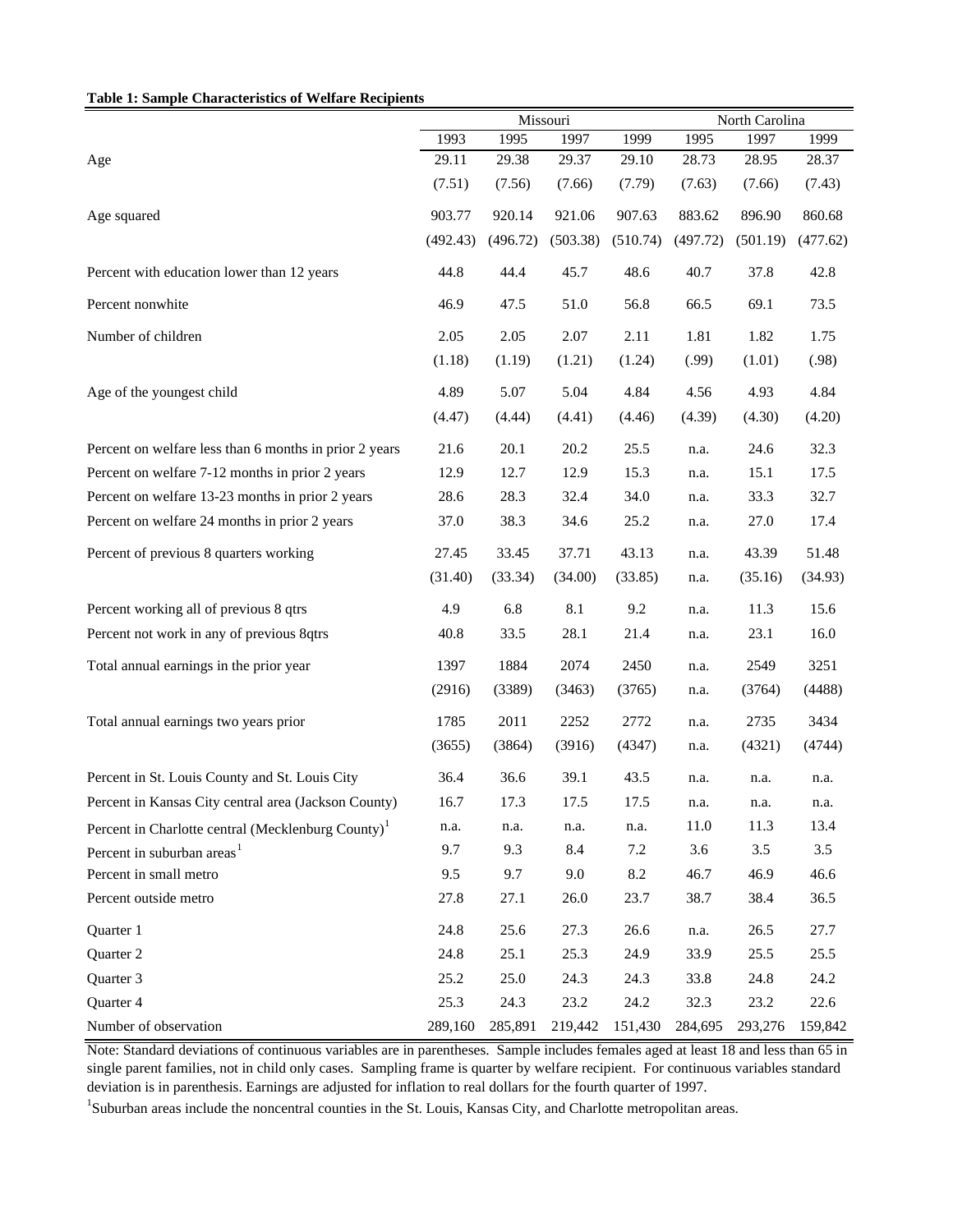|                             |      |         |         | Only One Job                         |         | Multiple Jobs     |         |           |                                |
|-----------------------------|------|---------|---------|--------------------------------------|---------|-------------------|---------|-----------|--------------------------------|
|                             |      |         |         |                                      |         |                   |         |           | Temp Help and Any Industry Not |
|                             |      | No Job  |         | Temp Help Manufacturing Retail trade |         | Services          | Other   | Any Other | Temp Help                      |
| Variables                   |      |         |         |                                      |         | Panel A. Missouri |         |           |                                |
|                             | 1993 | 29.63   | 28.28   | 28.40                                | 26.22   | 28.78             | 28.58   | 27.73     | 26.81                          |
|                             | 1995 | 30.17   | 28.57   | 29.12                                | 26.52   | 29.01             | 28.80   | 27.65     | 27.11                          |
| Age (mean)                  | 1997 | 30.10   | 28.74   | 29.65                                | 26.79   | 29.22             | 29.08   | 27.92     | 27.47                          |
|                             | 1999 | 29.92   | 28.51   | 29.01                                | 26.81   | 28.92             | 28.69   | 27.92     | 27.16                          |
|                             | 1993 | 47.5    | 35.8    | 43.9                                 | 41.7    | 36.3              | 30.0    | 31.4      | 36.6                           |
| Percent with education      | 1995 | 47.0    | 40.3    | 42.7                                 | 44.2    | 38.2              | 31.6    | 38.0      | 39.0                           |
| less than 12 years          | 1997 | 48.0    | 41.9    | 45.9                                 | 47.0    | 41.3              | 34.3    | 39.1      | 41.9                           |
|                             | 1999 | 50.0    | 46.1    | 48.0                                 | 51.6    | 45.6              | 37.5    | 45.1      | 47.8                           |
|                             | 1993 | 44.7    | 74.8    | 30.9                                 | 46.6    | 56.2              | 56.5    | 69.2      | 45.6                           |
| Percent nonwhite            | 1995 | 42.2    | 74.5    | 32.7                                 | 50.0    | 59.8              | 60.7    | 71.5      | 51.5                           |
|                             | 1997 | 45.0    | 73.2    | 34.9                                 | 50.8    | 63.0              | 63.3    | 71.9      | 54.5                           |
|                             | 1999 | 50.6    | 74.4    | 40.6                                 | 55.6    | 69.2              | 66.6    | 74.0      | 60.2                           |
|                             | 1993 | 2.10    | 2.02    | 1.88                                 | 1.81    | 1.97              | 1.88    | 1.88      | 1.78                           |
|                             |      | (1.22)  | (1.16)  | (1.00)                               | (1.00)  | (1.11)            | (1.06)  | (1.06)    | (.96)                          |
|                             | 1995 | 2.11    | 2.04    | 1.94                                 | 1.87    | 2.00              | 1.92    | 1.92      | 1.83                           |
| Number of children          |      | (1.23)  | (1.17)  | (1.04)                               | (1.06)  | (1.14)            | (1.07)  | (1.09)    | (1.01)                         |
|                             | 1997 | 2.10    | 2.07    | 2.00                                 | 1.92    | 2.08              | 2.01    | 2.01      | 1.93                           |
|                             |      | (1.25)  | (1.19)  | (1.11)                               | (1.11)  | (1.19)            | (1.15)  | (1.14)    | (1.09)                         |
|                             | 1999 | 2.12    | 2.16    | 2.02                                 | 2.00    | 2.17              | 2.03    | 2.08      | 2.01                           |
|                             |      | (1.26)  | (1.26)  | (1.11)                               | (1.17)  | (1.28)            | (1.17)  | (1.19)    | (1.15)                         |
|                             | 1993 | 4.99    | 4.90    | 5.05                                 | 3.88    | 5.06              | 4.92    | 4.95      | 4.39                           |
|                             |      | (4.53)  | (4.40)  | (4.45)                               | (3.91)  | (4.42)            | (4.32)  | (4.40)    | (4.13)                         |
|                             | 1995 | 5.22    | 5.12    | 5.27                                 | 4.10    | 5.21              | 5.10    | 4.92      | 4.64                           |
| Age of youngest child       |      | (4.54)  | (4.46)  | (4.36)                               | (3.95)  | (4.40)            | (4.32)  | (4.26)    | (4.13)                         |
| under 18                    | 1997 | 5.13    | 5.08    | 5.33                                 | 4.27    | 5.26              | 5.15    | 4.88      | 4.70                           |
|                             |      | (4.54)  | (4.33)  | (4.46)                               | (3.98)  | (4.33)            | (4.27)  | (4.12)    | (4.02)                         |
|                             | 1999 | 4.99    | 4.84    | 4.96                                 | 4.06    | 4.98              | 4.79    | 4.86      | 4.44                           |
|                             |      | (4.61)  | (4.38)  | (4.61)                               | (4.00)  | (4.33)            | (4.29)  | (4.21)    | (4.09)                         |
|                             | 1993 | 16.66   | 15.89   | 12.20                                | 13.50   | 14.47             | 14.06   | 14.05     | 12.70                          |
|                             |      | (8.56)  | (8.46)  | (8.99)                               | (8.88)  | (8.72)            | (8.72)  | (8.64)    | (8.73)                         |
|                             | 1995 | 16.84   | 16.68   | 13.23                                | 14.82   | 15.72             | 15.17   | 15.26     | 14.23                          |
| Number of months on         |      | (8.52)  | (8.23)  | (8.81)                               | (8.74)  | (8.54)            | (8.61)  | (8.43)    | (8.60)                         |
| welfare in previous 2 years | 1997 | 16.60   | 16.36   | 13.15                                | 14.85   | 16.13             | 15.83   | 15.23     | 14.20                          |
|                             |      | (8.49)  | (8.26)  | (8.65)                               | (8.62)  | (8.35)            | (8.38)  | (8.30)    | (8.55)                         |
|                             | 1999 | 14.92   | 14.57   | 11.26                                | 13.28   | 14.52             | 13.59   | 13.78     | 12.66                          |
|                             |      | (8.75)  | (8.38)  | (8.48)                               | (8.63)  | (8.54)            | (8.71)  | (8.24)    | (8.45)                         |
|                             | 1993 | 18.71   | 44.71   | 47.14                                | 49.73   | 50.05             | 50.15   | 58.90     | 57.48                          |
|                             |      | (26.00) | (31.06) | (33.47)                              | (32.62) | (33.17)           | (33.04) | (30.68)   | (31.56)                        |
|                             | 1995 | 21.72   | 49.91   | 49.61                                | 52.10   | 53.02             | 54.96   | 64.22     | 61.72                          |
| Percent of previous 8       |      | (27.70) | (31.06) | (33.16)                              | (32.16) | (33.01)           | (33.19) | (29.77)   | (30.54)                        |
| quarters employed           | 1997 | 25.01   | 54.54   | 49.39                                | 53.64   | 54.47             | 55.41   | 67.08     | 64.22                          |
|                             |      | (28.94) | (31.62) | (32.88)                              | (32.08) | (32.83)           | (32.98) | (29.63)   | (30.40)                        |
|                             | 1999 | 30.83   | 56.41   | 54.68                                | 56.08   | 57.06             | 58.63   | 68.55     | 65.04                          |
|                             |      | (30.63) | (30.86) | (32.26)                              | (30.80) | (31.82)           | (32.67) | (28.40)   | (29.61)                        |

# **Table 2: Sample Characteristics of Welfare Recpients by Industry Combinations**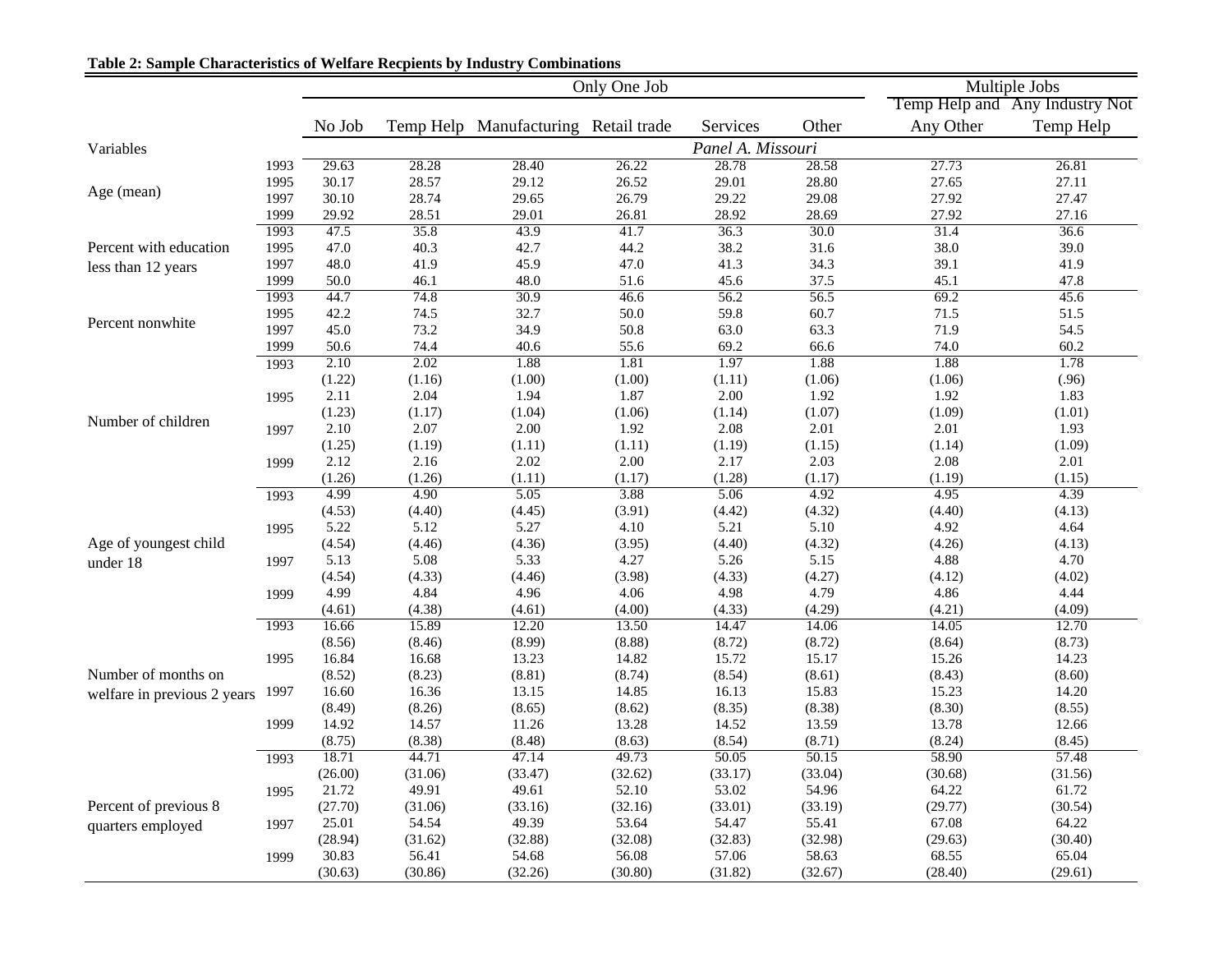#### Table 2: Continued

|                             |      |         |           | Only One Job               |         | Multiple Jobs           |         |           |                                |
|-----------------------------|------|---------|-----------|----------------------------|---------|-------------------------|---------|-----------|--------------------------------|
|                             |      |         |           |                            |         |                         |         |           | Temp Help and Any Industry Not |
| Variables                   |      | No Job  | Temp Help | Manufacturing Retail trade |         | Services                | Other   | Any Other | Temp Help                      |
|                             |      |         |           |                            |         | Panel B. North Carolina |         |           |                                |
|                             | 1995 | 29.61   | 27.05     | 28.05                      | 26.41   | 26.41                   | 29.33   | 26.87     | 27.11                          |
| Age (mean)                  | 1997 | 29.65   | 27.59     | 28.69                      | 26.95   | 29.61                   | 29.58   | 27.64     | 27.84                          |
|                             | 1999 | 28.24   | 28.25     | 29.11                      | 27.68   | 29.61                   | 29.78   | 28.08     | 28.36                          |
| Percent with education      | 1995 | 43.4    | 36.6      | 45.0                       | 38.4    | 33.4                    | 33.4    | 36.3      | 37.1                           |
|                             | 1997 | 41.6    | 33.8      | 41.2                       | 36.2    | 28.8                    | 28.9    | 31.4      | 31.9                           |
| less than 12 years          | 1999 | 52.3    | 45.4      | 50.2                       | 50.6    | 40.0                    | 38.9    | 43.9      | 44.9                           |
|                             | 1995 | 63.9    | 80.7      | 68.4                       | 61.5    | 75.0                    | 65.8    | 79.6      | 67.3                           |
| Percent nonwhite            | 1997 | 66.9    | 81.1      | 68.7                       | 64.3    | 77.1                    | 66.6    | 78.5      | 68.4                           |
|                             | 1999 | 70.7    | 86.6      | 74.0                       | 71.1    | 83.9                    | 75.8    | 84.6      | 76.3                           |
|                             | 1995 | 1.84    | 1.80      | 1.83                       | 1.70    | 1.83                    | 1.77    | 1.75      | 1.73                           |
|                             |      | (1.03)  | (.96)     | (.98)                      | (.91)   | (.98)                   | (.96)   | (.91)     | (.93)                          |
| Number of children          | 1997 | 1.85    | 1.82      | 1.85                       | 1.73    | 1.86                    | 1.78    | 1.79      | 1.77                           |
|                             |      | (1.04)  | (.96)     | (.99)                      | (.94)   | (1.00)                  | (.96)   | (.96)     | (.95)                          |
|                             | 1999 | 1.69    | 1.86      | 1.87                       | 1.81    | 1.91                    | 1.83    | 1.85      | 1.85                           |
|                             |      | (.97)   | (.98)     | (.98)                      | (.96)   | (1.01)                  | (1.03)  | (.97)     | (.98)                          |
|                             | 1995 | 4.75    | 4.07      | 4.41                       | 3.75    | 5.03                    | 4.94    | 4.06      | 4.24                           |
|                             |      | (4.55)  | (4.05)    | (4.25)                     | (3.92)  | (4.41)                  | (4.42)  | (3.93)    | (4.06)                         |
| Age of youngest child       | 1997 | 4.98    | 4.59      | 5.06                       | 4.35    | 5.41                    | 5.35    | 4.79      | 4.91                           |
| under 18                    |      | (4.43)  | (3.94)    | (4.27)                     | (3.94)  | (4.31)                  | (4.37)  | (3.98)    | (4.11)                         |
|                             | 1999 | 4.57    | 5.29      | 5.56                       | 5.01    | 5.74                    | 5.74    | 5.26      | 5.33                           |
|                             |      | (4.31)  | (3.81)    | (4.08)                     | (3.78)  | (4.05)                  | (4.14)  | (3.77)    | (3.84)                         |
|                             | 1995 | n.a     | n.a       | n.a                        | n.a     | n.a                     | n.a     | n.a       | n.a                            |
| Number of months on         | 1997 | 15.47   | 14.26     | 12.34                      | 13.92   | 14.73                   | 13.63   | 13.00     | 12.88                          |
|                             |      | (8.70)  | (8.30)    | (8.58)                     | (8.49)  | (8.40)                  | (8.68)  | (8.22)    | (8.42)                         |
| welfare in previous 2 years | 1999 | 11.86   | 14.50     | 12.07                      | 14.46   | 14.16                   | 13.15   | 13.29     | 13.29                          |
|                             |      | (8.87)  | (7.81)    | (8.30)                     | (7.84)  | (8.03)                  | (8.27)  | (7.85)    | (8.03)                         |
|                             | 1995 | n.a.    | n.a.      | n.a.                       | n.a.    | n.a.                    | n.a.    | n.a.      | n.a.                           |
| Percent of last 8 quarters  | 1997 | 28.01   | 57.07     | 60.12                      | 58.24   | 59.52                   | 57.34   | 70.52     | 68.47                          |
|                             |      | (30.49) | (31.31)   | (32.77)                    | (31.68) | (32.48)                 | (32.84) | (28.89)   | (29.75)                        |
| employed                    | 1999 | 38.11   | 66.03     | 67.49                      | 66.31   | 68.62                   | 66.36   | 77.29     | 74.84                          |
|                             |      | (33.07) | (28.58)   | (30.17)                    | (28.54) | (29.39)                 | (29.91) | (24.86)   | (25.78)                        |

Note: Standard deviations of continuous variables are in parentheses. Sample includes females aged at least 18 and less than 65 in single parent families, not in child only cases. Sampling frame is quarter by welfare recipient.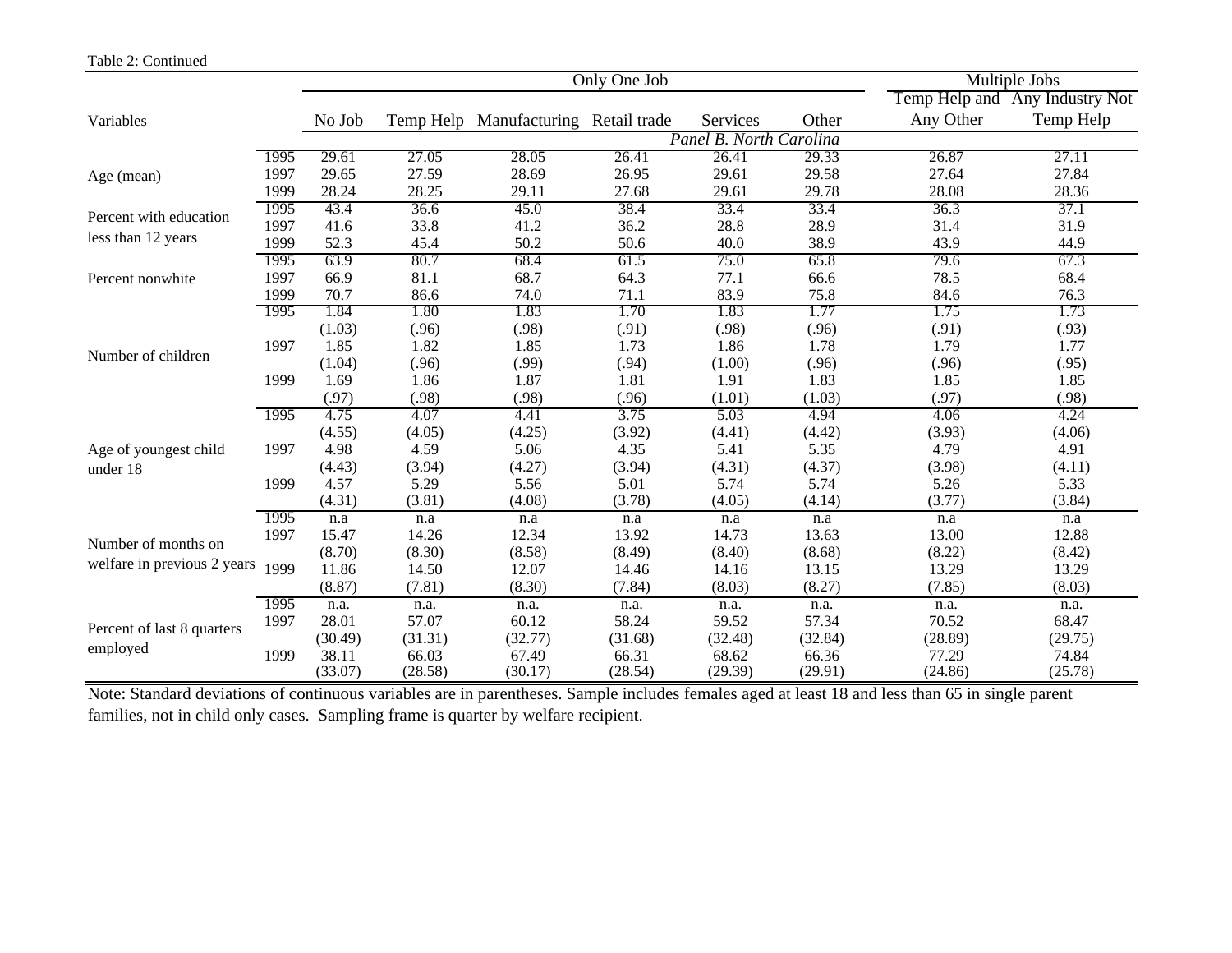|                                  | 1993    |          |         | 1995                    | 1997    |                | 1999    |                |
|----------------------------------|---------|----------|---------|-------------------------|---------|----------------|---------|----------------|
| <b>Industry Combinations</b>     | Percent | Earnings | Percent | Earnings                | Percent | Earnings       | Percent | Earnings       |
|                                  |         |          |         | Panel A. Missouri       |         |                |         |                |
| One job only:                    |         |          |         |                         |         |                |         |                |
| Temp help                        | 7.8     | 656      | 9.2     | 781                     | 11.0    | 940            | 10.2    | 936            |
|                                  |         | (770)    |         | (924)                   |         | (1078)         |         | (1144)         |
| Manufacturing                    | 6.9     | 1245     | 6.4     | 1552                    | 4.9     | 1565           | 4.2     | 1627           |
|                                  |         | (1276)   |         | (1885)                  |         | (1743)         |         | (1586)         |
| Retail                           | 29.1    | 891      | 27.9    | 1028                    | 25.3    | 1090           | 25.4    | 1152           |
|                                  |         | (824)    |         | (963)                   |         | (1039)         |         | (1108)         |
| Service                          | 35.7    | 1107     | 33.0    | 1327                    | 34.1    | 1461           | 35.6    | 1486           |
|                                  |         | (1057)   |         | (1265)                  |         | (1346)         |         | (1499)         |
| Other                            | 7.9     | 1457     | 7.6     | 1773                    | 7.8     | 1973           | $7.2\,$ | 1992           |
|                                  |         | (1385)   |         | (1618)                  |         | (1793)         |         | (1924)         |
| Mulitiple jobs:                  |         |          |         |                         |         |                |         |                |
| Temp help and any other industry | 4.7     | 1269     | 6.8     | 1367                    | 8.3     | 1535           | 8.2     | 1522           |
|                                  |         | (1038)   |         | (1110)                  |         | (1299)         |         | (1283)         |
| No jobs in Temp help industry    | 8.0     | 1344     | 9.1     | 1542                    | 8.6     | 1615           | 9.1     | 1673           |
|                                  |         | (1114)   |         | (1736)                  |         | (1460)         |         | (1504)         |
|                                  |         |          |         | Panel B. North Carolina |         |                |         |                |
| One job only:                    |         |          |         |                         |         |                |         |                |
| Temp help                        | n.a.    | n.a.     | 9.1     | 1012                    | 10.2    | 1035           | 12.1    | 1039           |
|                                  |         |          |         | (1043)                  |         | (1079)         |         | (1111)         |
| Manufacturing                    | n.a.    | n.a.     | 12.2    | 1616                    | 9.5     | 1604           | 6.9     | 1551           |
| Retail                           |         |          | 29.6    | (1322)<br>1126          | 30.1    | (1365)<br>1128 |         | (1334)<br>1090 |
|                                  | n.a.    | n.a.     |         | (949)                   |         | (927)          | 27.8    | (944)          |
| Service                          | n.a.    |          | 24.9    | 1405                    | 26.6    | 1413           | 27.7    | 1396           |
|                                  |         | n.a.     |         | (1205)                  |         | (1207)         |         | (1214)         |
| Other                            | n.a.    | n.a.     | 5.6     | 1588                    | 5.1     | 1682           | 5.3     | 1786           |
|                                  |         |          |         | (1668)                  |         | (1583)         |         | (1673)         |
| Mulitiple jobs:                  |         |          |         |                         |         |                |         |                |
| Temp help and any other industry | n.a.    | n.a.     | 8.2     | 1532                    | 8.6     | 1528           | 10.7    | 1532           |
|                                  |         |          |         | (1127)                  |         | (1159)         |         | (1204)         |
| No jobs in Temp help industry    | n.a.    | n.a.     | 10.4    | 1631                    | 9.9     | 1652           | 9.5     | 1652           |
|                                  |         |          |         | (1302)                  |         | (1386)         |         | (1418)         |

# **Table 3: Distribution of Jobs and Earnings by Industry Combinations**

Note: Standard deviations are in parentheses. Sample includes females aged at least 18 and less than 65 in single parent families, not in child only cases. Sampling frame is quarter by welfare recipient.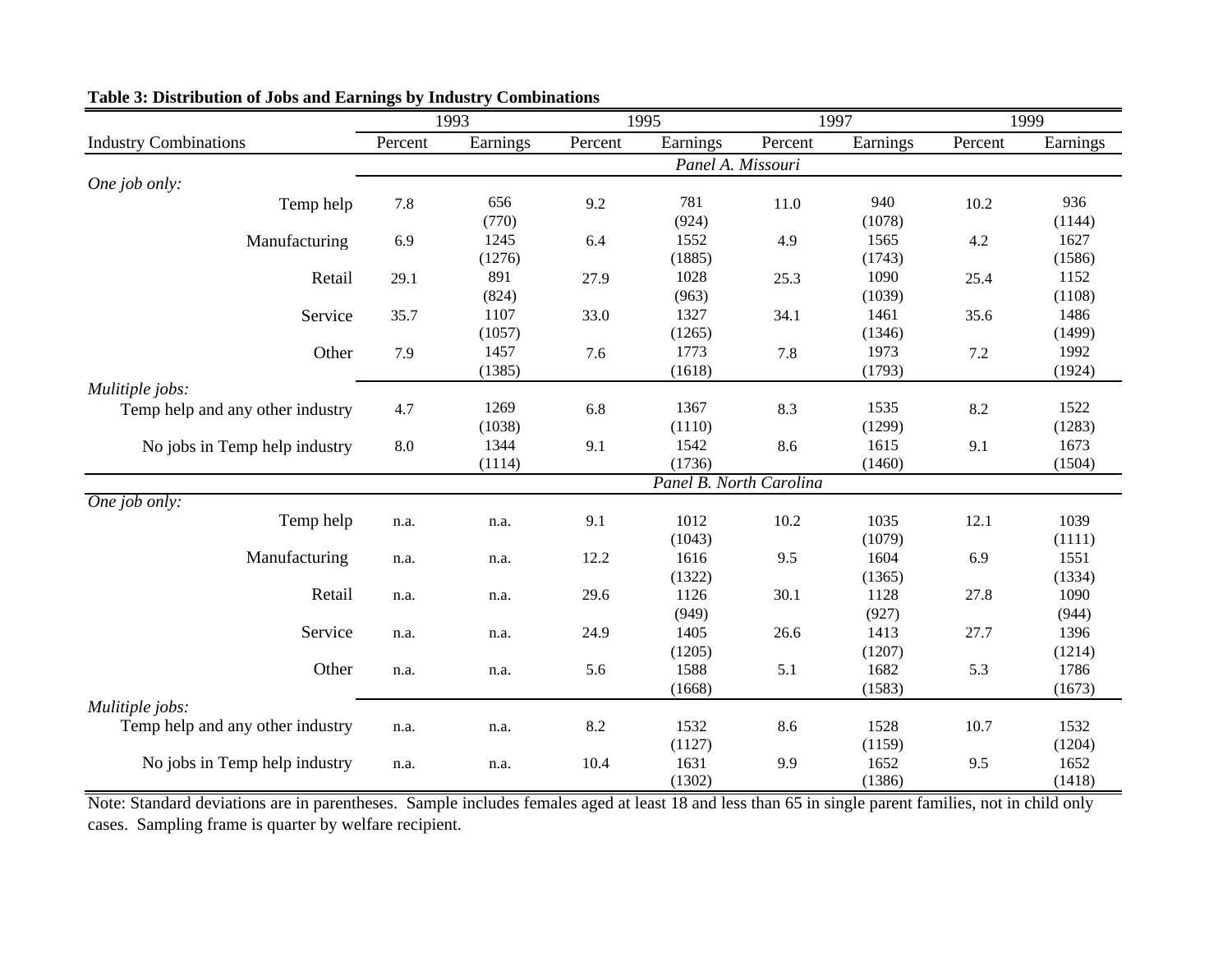|                                                    |            | 1993           |         |            | 1995                     |           |            | 1997                     |           |
|----------------------------------------------------|------------|----------------|---------|------------|--------------------------|-----------|------------|--------------------------|-----------|
|                                                    |            | Number of      |         |            | Number of                |           |            | Number of                |           |
|                                                    | Percent on | Quarters on    |         | Percent on | Quarters on              |           | Percent on | Quarters on              |           |
|                                                    | Welfare in | Welfare Next 2 | Number  | Welfare in | Welfare                  | Number of | Welfare in | Welfare                  | Number of |
| <b>Industry Combinations</b>                       | 2 Years    | Years          | of Obs. | 2 Years    | Next 2 Years             | Obs.      | 2 Years    | Next 2 years             | Obs.      |
|                                                    |            |                |         |            | Panel A. Missouri        |           |            |                          |           |
| $No$ job                                           | 63.9       | 6.19<br>(2.54) | 209,325 | 52.8       | 5.71<br>(2.67)           | 181,895   | 43.6       | 5.03<br>(2.81)           | 129,440   |
| One job only:                                      |            |                |         |            |                          |           |            |                          |           |
| Temp help                                          | 57.3       | 5.65<br>(2.75) | 6,230   | 49.1       | 5.28<br>(2.80)           | 9,549     | 40.6       | 4.51<br>(2.89)           | 9,921     |
| Manufacturing                                      | 41.5       | 4.19<br>(3.02) | 5,500   | 31.6       | 3.74<br>(2.94)           | 6,645     | 24.7       | 3.11<br>(2.77)           | 4,409     |
| Retail                                             | 51.0       | 5.03<br>(2.93) | 23,222  | 42.5       | 4.70<br>(2.90)           | 29,061    | 36.7       | 4.03<br>(2.93)           | 22,752    |
| Service                                            | 47.1       | 4.75<br>(3.00) | 28,503  | 39.1       | 4.38<br>(2.95)           | 34,287    | 32.7       | 3.76<br>(2.90)           | 30,710    |
| Other                                              | 43.6       | 4.41<br>(3.04) | 6,290   | 34.1       | 4.06<br>(2.95)           | 7,900     | 28.8       | 3.45<br>(2.87)           | 6,993     |
| Mulitiple jobs:                                    |            |                |         |            |                          |           |            |                          |           |
| Temp help and any                                  | 48.7       | 4.92           | 3,744   | 43.6       | 4.77                     | 7,117     | 35.4       | 4.03                     | 7,485     |
| other industry                                     |            | (2.94)         |         |            | (2.86)                   |           |            | (2.82)                   |           |
| No jobs in Temp help                               | 43.4       | 4.46           | 6,346   | 36.5       | 4.19                     | 9,437     | 31.0       | 3.54                     | 7,732     |
| industry                                           |            | (2.95)         |         |            | (2.89)                   |           |            | (2.83)                   |           |
|                                                    |            |                |         |            | Panel B. North Carolina  |           |            |                          |           |
| No job                                             | n.a.       | n.a.           | n.a.    | 46.1       | 5.26<br>(2.73)           | 156,837   | 29.3       | 4.32<br>(2.71)           | 155,206   |
| One job only:                                      |            |                |         |            |                          |           |            |                          |           |
| Temp help                                          | n.a.       | n.a.           | n.a.    | 39.5       | 4.44<br>(2.85)           | 11,591    | 26.3       | 3.67<br>(2.71)           | 14,088    |
| Manufacturing                                      | n.a.       | n.a.           | n.a.    | 33.6       | 3.74<br>(2.87)           | 15,565    | 21.4       | 2.98<br>(2.63)           | 13,112    |
| Retail                                             | n.a.       | n.a.           | n.a.    | 36.6       | 4.28<br>(2.82)           | 37,901    | 24.3       | 3.45<br>(2.66)           | 41,623    |
| Service                                            | n.a.       | n.a.           | n.a.    | 32.6       | 3.87<br>(2.83)           | 31,907    | 21.6       | 3.16<br>(2.64)           | 36,706    |
| Other                                              | n.a.       | n.a.           | n.a.    | 32.2       | 3.82<br>(2.92)           | 7,123     | 20.5       | 2.98<br>(2.70)           | 7,073     |
| Mulitiple jobs:<br>Temp help and any               | n.a.       | n.a.           | n.a.    | 36.1       | 4.05                     | 10,543    | 23.8       | 3.30                     | 14,088    |
| other industry<br>No jobs in Temp help<br>industry | n.a.       | n.a.           | n.a.    | 33.4       | (2.82)<br>3.83<br>(2.82) | 13,248    | 22.5       | (2.64)<br>3.10<br>(2.63) | 13,668    |

## **Table 4: Welfare Recipiency Over The Next Two Years by Industry Combinations**

Note: Standard deviations are in parentheses. Sample includes females aged at least 18 and less than 65 in single parent families, not in child only cases. Sampling frame is quarter by welfare recipient.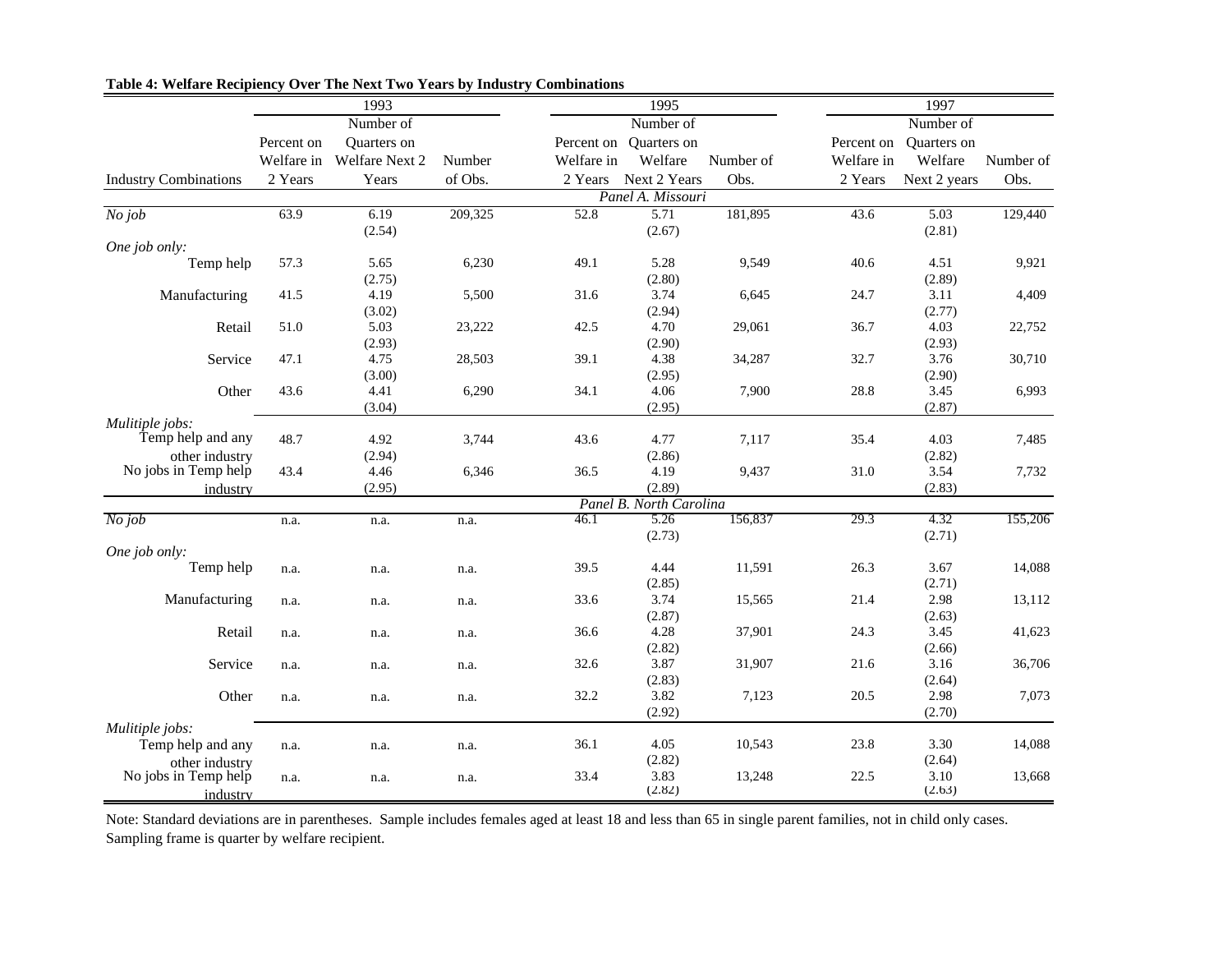|                               |          | 1993         |          | 1995                    | 1997     |              |  |
|-------------------------------|----------|--------------|----------|-------------------------|----------|--------------|--|
|                               |          | Number Qtrs  |          | Number Qtrs             |          | Number Qtrs  |  |
|                               | Sum of   | with Nonzero | Sum of   | with Nonzero            | Sum of   | with Nonzero |  |
| <b>Industry Combinations</b>  | Earnings | Earnings     | Earnings | Earnings                | Earnings | Earnings     |  |
|                               |          |              |          | Panel A. Missouri       |          |              |  |
| No job                        | 3450     | 2.1          | 4350     | 2.5                     | 5180     | 2.9          |  |
|                               | (6258)   | (2.5)        | (7000)   | (2.6)                   | (7600)   | (2.7)        |  |
| One job only:                 |          |              |          |                         |          |              |  |
| Temp help                     | 9380     | 5.0          | 10361    | 5.3                     | 11600    | 5.5          |  |
|                               | (9805)   | (2.6)        | (10301)  | (2.5)                   | (10980)  | (2.4)        |  |
| Manufacturing                 | 11846    | 4.9          | 13803    | 5.2                     | 13391    | 5.3          |  |
|                               | (12467)  | (2.7)        | (15643)  | (2.7)                   | (13016)  | (2.6)        |  |
| Retail                        | 9332     | 5.2          | 10169    | 5.4                     | 10705    | 5.5          |  |
|                               | (8895)   | (2.6)        | (9199)   | (2.5)                   | (9501)   | (2.5)        |  |
| Service                       | 11567    | 5.4          | 13001    | 5.7                     | 13798    | 5.8          |  |
|                               | (11173)  | (2.6)        | (11683)  | (2.5)                   | (11712)  | (2.4)        |  |
| Other                         | 13752    | 5.4          | 15195    | 5.7                     | 16810    | 5.9          |  |
|                               | (12378)  | (2.6)        | (13104)  | (2.5)                   | (13831)  | (2.4)        |  |
| Mulitiple jobs:               |          |              |          |                         |          |              |  |
| Temp help and any other       |          |              |          |                         |          |              |  |
| industry                      | 13365    | 6.1          | 13838    | 6.3                     | 14779    | 6.3          |  |
|                               | (11391)  | (2.3)        | (11622)  | (2.1)                   | (11874)  | (2.1)        |  |
|                               | 12510    | 5.9          | 13675    | 6.1                     | 13981    | 6.2          |  |
| No jobs in Temp help industry | (10488)  | (2.3)        | (1176)   | (2.2)                   | (11436)  | (2.1)        |  |
|                               |          |              |          | Panel B. North Carolina |          |              |  |
| No job                        |          |              | 7180     | 2.8                     | 7605     | 3.1          |  |
|                               |          |              | (8019)   | (2.7)                   | (8154)   | (2.8)        |  |
| One job only:                 |          |              |          |                         |          |              |  |
| Temp help                     | n.a.     | n.a.         | 11831    | 5.4                     | 12549    | 5.7          |  |
|                               |          |              | (10302)  | (2.5)                   | (10695)  | (2.4)        |  |
| Manufacturing                 | n.a.     | n.a.         | 14111    | 5.6                     | 14444    | 5.8          |  |
|                               |          |              | (11363)  | (2.5)                   | (11421)  | (2.4)        |  |
| Retail                        | n.a.     | n.a.         | 11131    | 5.7                     | 11329    | 5.8          |  |
|                               |          |              | (8781)   | (2.5)                   | (8879)   | (2.4)        |  |
| Service                       | n.a.     | n.a.         | 13954    | 5.9                     | 14218    | 6.0          |  |
|                               |          |              | (11153)  | (2.5)                   | (11024)  | (2.4)        |  |
| Other                         | n.a.     | n.a.         | 14590    | 5.6                     | 15542    | 5.7          |  |
|                               |          |              | (12513)  | (2.6)                   | (13106)  | (2.5)        |  |
| Mulitiple jobs:               |          |              |          |                         |          |              |  |
| Temp help and any other       | n.a.     | n.a.         | 14491    | 6.4                     | 15085    | 6.4          |  |
| industry                      |          |              | (10984)  | (2.1)                   | (11296)  | (2.0)        |  |
| No jobs in Temp help industry | n.a.     | n.a.         | 14105    | 6.3                     | 14569    | 6.4          |  |
|                               |          |              | (10722)  | (2.2)                   | (11093)  | (2.1)        |  |

#### **Table 5: Earnings and Employment Over the Next Two Years by Industry Combinations**

Note: Standard deviations are in parentheses. Sample includes females aged at least 18 and less than 65 in single parent families, not in child only cases. Sampling frame is quarter by welfare recipient.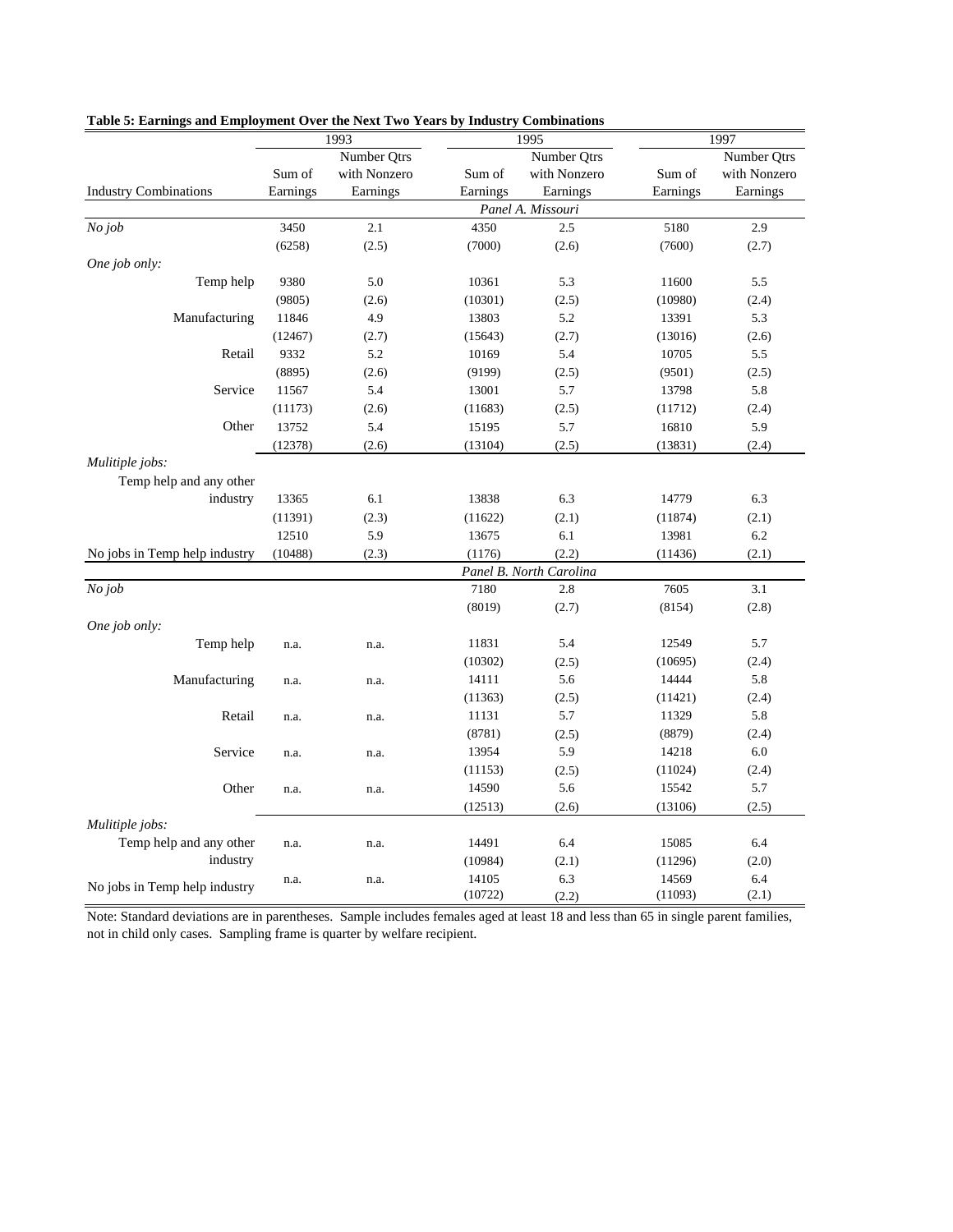| Table 6: Multinomial Logit Estimation of Occupation Choice |  |  |  |  |  |
|------------------------------------------------------------|--|--|--|--|--|
|                                                            |  |  |  |  |  |

|                            |             |             |           | Missouri    |             |                        |             | North Carolina |           |  |
|----------------------------|-------------|-------------|-----------|-------------|-------------|------------------------|-------------|----------------|-----------|--|
|                            |             | 1993        |           |             | 1997        |                        | 1997        |                |           |  |
|                            |             | Job in Temp |           |             | Job in Temp |                        |             | Job in Temp    |           |  |
|                            |             | Help and    | Job, but  |             |             | Help and Job, but none |             | Help and       | Job, but  |  |
|                            | Job in Temp | Other       | none in   | Job in Temp | Other       | in Temp                | Job in Temp | Other          | none in   |  |
|                            | Help        | Industry    | Temp Help | Help        | Industry    | Help                   | Help        | Industry       | Temp Help |  |
| Constant                   | $-11.984$   | $-11.862$   | $-2.484$  | $-7.510$    | $-9.204$    | $-1.813$               | $-6.144$    | $-7.454$       | $-1.572$  |  |
|                            | (0.935)     | (1.037)     | (0.216)   | (0.544)     | (0.587)     | (0.204)                | (0.396)     | (0.468)        | (0.183)   |  |
| Age                        | 0.129       | 0.037       | $-0.026$  | 0.102       | 0.070       | $-0.005$               | 0.075       | 0.052          | 0.014     |  |
|                            | (0.021)     | (0.025)     | (0.007)   | (0.014)     | (0.018)     | (0.007)                | (0.014)     | (0.016)        | (0.006)   |  |
| Age square *100            | $-0.236$    | $-0.129$    | $-0.004$  | $-0.175$    | $-0.155$    | $-0.027$               | $-0.162$    | $-0.129$       | 0.000     |  |
|                            | (0.033)     | (0.039)     | (0.010)   | (0.022)     | (0.028)     | (0.010)                | (0.023)     | (0.025)        | (0.000)   |  |
| Education lower than 12    | $-0.220$    | $-0.306$    | $-0.129$  | $-0.142$    | $-0.205$    | $-0.116$               | $-0.166$    | $-0.202$       | $-0.143$  |  |
| years                      | (0.036)     | (0.044)     | (0.013)   | (0.028)     | (0.031)     | (0.013)                | (0.026)     | (0.027)        | (0.013)   |  |
| Nonwhite                   | 0.912       | 0.714       | 0.167     | 0.825       | 0.739       | 0.170                  | 0.695       | 0.532          | 0.026     |  |
|                            | (0.048)     | (0.056)     | (0.017)   | (0.038)     | (0.042)     | (0.018)                | (0.032)     | (0.033)        | (0.014)   |  |
| Number of children         | 0.003       | 0.002       | $-0.013$  | $-0.007$    | 0.028       | 0.017                  | 0.008       | 0.012          | 0.023     |  |
|                            | (0.017)     | (0.021)     | (0.006)   | (0.013)     | (0.014)     | (0.006)                | (0.013)     | (0.014)        | (0.007)   |  |
| Age of the youngest child  | 0.037       | 0.061       | 0.022     | 0.020       | 0.027       | 0.021                  | 0.008       | 0.016          | 0.014     |  |
|                            | (0.005)     | (0.006)     | (0.002)   | (0.004)     | (0.005)     | (0.002)                | (0.004)     | (0.004)        | (0.002)   |  |
| On welfare 7-12 months in  | 0.044       | 0.167       | 0.110     | 0.045       | 0.105       | 0.115                  | 0.052       | 0.127          | 0.040     |  |
| prior 2 years              | (0.050)     | (0.058)     | (0.019)   | (0.042)     | (0.046)     | (0.020)                | (0.037)     | (0.038)        | (0.019)   |  |
| On welfare 13-23 months    | 0.037       | 0.139       | 0.102     | 0.067       | 0.142       | 0.114                  | 0.062       | 0.074          | 0.012     |  |
| in prior 2 years           | (0.047)     | (0.056)     | (0.018)   | (0.039)     | (0.042)     | (0.018)                | (0.033)     | (0.037)        | (0.017)   |  |
| On welfare 24 months in    | $-0.021$    | $-0.028$    | 0.056     | 0.059       | 0.011       | 0.169                  | 0.000       | $-0.048$       | 0.113     |  |
| prior 2 years              | (0.053)     | (0.067)     | (0.020)   | (0.043)     | (0.049)     | (0.021)                | (0.040)     | (0.045)        | (0.019)   |  |
| Percent of previous 8      | 2.014       | 2.741       | 1.870     | 2.034       | 2.835       | 1.600                  | 1.501       | 2.596          | 1.732     |  |
| quarters working           | (0.097)     |             | (0.038)   | (0.073)     | (0.080)     | (0.037)                | (0.064)     | (0.072)        |           |  |
| Working all of previous 8  |             | (0.104)     |           |             |             |                        |             |                | (0.035)   |  |
|                            | 0.027       | 0.159       | 0.411     | 0.205       | 0.371       | 0.366                  | 0.164       | 0.401          | 0.421     |  |
| qtrs                       | (0.078)     | (0.070)     | (0.030)   | (0.052)     | (0.049)     | (0.028)                | (0.044)     | (0.041)        | (0.025)   |  |
| No work in any of          | $-1.081$    | $-1.329$    | $-1.096$  | $-0.888$    | $-1.146$    | $-0.909$               | $-1.105$    | $-1.301$       | $-1.088$  |  |
| previous 8 quarters        | (0.049)     | (0.086)     | (0.018)   | (0.046)     | (0.076)     | (0.019)                | (0.044)     | (0.078)        | (0.019)   |  |
| Total annual earnings in   | 0.069       | 0.138       | 0.164     | 0.073       | 0.142       | 0.162                  | 0.122       | 0.168          | 0.164     |  |
| the prior year *1000       | (0.007)     | (0.007)     | (0.003)   | (0.005)     | (0.005)     | (0.003)                | (0.005)     | (0.005)        | (0.003)   |  |
| Total annual earnings two  | $-0.093$    | $-0.097$    | $-0.105$  | $-0.070$    | $-0.099$    | $-0.084$               | $-0.056$    | $-0.084$       | $-0.091$  |  |
| years prior * 1000         | (0.007)     | (0.007)     | (0.003)   | (0.005)     | (0.005)     | (0.002)                | (0.004)     | (0.004)        | (0.002)   |  |
| St. Louis central          | 0.791       | 0.725       | $-0.240$  | 0.878       | $-0.115$    | $-0.316$               | na          | na             | na        |  |
|                            | (0.261)     | (0.311)     | (0.067)   | (0.213)     | (0.233)     | (0.081)                |             |                |           |  |
| Kansas City central        | 0.642       | 0.565       | $-0.306$  | 1.271       | 0.375       | $-0.278$               | na          | na             | na        |  |
|                            | (0.309)     | (0.350)     | (0.073)   | (0.207)     | (0.227)     | (0.077)                |             |                |           |  |
| Charlotte central          |             |             |           |             |             |                        | 0.061       | 0.437          | 0.173     |  |
|                            |             |             |           |             |             |                        | (0.086)     | (0.089)        | (0.045)   |  |
| Suburban metro             | 0.953       | 1.274       | $-0.178$  | 0.662       | 0.421       | $-0.192$               | $-0.054$    | 0.321          | 0.219     |  |
|                            | (0.132)     | (0.141)     | (0.035)   | (0.087)     | (0.103)     | (0.035)                | (0.090)     | (0.089)        | (0.041)   |  |
| Small metro                | 0.331       | 0.508       | $-0.148$  | 0.727       | 0.618       | $-0.045$               | $-0.103$    | $-0.017$       | 0.084     |  |
|                            | (0.140)     | (0.172)     | (0.035)   | (0.097)     | (0.101)     | (0.038)                | (0.042)     | (0.046)        | (0.021)   |  |
| Quarter 2                  | 0.073       | 0.243       | 0.249     | 0.422       | 0.609       | 0.216                  | 0.207       | 0.432          | 0.154     |  |
|                            | (0.060)     | (0.079)     | (0.018)   | (0.056)     | (0.063)     | (0.022)                | (0.031)     | (0.037)        | (0.014)   |  |
| Quarter 3                  | 0.271       | 0.670       | 0.367     | 0.548       | 0.818       | 0.328                  | 0.391       | 0.591          | 0.189     |  |
|                            | (0.059)     | (0.075)     | (0.018)   | (0.055)     | (0.060)     | (0.021)                | (0.039)     | (0.044)        | (0.018)   |  |
| Quarter 4                  | 0.424       | 0.876       | 0.362     | 0.473       | 0.792       | 0.220                  | 0.231       | 0.356          | $-0.062$  |  |
|                            | (0.113)     | (0.137)     | (0.031)   | (0.078)     | (0.084)     | (0.031)                | (0.059)     | (0.069)        | (0.028)   |  |
| Sanction rate in county    | n.a.        | n.a.        | n.a.      | $-0.022$    | $-0.030$    | $-0.001$               | $-0.095$    | $-0.741$       | 0.195     |  |
|                            |             |             |           | (0.005)     | (0.006)     | (0.002)                | (0.635)     | (0.688)        | (0.302)   |  |
| Welfare Departure rate in  | 0.035       | 0.054       | 0.032     | 0.013       | 0.012       | 0.017                  | 0.937       | 3.823          | 2.211     |  |
| county                     | (0.013)     | (0.016)     | (0.003)   | (0.005)     | (0.006)     | (0.002)                | (0.357)     | (0.376)        | (0.166)   |  |
| Log of total employment in | 0.181       | 0.290       | 0.041     | 0.014       | 0.096       | $-0.005$               | 0.218       | 0.109          | $-0.070$  |  |
| county                     | (0.074)     | (0.097)     | (0.019)   | (0.051)     | (0.057)     | (0.019)                | (0.045)     | (0.053)        | (0.021)   |  |
|                            |             |             |           |             |             |                        |             |                |           |  |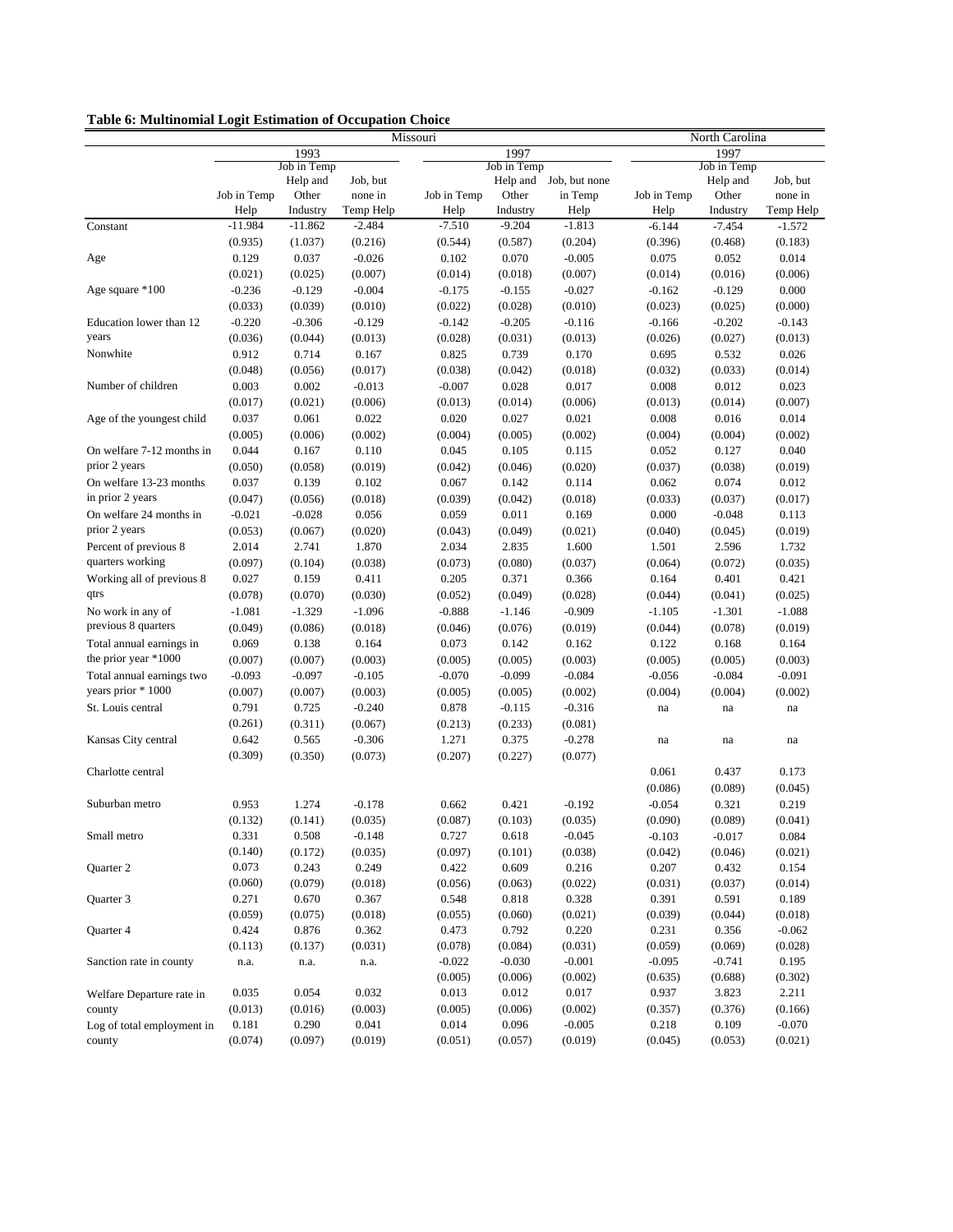|  | <b>Employment Share by Major Industry Division (Omitted Industry: Service)</b> |  |  |  |  |
|--|--------------------------------------------------------------------------------|--|--|--|--|
|--|--------------------------------------------------------------------------------|--|--|--|--|

| Agriculture, Forestry and                     | $-5.466$ | $-0.846$ | 0.026    | $-0.284$ | 2.343    | $-0.045$ | $-7.580$  | $-5.898$  | $-0.010$  |
|-----------------------------------------------|----------|----------|----------|----------|----------|----------|-----------|-----------|-----------|
| Fishing                                       | (3.276)  | (2.596)  | (0.477)  | (1.531)  | (1.134)  | (0.409)  | (0.819)   | (0.875)   | (0.345)   |
| Mining                                        | 1.818    | $-2.382$ | $-0.104$ | 7.626    | 7.696    | $-1.168$ | $-17.743$ | $-25.101$ | $-16.016$ |
|                                               | (4.447)  | (4.413)  | (0.749)  | (1.674)  | (1.975)  | (0.799)  | (9.952)   | (11.073)  | (4.717)   |
| Construction                                  | 12.443   | 6.717    | 1.039    | 3.873    | 7.352    | $-0.260$ | 8.894     | 8.956     | 0.868     |
|                                               | (1.952)  | (2.480)  | (0.554)  | (1.417)  | (1.504)  | (0.539)  | (1.236)   | (1.381)   | (0.597)   |
| Manufacturing                                 | 3.319    | 2.689    | 0.252    | 1.798    | 2.411    | $-0.513$ | 1.854     | 2.590     | 0.046     |
|                                               | (0.725)  | (0.848)  | (0.158)  | (0.351)  | (0.392)  | (0.134)  | (0.229)   | (0.259)   | (0.119)   |
| Transportation,                               | 4.165    | 3.176    | 0.128    | 0.787    | 1.863    | $-1.149$ | $-2.645$  | 3.214     | $-0.139$  |
| Communication, etc.                           | (1.117)  | (1.204)  | (0.294)  | (0.914)  | (0.907)  | (0.348)  | (1.848)   | (2.083)   | (0.903)   |
| Wholesale trade                               | 5.878    | 6.209    | $-0.501$ | 1.231    | 1.288    | $-0.960$ | 5.681     | 7.199     | 0.720     |
|                                               | (1.710)  | (1.949)  | (0.433)  | (1.284)  | (1.363)  | (0.476)  | (1.467)   | (1.700)   | (0.723)   |
| Retail Trade                                  | 2.417    | 1.844    | 0.895    | 2.970    | 1.556    | $-0.380$ | $-3.030$  | $-1.095$  | 1.360     |
|                                               | (1.366)  | (1.674)  | (0.334)  | (0.763)  | (0.829)  | (0.287)  | (0.610)   | (0.704)   | (0.265)   |
| Finance, Insurance and                        | 5.238    | 5.382    | 2.830    | $-4.726$ | 2.957    | 2.103    | $-10.947$ | $-11.813$ | $-0.351$  |
| <b>Real Estate</b>                            | (3.885)  | (4.129)  | (0.852)  | (2.541)  | (2.907)  | (0.872)  | (2.393)   | (2.694)   | (0.900)   |
| Earnings by Major Industry Division (x10,000) |          |          |          |          |          |          |           |           |           |
| Agriculture, Forestry and                     | $-0.220$ | $-0.671$ | $-0.171$ | $-0.425$ | $-0.774$ | $-0.064$ | $-0.792$  | $-0.767$  | 0.258     |
| Fishing                                       | (0.556)  | (0.475)  | (0.073)  | (0.236)  | (0.260)  | (0.079)  | (0.168)   | (0.194)   | (0.079)   |
| Mining                                        | $-0.013$ | $-0.040$ | $-0.007$ | 0.174    | 0.092    | 0.127    | $-0.151$  | $-0.292$  | 0.001     |
|                                               | (0.085)  | (0.123)  | (0.011)  | (0.055)  | (0.061)  | (0.025)  | (0.089)   | (0.097)   | (0.046)   |
| Construction                                  | $-0.034$ | 0.069    | $-0.168$ | $-0.153$ | 0.074    | 0.204    | 0.242     | 0.294     | 0.022     |
|                                               | (0.484)  | (0.604)  | (0.131)  | (0.301)  | (0.318)  | (0.105)  | (0.206)   | (0.245)   | (0.094)   |
| Manufacturing                                 | 0.289    | $-1.017$ | $-0.161$ | 0.440    | 0.363    | 0.299    | $-0.088$  | 0.056     | 0.005     |
|                                               | (0.366)  | (0.474)  | (0.096)  | (0.188)  | (0.214)  | (0.072)  | (0.120)   | (0.132)   | (0.058)   |
| Transportation,                               | $-0.064$ | 0.147    | 0.053    | 0.507    | $-0.059$ | 0.030    | $-0.520$  | $-0.780$  | 0.153     |
| Communication, etc.                           | (0.394)  | (0.466)  | (0.101)  | (0.216)  | (0.233)  | (0.087)  | (0.159)   | (0.186)   | (0.072)   |
| Wholesale trade                               | $-1.770$ | $-0.628$ | 0.344    | $-1.127$ | $-0.752$ | 0.092    | 0.684     | 0.003     | 0.017     |
|                                               | (0.589)  | (0.643)  | (0.122)  | (0.306)  | (0.315)  | (0.101)  | (0.149)   | (0.175)   | (0.071)   |
| Retail Trade                                  | 0.935    | $-1.569$ | $-0.437$ | $-0.321$ | 1.544    | 0.142    | $-1.089$  | $-0.182$  | $-0.073$  |
|                                               | (0.904)  | (1.198)  | (0.281)  | (0.714)  | (0.799)  | (0.292)  | (0.491)   | (0.479)   | (0.219)   |
| Finance, Insurance and                        | $-0.522$ | $-0.434$ | 0.470    | 0.461    | 0.281    | 0.017    | $-0.359$  | 0.333     | $-0.112$  |
| <b>Real Estate</b>                            | (0.345)  | (0.423)  | (0.107)  | (0.193)  | (0.229)  | (0.076)  | (0.109)   | (0.119)   | (0.053)   |
| Services                                      | 2.282    | 2.718    | 0.268    | 0.239    | 0.486    | 0.019    | 0.288     | 0.492     | 0.374     |
|                                               | (0.730)  | (0.906)  | (0.198)  | (0.466)  | (0.518)  | (0.182)  | (0.319)   | (0.364)   | (0.149)   |
| N                                             | 289,160  | 289,160  | 289,160  | 219,442  | 219,442  | 219,442  | 250,227   | 250,227   | 250,227   |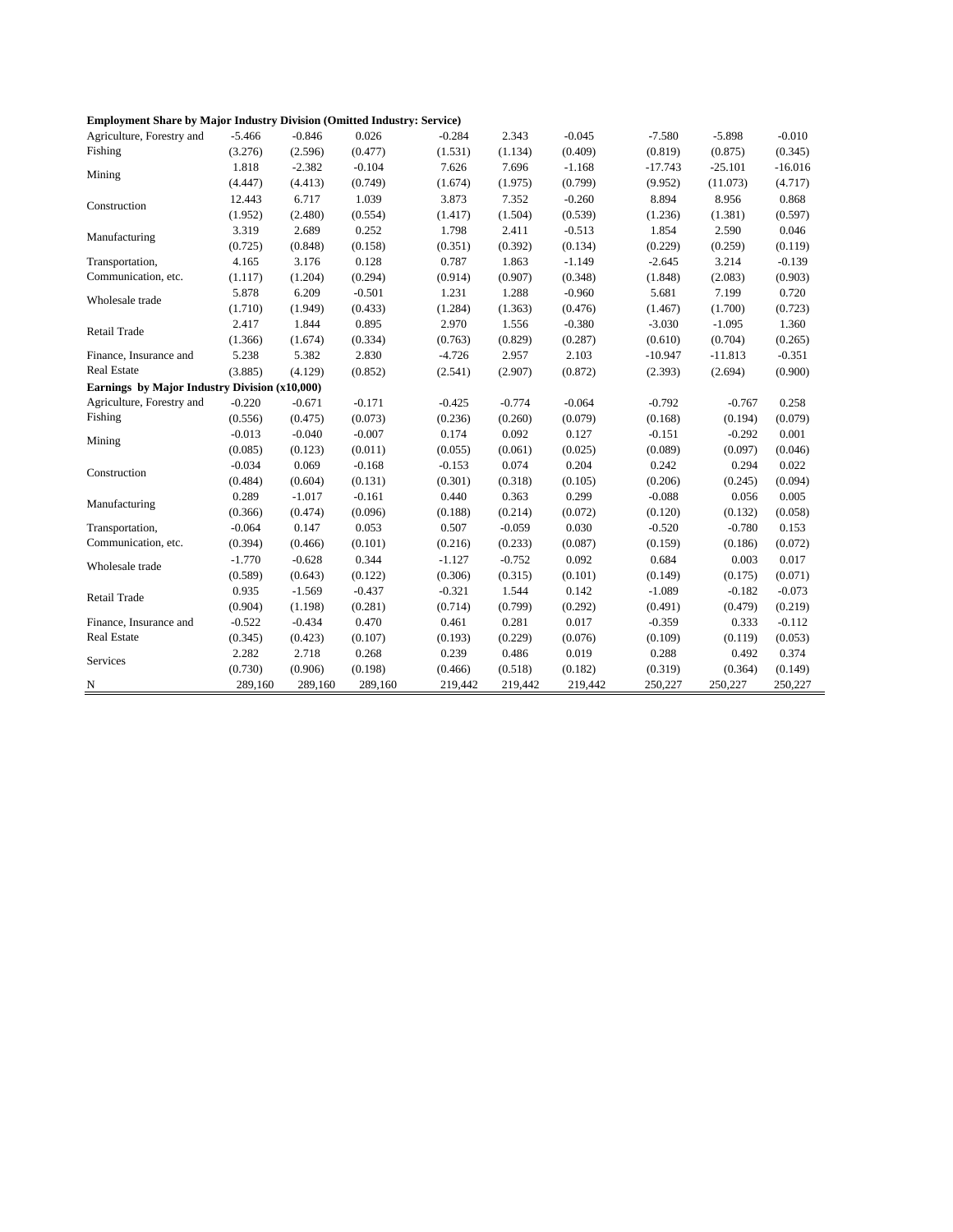# **Table 7: Predicted Outcomes Contingent on Job Choice**

|                                                                             |        |         |              |           | Missouri |         |             |           |        |         | North Carolina       |         |
|-----------------------------------------------------------------------------|--------|---------|--------------|-----------|----------|---------|-------------|-----------|--------|---------|----------------------|---------|
|                                                                             | 1993   |         |              |           | 1997     |         |             |           | 1997   |         |                      |         |
|                                                                             |        |         | Job in Temp  |           |          |         | Job in Temp |           |        |         | Job in Temp Job, but |         |
|                                                                             |        | Job in  | Help and     | Job, but  |          | Job in  | Help and    | Job, but  |        | Job in  | Help and             | none in |
|                                                                             |        | Temp    | Other        | none in   |          | Temp    | Other       | none in   |        | Temp    | Other                | Temp    |
|                                                                             | No Job | Help    | Industry     | Temp Help | No Job   | Help    | Industry    | Temp Help | No Job | Help    | Industry             | Help    |
| Panel A. Dependent Variable: Current Earnings                               |        |         |              |           |          |         |             |           |        |         |                      |         |
|                                                                             | na     | 732     | 1416         | 1227      | na       | 945     | 1543        | 1425      | na     | 982     | 1470                 | 1328    |
| 1. Observed Outcome                                                         |        | (16)    | (22)         | (8)       |          | (17)    | (20)        | (8)       |        | (1028)  | (1118)               | (1159)  |
| 2. Predicted Outcome at Grand Mean                                          |        |         |              | 1047      |          |         | 1347        |           |        | 929     |                      |         |
| of Characteristics, Conditional on                                          | na     | 683     | 1183<br>(50) | (23)      | na       | 834     | (22)        | 1249      | na     |         | 1344<br>(18)         | 1201    |
| Job Choice                                                                  |        | (24)    |              |           |          | (16)    |             | (9)       |        | (12)    |                      | (6)     |
| 3. Predicted Outcome at Grand Mean                                          | na     | 613     | 1204         | 1640      | na       | 1552    | 2274        | 931       | na     | 927     | 1122                 | 1267    |
| of Characteristics                                                          |        | (957)   | (915)        | (3299)    |          | (464)   | (535)       | (1076)    |        | (239)   | (214)                | (155)   |
| Panel B. Dependent Variable: Total Eight Quarter Earnings                   |        |         |              |           |          |         |             |           |        |         |                      |         |
|                                                                             | 3450   | 9380    | 13365        | 11128     | 5180     | 11600   | 14779       | 13113     | 5194   | 11365   | 14122                | 12228   |
| 1. Observed Outcome                                                         | (37)   | (206)   | (289)        | (90)      | (53)     | (192)   | (187)       | (92)      | (7272) | (10150) | (10812)              | (10148) |
| 2. Predicted Outcome at Grand Mean                                          |        |         |              |           |          |         |             |           |        |         |                      |         |
| of Characteristics, Conditional on                                          | 4046   | 8507    | 11598        | 9739      | 6062     | 11059   | 13217       | 12041     | 6249   | 10975   | 12574                | 11410   |
| Job Choice                                                                  | (46)   | (276)   | (497)        | (136)     | (65)     | (282)   | (375)       | (96)      | (60)   | (202)   | (255)                | (82)    |
| 3. Predicted Outcome at Grand Mean                                          | 2500   | 7708    | $-715$       | 12585     | 3769     | 4300    | 17596       | 11683     | 2900   | 11872   | 15633                | 9231    |
| of Characteristics                                                          | (378)  | (10145) | (12420)      | (14601)   | (636)    | (10417) | (6805)      | (6399)    | (954)  | (3156)  | (2703)               | (1708)  |
| Panel C. Dependent Variable: Earnings in Eighth Quarter following Reference |        |         |              |           |          |         |             |           |        |         |                      |         |
|                                                                             | 673    | 1453    | 1891         | 1538      | 929      | 1660    | 2005        | 1780      | 891    | 1623    | 1911                 | 1637    |
| 1. Observed Outcome                                                         | (8)    | (37)    | (53)         | (14)      | (10)     | (29)    | (30)        | (14)      | (1465) | (1779)  | (1886)               | (2281)  |
| 2. Predicted Outcome at Grand Mean                                          |        |         |              |           |          |         |             |           |        |         |                      |         |
| of Characteristics, Conditional on                                          | 769    | 1283    | 1552         | 1321      | 1058     | 1556    | 1693        | 1624      | 1044   | 1531    | 1643                 | 1517    |
| Job Choice                                                                  | (9)    | (50)    | (87)         | (16)      | (12)     | (35)    | (49)        | (14)      | (11)   | (28)    | (39)                 | (16)    |
| 3. Predicted Outcome at Grand Mean                                          | 493    | 1421    | $-930$       | 1541      | 556      | 988     | 2026        | 1559      | 512    | 1741    | 1855                 | 1168    |
| of Characteristics                                                          | (70)   | (1956)  | (2132)       | (1371)    | (121)    | (1059)  | (999)       | (667)     | (174)  | (510)   | (428)                | (204)   |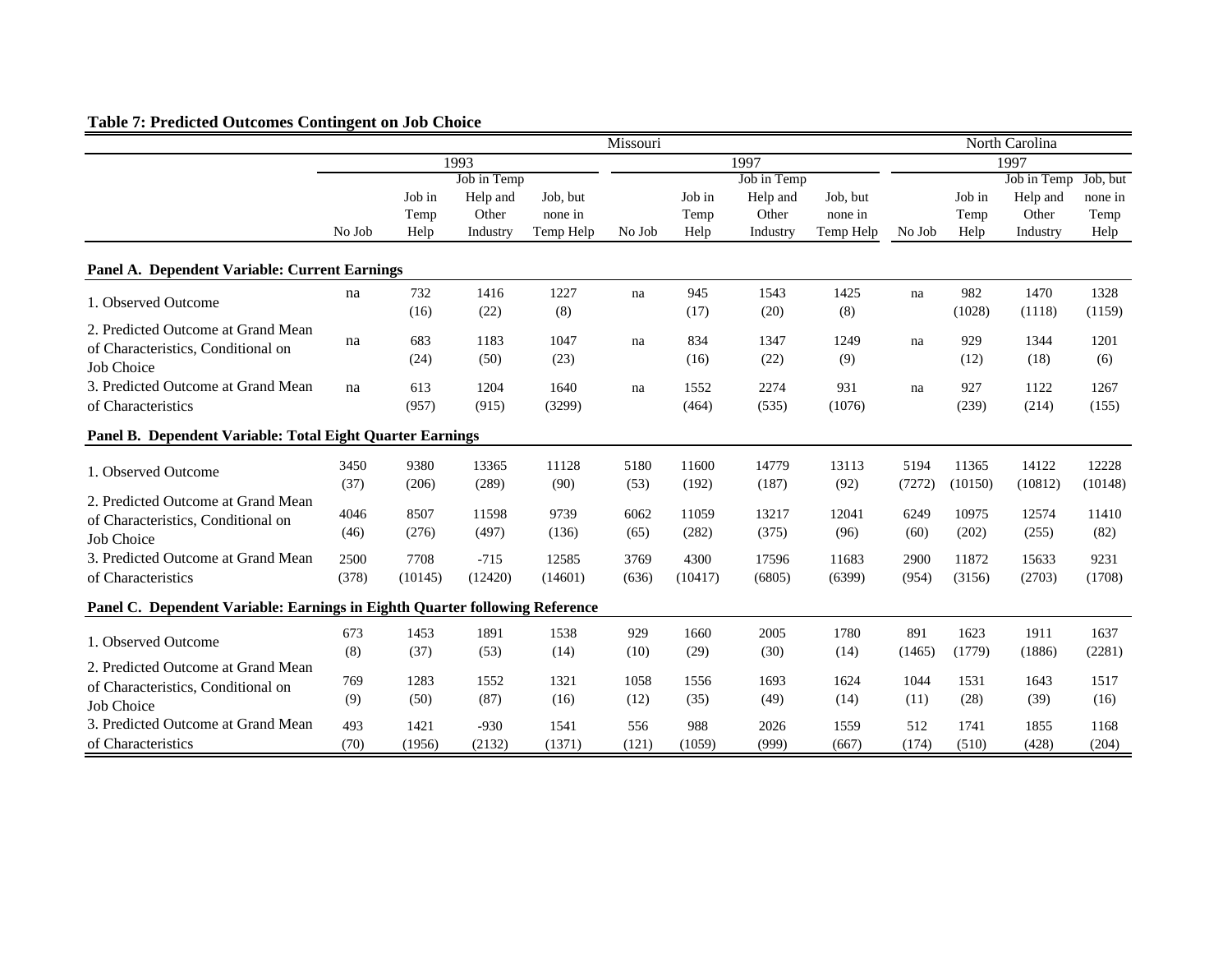|                           |                | <b>Employment One Year Later</b> |                         |       |        |       |
|---------------------------|----------------|----------------------------------|-------------------------|-------|--------|-------|
| <b>Current Employment</b> |                |                                  | Panel A. Missouri       |       |        |       |
|                           | Service (incl. |                                  |                         |       |        |       |
| 1993                      | Temp Help)     | Manufacturing Retail Trade       |                         | Other | No job | Total |
| Temp Help                 | 38.6           | 5.9                              | 10.8                    | 9.3   | 35.5   | 100.0 |
| Service, not temp help    | 50.3           | 3.5                              | 9.1                     | 4.5   | 32.7   | 100.0 |
| Manufacturing             | 16.8           | 32.4                             | 9.7                     | 4.2   | 36.9   | 100.0 |
| Retail Trade              | 17.7           | 4.0                              | 38.0                    | 4.8   | 35.5   | 100.0 |
| Other                     | 18.0           | 4.1                              | 9.6                     | 38.0  | 30.4   | 100.0 |
| No job                    | 13.3           | 2.8                              | 7.7                     | 2.7   | 73.4   | 100.0 |
| 1995                      |                |                                  |                         |       |        |       |
| Temp help                 | 41.7           | 5.5                              | 11.8                    | 8.4   | 32.6   | 100.0 |
| Service, not temp help    | 53.7           | 2.8                              | 9.8                     | 4.8   | 29.0   | 100.0 |
| Manufacturing             | 19.3           | 31.8                             | 10.4                    | 4.4   | 34.1   | 100.0 |
| <b>Retail Trade</b>       | 20.3           | 3.4                              | 38.7                    | 5.1   | 32.6   | 100.0 |
| Other                     | 20.7           | 3.1                              | 10.2                    | 38.9  | 27.1   | 100.0 |
| No job                    | 16.2           | 2.7                              | 9.0                     | 3.3   | 68.9   | 100.0 |
| 1997                      |                |                                  |                         |       |        |       |
| Temp help                 | 42.5           | 5.5                              | 11.9                    | 10.2  | 29.8   | 100.0 |
| Service, not temp help    | 54.7           | 2.6                              | 9.9                     | 5.2   | 27.7   | 100.0 |
| Manufacturing             | 21.8           | 29.7                             | 11.5                    | 4.6   | 32.4   | 100.0 |
| <b>Retail Trade</b>       | 22.5           | 2.9                              | 38.0                    | 5.4   | 31.3   | 100.0 |
| Other                     | 23.7           | 3.0                              | 9.9                     | 38.0  | 25.4   | 100.0 |
| No job                    | 19.4           | 2.9                              | 10.4                    | 3.8   | 63.6   | 100.0 |
| 1995                      |                |                                  | Panel B. North Carolina |       |        |       |
| Temp help                 | 37.2           | 14.3                             | 13.7                    | 6.7   | 28.1   | 100.0 |
| Service, not temp help    | 56.5           | 4.9                              | 10.4                    | 4.2   | 24.0   | 100.0 |
| Manufact                  | 17.0           | 42.5                             | 10.9                    | 3.7   | 25.9   | 100.0 |
| <b>Retail Trade</b>       | 18.5           | 5.9                              | 43.8                    | 4.0   | 27.8   | 100.0 |
| Other                     | 19.9           | 6.5                              | 11.8                    | 36.3  | 25.4   | 100.0 |
| No job                    | 15.8           | 5.2                              | 11.7                    | 3.0   | 64.4   | 100.0 |
| 1997                      |                |                                  |                         |       |        |       |
| Temp help                 | 39.5           | 13.7                             | 13.5                    | 7.5   | 26.0   | 100.0 |
| Service, not temp help    | 58.2           | 4.1                              | 10.7                    | 4.6   | 22.4   | 100.0 |
| Manufacturing             | 19.4           | 41.9                             | 10.6                    | 3.9   | 24.3   | 100.0 |
| Retail Trade              | 19.8           | 5.4                              | 44.0                    | 4.2   | 26.6   | 100.0 |
| Other                     | 22.1           | 5.2                              | 11.4                    | 37.2  | 24.1   | 100.0 |
| No job                    | 17.6           | 5.0                              | 12.3                    | 3.2   | 62.0   | 100.0 |

**Table 8: Movement of Welfare Recipients Between Industries 1993, 1995, 1997.**

Note: Industry classification is according to employer paying most earnings in a quarter.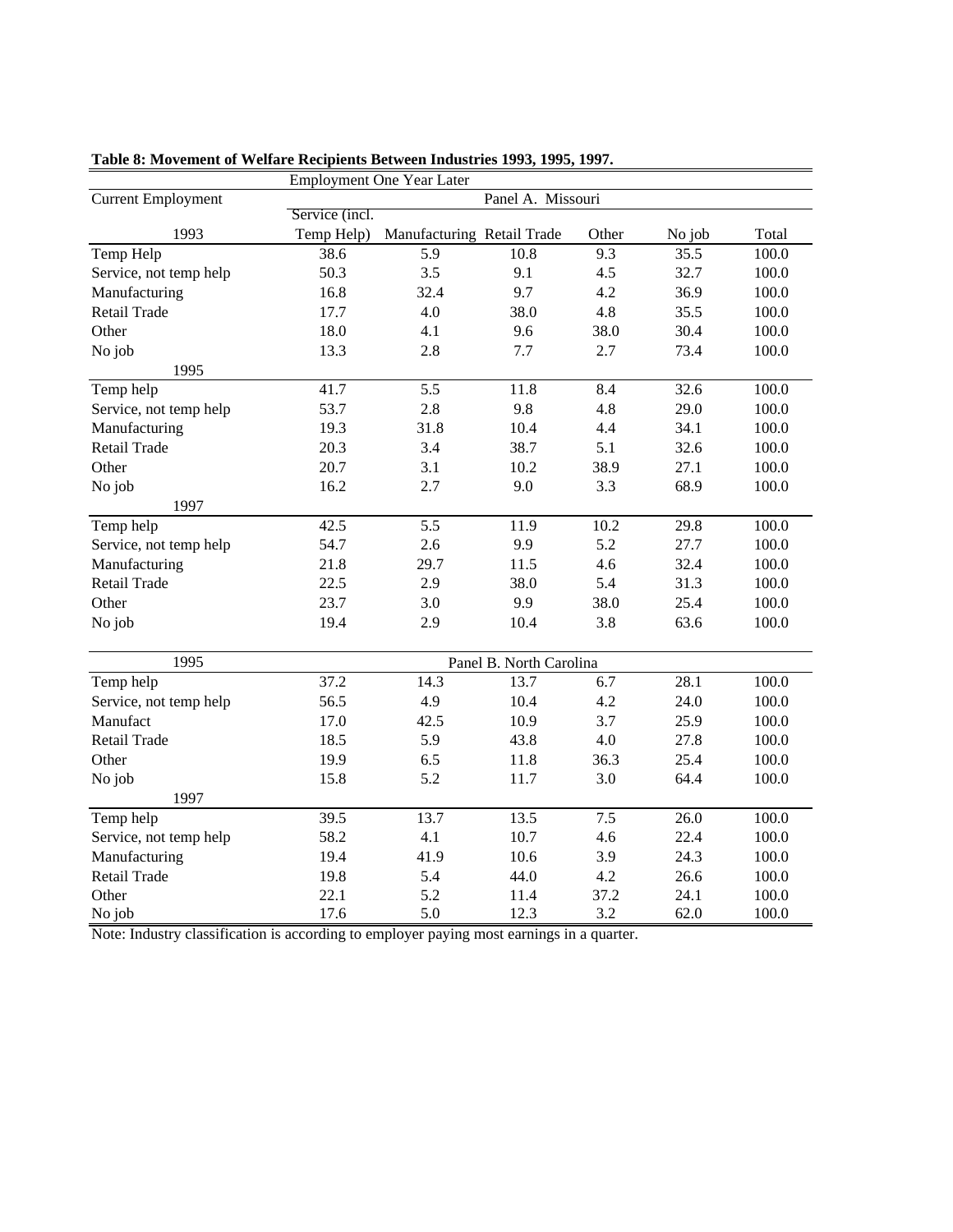|                           | Missouri          |         |                    |          |                   |          | North Carolina    |          |  |  |
|---------------------------|-------------------|---------|--------------------|----------|-------------------|----------|-------------------|----------|--|--|
|                           | 1993              |         | 1995               |          | 1997              |          | 1997              |          |  |  |
|                           | Marginal          |         |                    | Marginal |                   | Marginal | Marginal          |          |  |  |
|                           | Coefficient       | Effect  | Coefficient        | Effect   | Coefficient       | Effect   | Coefficient       | Effect   |  |  |
| Age                       | 0.01              | 0.00    | 0.04               | 0.02     | 0.06              | 0.02     | 0.01              | 0.00     |  |  |
|                           | (.004)            |         | (.004)             |          | (.005)            |          | (.004)            |          |  |  |
| Age square *100           | $-0.01$           | $-0.01$ | $-0.06$            | $-0.02$  | $-0.09$           | $-0.04$  | 0.00              | $0.00\,$ |  |  |
|                           | (.006)            |         | (.006)             |          | (.007)            |          | (.006)            |          |  |  |
| Education lower than 12   | $-0.22$           | $-0.08$ | $-0.23$            | $-0.09$  | $-0.23$           | $-0.09$  | $-0.12$           | $-0.04$  |  |  |
| Nonwhite                  | (.009)<br>$-0.26$ | $-0.10$ | (.008)<br>$-0.33$  | $-0.13$  | (.010)<br>$-0.35$ | $-0.13$  | (.009)<br>$-0.38$ | $-0.12$  |  |  |
|                           | (.011)            |         | (.011)             |          | (.012)            |          | (.010)            |          |  |  |
| Number of children        | $-0.03$           | $-0.01$ | $-0.04$            | $-0.02$  | $-0.05$           | $-0.02$  | 0.01              | $0.00\,$ |  |  |
|                           | (.004)            |         | (.004)             |          | (.004)            |          | (.005)            |          |  |  |
| Age of the youngest child | 0.03              | 0.01    | 0.03               | 0.01     | 0.02              | 0.01     | 0.03              | $0.01\,$ |  |  |
|                           | (.001)            |         | (.001)             |          | (.001)            |          | (.001)            |          |  |  |
| On welfare 7-12 months in | $-0.16$           | $-0.06$ | $-0.12$            | $-0.05$  | $-0.13$           | $-0.05$  | 0.00              | $0.00\,$ |  |  |
| prior 2 years             | (.010)            |         | (.010)             |          | (.013)            |          | (.012)            |          |  |  |
| On welfare 13-23 months   | $-0.31$           | $-0.12$ | $-0.25$            | $-0.10$  | $-0.26$           | $-0.10$  | $-0.11$           | $-0.04$  |  |  |
| in prior 2 years          | (.011)            |         | (.011)             |          | (.012)            |          | (.011)            |          |  |  |
| On welfare 24 months in   | $-0.53$           | $-0.20$ | $-0.40$            | $-0.16$  | $-0.35$           | $-0.13$  | $-0.16$           | $-0.06$  |  |  |
| prior 2 years             | (.012)            |         | (.011)             |          | (.013)            |          | (.013)            |          |  |  |
|                           |                   |         |                    |          |                   |          |                   |          |  |  |
| Percent of previous 8     | $-0.05$           | $-0.02$ | $-0.04$            | $-0.01$  | $-0.15$           | $-0.06$  | $-0.14$           | $-0.05$  |  |  |
| quarters working          | (.027)            |         | (.026)             |          | (.028)            |          | (.025)            |          |  |  |
| Working all of previous 8 | $-0.05$           | $-0.02$ | 0.01               | $0.00\,$ | $-0.01$           | 0.00     | $-0.01$           | $0.00\,$ |  |  |
| qtrs                      | (.020)            |         | (.018)             |          | (.020)            |          | (.016)            |          |  |  |
| No work in any of         | $-0.08$           | $-0.03$ | $-0.03$            | $-0.01$  | $-0.01$           | $0.00\,$ | $-0.06$           | $-0.02$  |  |  |
| previous 8 quarters       | (.012)            |         | (.012)             |          | (.014)            |          | (.013)            |          |  |  |
| Total annual earnings in  | 0.02              | 0.01    | 0.03               | 0.01     | 0.03              | 0.01     | 0.02              | 0.01     |  |  |
| the prior year * 1000     | (.002)            |         | (.002)             |          | (.002)            |          | (.002)            |          |  |  |
| Total annual earnings two | 0.01              | 0.00    | 0.01               | $0.00\,$ | $0.02\,$          | 0.01     | 0.02              | $0.01\,$ |  |  |
| years prior *1000         | (.001)            |         | (.002)             |          | (.002)            |          | (.002)            |          |  |  |
| One job only:             |                   |         |                    |          |                   |          |                   |          |  |  |
| Temp help                 | 0.23              | 0.09    | 0.20               | 0.08     | 0.18              | 0.07     | 0.12              | 0.04     |  |  |
|                           | (.021)            |         | (.017)             |          | (.017)            |          | (.015)            |          |  |  |
| Manufacturing             | 0.31              | 0.12    | 0.32               | 0.13     | 0.30              | 0.11     | 0.13              | 0.04     |  |  |
|                           | (.022)            |         | (.021)             |          | (.025)            |          | (.017)            |          |  |  |
| Retail                    | 0.25              | 0.10    | 0.26               | 0.10     | 0.19              | 0.07     | 0.15              | 0.05     |  |  |
|                           | (.012)            |         | (.011)             |          | (.012)            |          | (.010)            |          |  |  |
| Service                   | 0.34              | 0.13    | 0.33               | 0.13     | 0.31              | 0.11     | 0.22              | 0.07     |  |  |
|                           | (.011)            |         | (.010)             |          | (.011)            |          | (.011)            |          |  |  |
| Other                     | 0.41              | 0.16    | 0.43               | $0.16\,$ | 0.37              | 0.13     | 0.18              | 0.06     |  |  |
|                           | (.021)            |         | (.020)             |          | (.022)            |          | (.023)            |          |  |  |
| Mulitiple jobs:           |                   |         |                    |          |                   |          |                   |          |  |  |
| Temp help and other       | 0.34              | 0.13    | 0.24               | 0.10     | 0.25              | 0.09     | 0.14              | 0.05     |  |  |
|                           | (.024)            |         | (.018)             |          | (.019)            |          | (.016)            |          |  |  |
| No jobs in Temp help      | 0.36<br>(.019)    | 0.14    | 0.33<br>(.016)     | 0.13     | 0.28<br>(.018)    | $0.10\,$ | 0.15<br>(.015)    | 0.05     |  |  |
| St. Louis central         | $-0.29$           | $-0.11$ | $-0.32$            | $-0.13$  | $-0.36$           | $-0.14$  | n.a.              | n.a.     |  |  |
|                           | (.013)            |         | (.013)             |          | (.014)            |          |                   |          |  |  |
| Kansas City central       | $-0.19$           | $-0.07$ | $-0.16$            | $-0.06$  | $-0.17$           | $-0.06$  | n.a.              | n.a.     |  |  |
|                           | (.014)            |         | (.014)             |          | (.016)            |          |                   |          |  |  |
| Charlotte central         | n.a.              | n.a.    | n.a.               | n.a      | n.a.              | n.a.     | $-0.24$           | $-0.09$  |  |  |
|                           |                   |         |                    |          |                   |          | 0.01              |          |  |  |
| Suburban metro            | $-0.03$           | $-0.01$ | $0.01\,$           | $0.01\,$ | $0.02\,$          | 0.01     | 0.06              | 0.02     |  |  |
|                           | (.015)            |         | (.015)             |          | (.018)            |          | (.024)            |          |  |  |
| Small metro               | $-0.02$<br>(.015) | $-0.01$ | $0.00\,$<br>(.015) | $0.00\,$ | 0.01<br>(.018)    | $0.00\,$ | $-0.04$<br>(.009) | $-0.01$  |  |  |
| Number of observation     |                   |         |                    |          |                   |          |                   |          |  |  |
|                           | 289160            | 289160  | 285891             | 285891   | 219442            | 219442   | 250412            | 250412   |  |  |

**Table 9: Probit Estimation of the Probability a Recpient is not on Welfare 8 Quarters Later**

Note: Standard errors are in parentheses. Standard errors are corrected for multiple observations per person. Sample includes females aged at least 18 and less than 65 in single parent families, not in child only cases. Sampling frame is quarter by welf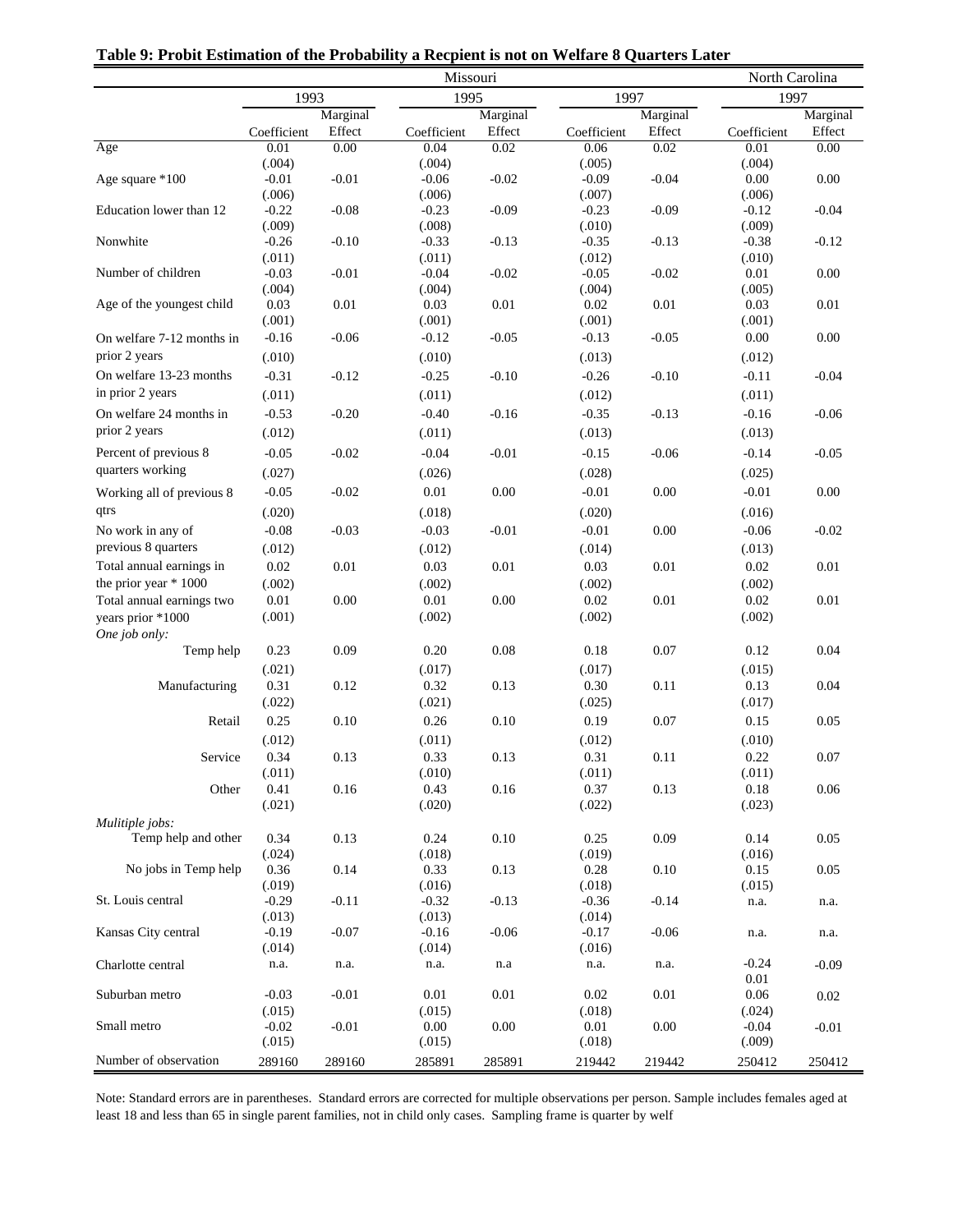|                           | North Carolina<br>Missouri |                      |                    |           |                       |           |                    |                  |                  |
|---------------------------|----------------------------|----------------------|--------------------|-----------|-----------------------|-----------|--------------------|------------------|------------------|
|                           |                            | 1993                 |                    |           | 1997                  |           |                    | 1997             |                  |
|                           |                            | Job in               |                    |           | Job in                |           |                    | Job in Temp      |                  |
|                           | Job in                     | Temp Help            | Job. but           | Job in    | Temp Help             | Job, but  |                    | Help and         | Job, but         |
|                           | Temp                       | and Other            | none in            | Temp      | and Other             | none in   | Job in Temp        | Other            | none in          |
|                           | Help                       | Industry             | Temp Help          | Help      | Industry              | Temp Help | Help               | Industry         | Temp Help        |
| Constant                  | $-212.08$                  | $-955.85$            | 296.35             | 806.45    | 1488.74               | $-205.01$ | 194.24             | 612.70           | 474.00           |
|                           | (1389.100)                 | (1150.035)           | (2518.649)         | (730.829) | (830.088)             | (977.562) | (312.99)           | (419.91)         | (176.25)         |
| Age                       | 54.07                      | 118.46               | 56.60              | 40.83     | 39.11                 | 33.75     | 29.58              | 25.74            | 28.07            |
|                           | (21.958)                   | (23.617)             | (46.844)           | (17.007)  | (26.076)              | (15.009)  | (12.55)            | (21.76)          | (6.60)           |
| Age square *100           | $-71.42$                   | $-151.85$            | $-64.44$           | $-47.13$  | $-39.59$              | $-38.96$  | $-31.71$           | $-18.22$         | $-31.14$         |
|                           | (36.376)                   | (38.617)             | (39.059)           | (26.533)  | (44.358)              | (15.448)  | (20.23)            | (35.38)          | (9.20)           |
| Education lower than 12   | $-129.15$                  | $-182.41$            | $-117.98$          | $-164.20$ | $-215.09$             | $-177.02$ | $-150.70$          | $-119.17$        | $-109.87$        |
| years                     | (39.346)                   | (50.322)             | (99.494)           | (26.939)  | (33.257)              | (26.680)  | (21.62)            | (24.90)          | (9.83)           |
| Nonwhite                  | $-83.02$                   | $-102.90$            | $-5.68$            | $-66.10$  | $-166.97$             | 32.60     | $-26.89$           | $-14.17$         | $-3.59$          |
|                           | (121.867)                  | (93.001)             | (71.534)           | (69.105)  | (78.242)              | (17.158)  | (37.61)            | (38.61)          | (11.69)          |
| Number of children        | $-31.70$                   | $-54.76$             | $-21.01$           | $-55.61$  | $-50.55$              | $-28.57$  | $-11.91$           | $-42.60$         | 2.75             |
|                           | (13.233)                   | (24.276)             | (16.637)           | (11.781)  | (16.018)              | (11.327)  | (11.80)            | (14.10)          | (5.25)           |
| Age of the youngest child | $-7.78$                    | $-16.06$             | $-6.77$            | $-14.98$  | $-11.47$              | $-6.25$   | $-10.31$           | $-20.79$         | $-7.75$          |
|                           | (7.008)                    | (9.687)              | (15.381)           | (5.147)   | (7.664)               | (5.279)   | (4.00)             | (5.21)           | (1.98)           |
| On welfare 7-12 months in | 176.73                     | 151.95               | 222.89             | 191.84    | 266.73                | 302.18    | 107.79             | 117.26           | 190.44           |
| prior 2 years             | (45.401)                   | (59.585)             | (103.803)          | (50.497)  | (58.931)              | (35.124)  | (33.50)            | (40.34)          | (19.91)          |
| On welfare 13-23 months   | 78.02                      | 207.86               | 226.97             | 177.83    | 257.12                | 348.89    | 110.39             | 95.68            | 218.30           |
| in prior 2 years          | (42.065)                   | (58.210)             | (91.814)           | (39.400)  | (57.684)              | (26.472)  | (31.03)            | (31.51)          | (27.78)          |
| On welfare 24 months in   | 102.29                     | 77.67                | 239.14             | 232.72    | 402.36                | 434.78    | 189.65             | 127.98           | 293.42           |
| prior 2 years             | (50.577)                   | (73.609)             | (80.859)           | (47.095)  | (61.796)              | (47.812)  | (37.98)            | (41.54)          | (39.09)          |
| Percent of previous 8     | $-175.94$                  | $-410.67$            | $-747.92$          | $-570.71$ | $-955.31$             | $-561.73$ | $-303.59$          | $-546.20$        | $-655.63$        |
| quarters working          | (218.724)                  | (260.728)            | (1539.021)         | (140.644) | (242.348)             | (416.377) | (74.27)            | (100.47)         | (78.74)          |
| Working all of previous 8 | 35.54                      | $-20.24$             | $-152.89$          | 75.77     | $-101.18$             | $-66.59$  | 26.31              | 70.87            | 39.06            |
| qtrs                      | (93.878)                   | (87.171)             | (174.785)          | (68.015)  | (57.168)              | (27.041)  | (43.75)            | (38.70)          | (21.40)          |
| No work in any of         | $-124.79$                  | $-51.05$             | 39.59              | $-25.76$  | 15.73                 | $-329.86$ | $-105.41$          | $-295.66$        | $-232.89$        |
| previous 8 quarters       | (142.559)                  | (178.011)            | (1166.344)         | (68.075)  | (98.881)              | (409.613) | (55.98)            | (77.69)          | (82.64)          |
| Total annual earnings in  | 78.59                      | 103.10               | 91.26              | 111.10    | 104.39                | 158.87    | 78.03              | 80.30            | 112.53           |
| the prior year *1000      | (12.579)                   | (13.717)             | (147.976)          | (12.117)  | (13.329)              | (56.249)  | (7.17)             | (6.00)           | (13.61)          |
| Total annual earnings two | 4.62                       | 13.99                | 37.55              | 25.14     | 49.15                 | 21.66     | 15.01              | 22.92            | 28.13            |
| years prior * 1000        | (11.331)                   | (9.988)              | (90.822)           | (6.937)   | (10.884)              | (26.388)  | (4.51)             | (4.78)           | (7.07)           |
| St. Louis central         | $-78.32$                   | 229.82               | 289.62             | 61.55     | 223.00                | 344.94    | na                 | na               | na               |
|                           | (178.824)                  | (144.932)            | (119.863)          | (72.389)  | (70.569)              | (17.995)  |                    |                  |                  |
| Kansas City central       | $-83.95$                   | 237.81               | 290.05             | $-5.35$   | 167.48                | 405.27    | na                 | na               | na               |
|                           | (186.764)                  | (174.096)            | (35.571)           | (82.325)  | (98.468)              | (41.181)  |                    |                  |                  |
| Charlotte central         | n.a.                       | n.a.                 | n.a.               |           | n.a.                  |           | $-5.64$            | 106.45           | 116.19           |
|                           |                            |                      |                    | n.a.      |                       | n.a.      | (35.41)            |                  |                  |
| Suburban metro            | $-45.95$                   | 55.86                | 115.71             | $-45.66$  | $-76.75$              | 129.01    | 20.00              | (50.42)<br>49.22 | (18.34)<br>40.10 |
|                           |                            |                      |                    |           |                       |           |                    |                  |                  |
| Small metro               | (201.111)<br>$-223.01$     | (179.181)<br>$-9.44$ | (106.545)<br>38.22 | (78.270)  | (63.904)<br>$-130.37$ | (46.221)  | (63.42)<br>$-4.72$ | (50.96)          | (25.66)<br>47.20 |
|                           |                            |                      |                    | $-131.09$ |                       | 54.35     |                    | 16.35            |                  |
|                           | (132.894)                  | (151.639)            | (19.017)           | (56.291)  | (61.107)              | (16.343)  | (22.93)            | (24.56)          | (9.17)           |
| Quarter 2                 | 36.92                      | 141.93               | 46.93              | 15.78     | $-3.65$               | 46.04     | 113.74             | 107.69           | 96.29            |
|                           | (32.532)                   | (52.995)             | (187.248)          | (28.236)  | (52.658)              | (35.956)  | (21.34)            | (30.27)          | (11.08)          |
| Quarter 3                 | 46.37                      | 168.34               | 22.63              | 8.38      | $-13.61$              | 34.28     | 153.86             | 110.47           | 82.96            |
|                           | (52.478)                   | (77.932)             | (281.910)          | (34.439)  | (55.186)              | (64.788)  | (24.43)            | (34.21)          | (11.95)          |
| Quarter 4                 | 160.97                     | 226.15               | 173.68             | 142.18    | 141.91                | 197.69    | 267.69             | 202.26           | 232.97           |
|                           | (59.922)                   | (74.127)             | (278.074)          | (34.225)  | (62.336)              | (64.582)  | (27.74)            | (33.90)          | (10.39)          |
| Lambda                    | 26.92                      | $-7.43$              | $-412.39$          | $-323.09$ | $-379.29$             | 270.13    | 1.16               | 94.31            | $-61.33$         |
|                           | (370.317)                  | (315.082)            | (2311.235)         | (210.604) | (219.524)             | (919.819) | (112.01)           | (91.38)          | (147.40)         |
| N                         | 6,230                      | 3,744                | 69,861             | 9,921     | 7,485                 | 72,596    | 12,148             | 10,073           | 95,254           |

**Table A-1: Estimantes for Regression Equations Predicting Current Earnings, Controlling for Self-Selection into Job Category**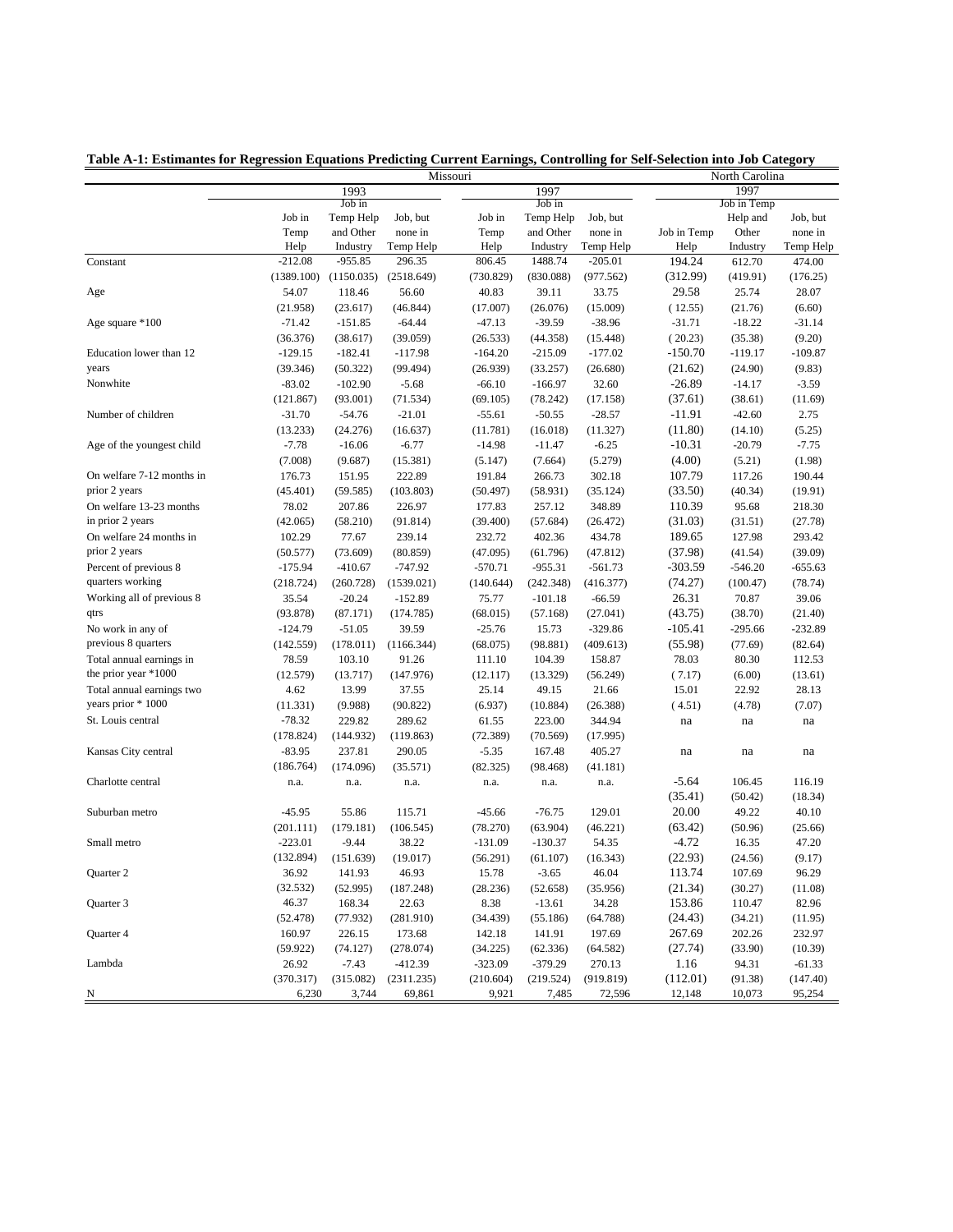| Table A-2 Estimates for Regression Equations Predicting Total Earnings in Subsequent Eight Quarters, Controlling for Self-Selection into Job Category |  |  |  |  |  |
|-------------------------------------------------------------------------------------------------------------------------------------------------------|--|--|--|--|--|
|                                                                                                                                                       |  |  |  |  |  |

|                           |                     |                         |                       |                     | Missouri            |                         |             | North Carolina      |                     |                     |                     |                     |
|---------------------------|---------------------|-------------------------|-----------------------|---------------------|---------------------|-------------------------|-------------|---------------------|---------------------|---------------------|---------------------|---------------------|
|                           | 1993                |                         |                       |                     |                     |                         | 1997        |                     | 1997                |                     |                     |                     |
|                           |                     |                         | Job in Temp           |                     |                     |                         | Job in Temp |                     |                     |                     | Job in Temp         |                     |
|                           |                     |                         | Help and              |                     |                     |                         | Help and    | Job, but            |                     |                     | Help and            | Job, but none       |
|                           |                     | Job in Temp             | Other                 | Job, but none       |                     | Job in Temp             | Other       | none in             |                     | Job in Temp         | Other               | in Temp             |
|                           | No Job              | Help                    | Industry              | in Temp Help        | No Job              | Help                    | Industry    | Temp Help           | No Job              | Help                | Industry            | Help                |
| Constant                  | 2950.014            | 5046.317                | $-17533.42$           | 4448.406            | 2385.021            | $-6147.823$             | 13649.09    | 4162.094            | 2237.36             | 8004.139            | 14613.92            | 3927.033            |
|                           | (524.150)           | (15295.150)             | (16756.630)           | (11018.960)         | (635.130)           | (15382.030)             | (12894.480) | (5924.987)          | (674.461)           | (4695.544)          | (5246.276)          | (2135.080)          |
| Age                       | 15.01               | 291.11                  | 968.61                | 380.32              | 112.08              | 527.75                  | 164.67      | 316.16              | 124.07              | 160.09              | 70.06               | 182.65              |
|                           | (25.735)            | (298.834)               | (342.617)             | (239.741)           | (33.630)            | (274.342)               | (416.584)   | (124.897)           | (30.287)            | (236.773)           | (277.196)           | (94.316)            |
| Age square *100           | $-89.71$            | $-425.06$               | $-1337.32$            | $-420.82$           | $-240.09$           | $-741.25$               | $-88.86$    | $-396.71$           | $-200.47$           | $-150.20$           | 50.19               | $-216.54$           |
|                           | (32.818)            | (480.119)               | (560.714)             | (237.539)           | (45.567)            | (438.906)               | (723.619)   | (163.222)           | (41.188)            | (392.369)           | (461.426)           | (137.574)           |
| Education lower than 12   | $-1251.00$          | $-2561.01$              | $-3266.04$            | $-2641.22$          | $-1692.26$          | $-3041.44$              | $-3147.08$  | $-3140.74$          | $-1443.14$          | $-2473.80$          | $-2060.43$          | $-2296.92$          |
| years                     | (74.514)            | (461.216)               | (631.815)             | (467.455)           | (105.533)           | (359.793)               | (360.128)   | (176.340)           | (103.449)           | (260.831)           | (280.235)           | (134.369)           |
| Nonwhite                  | $-5.77$             | 44.20                   | 588.53                | 32.09               | $-446.53$           | $-184.08$               | $-393.90$   | $-167.77$           | $-225.57$           | $-377.09$           | 641.58              | 50.37               |
|                           | (104.149)           | (1249.438)              | (1322.456)            | (394.323)           | (153.377)           | (1257.249)              | (763.697)   | (254.634)           | (113.837)           | (501.230)           | (385.692)           | (174.211)           |
| Number of children        | $-109.21$           | $-596.37$               | $-702.10$             | $-382.36$           | $-60.84$            | $-335.75$               | $-541.25$   | $-291.52$           | 4.79                | $-26.40$            | $-26.10$            | $-31.08$            |
|                           | (26.180)            | (164.349)               | (287.391)             | (113.981)           | (38.938)            | (169.086)               | (178.658)   | (84.241)            | (47.189)            | (148.119)           | (154.791)           | (78.477)            |
| Age of the youngest child | 29.61               | $-59.82$                | $-79.60$              | $-51.16$            | $-16.39$            | $-152.59$               | $-167.72$   | $-85.55$            | $-51.22$            | $-88.45$            | $-128.83$           | $-61.53$            |
|                           | (11.133)            | (77.516)                | (134.367)             | (77.098)            | (15.377)            | (74.100)                | (66.105)    | (38.761)            | (14.625)            | (48.909)            | (54.476)            | (26.876)            |
| On welfare 7-12 months in | $-16.95$            | 177.76                  | 524.50                | 1276.00             | 147.26              | 1025.45                 | 1423.47     | 1354.36             | $-302.66$           | $-44.44$            | 5.64                | 742.09              |
| prior 2 years             | (83.414)            | (618.962)               | (734.041)             | (491.417)           | (111.680)           | (499.881)               | (502.790)   | (316.008)           | (107.258)           | (381.297)           | (410.614)           | (216.262)           |
| On welfare 13-23 months   | 52.13               | $-699.61$               | 135.34                | 1101.88             | 315.89              | 1105.96                 | 1624.07     | 1599.11             | $-324.32$           | 19.40               | 248.69              | 759.12              |
| in prior 2 years          | (93.052)            | (618.990)               | (702.940)             | (470.010)           | (121.850)           | (535.519)               | (463.963)   | (360.411)           | (112.138)           | (400.528)           | (401.176)           | (313.031)           |
| On welfare 24 months in   | 9.68                | $-855.38$               | $-254.42$             | 1036.67             | 780.68              | 790.09                  | 2627.30     | 2465.23             | 121.75              | 775.81              | 580.14              | 1979.14             |
| prior 2 years             | (97.831)            | (668.859)               | (951.925)             | (466.595)           | (141.303)           | (567.895)               | (571.842)   | (504.518)           | (133.374)           | (505.713)           | (524.849)           | (440.303)           |
| Percent of previous 8     | 73.32               | $-771.22$               | 501.90                | $-3192.52$          | 293.82              | $-993.17$               | $-5932.98$  | $-3800.95$          | $-1606.59$          | $-2834.40$          | $-6209.42$          | $-2101.07$          |
| quarters working          | (636.677)           | (2759.177)              | (3321.710)            | (6723.817)          | (741.512)           | (2100.008)              | (2663.276)  | (2182.493)          | (961.098)           | (1033.978)          | (1260.362)          | (972.659)           |
| Working all of previous 8 | $-771.41$           | $-1158.80$              | $-965.26$             | $-990.64$           | $-999.13$           | 74.34                   | $-322.37$   | $-167.71$           | $-876.56$           | 494.40              | 938.41              | 368.39              |
| qtrs                      | (327.354)           | (1262.815)              | (1168.373)            | (785.605)           | (318.431)           | (806.162)               | (529.493)   | (300.308)           | (336.829)           | (566.991)           | (497.355)           | (286.310)           |
| No work in any of         | 46.13               | 39.94                   | $-508.08$             | 1177.09             | 611.86              | 963.72                  | 2482.48     | 459.23              | 810.32              | 1418.63             | $-268.20$           | $-296.54$           |
| previous 8 quarters       | (168.562)           | (1383.282)              | (2072.273)            | (5180.344)          | (199.399)           | (1666.427)              | (1327.115)  | (2472.677)          | (271.798)           | (733.668)           | (1042.223)          | (899.754)           |
| Total annual earnings in  | 85.41               | 733.48                  | 816.01                | 552.57              | 126.90              | 808.14                  | 815.54      | 868.60              | 130.30              | 688.33              | 706.30              | 856.32              |
| the prior year $*1000$    | (71.061)            | (153.370)               | (200.580)             | (660.379)           | (69.465)            | (132.578)               | (72.762)    | (351.773)           | (93.114)            | (67.336)            | (65.753)            | (139.955)           |
| Total annual earnings two | 242.91              | 362.31                  | 274.88                | 468.41              | 319.15              | 369.36                  | 560.27      | 466.36              | 382.38              | 423.79              | 430.40              | 366.02              |
| years prior * 1000        | (43.555)            | (156.069)               | (143.340)             | (387.404)           | (50.088)            | (138.304)               | (81.496)    | (125.004)           | (66.542)            | (113.803)           | (78.796)            | (94.156)            |
| St. Louis central         | $-110.79$           | $-439.92$               | 3411.00               | 2067.41             | 165.03              | 2879.81                 | 2663.45     | 2541.99             | n.a.                | n.a.                | n.a.                | n.a.                |
|                           | (107.441)           | (2060.587)              | (1939.221)            | (589.519)           | (152.694)           | (1237.665)              | (837.417)   | (270.331)           |                     |                     |                     |                     |
| Kansas City central       | 176.33              | 313.64                  | 3922.93               | 1928.21             | 560.94              | 2689.35                 | 2130.40     | 2767.79             | n.a.                | n.a.                | n.a.                | n.a.                |
|                           | (130.483)           | (2088.122)              | (2335.676)            | (296.192)           | (194.842)           | (1472.653)              | (1094.930)  | (402.672)           |                     |                     |                     |                     |
| Charlotte central         | n.a.                | n.a.                    | n.a.                  | n.a.                | n.a.                | n.a.                    | n.a.        | n.a.                | 336.47              | 1656.20             | 1210.55             | 1186.90             |
|                           |                     |                         |                       |                     |                     |                         |             |                     | (167.184)           | (477.361)           | (549.650)           | (247.769)           |
| Suburban metro            | 467.3197            | $-58.57$                | 2327.39               | 1263.28             | 807.3162            | 1385.62                 | 761.79      | 1904.44             | 451.59              | 1321.65             | 424.03              | 1007.78             |
|                           |                     |                         |                       |                     |                     |                         | (1020.780)  |                     |                     |                     |                     |                     |
| Small metro               | (151.077)<br>175.33 | (2156.926)<br>$-845.39$ | (2323.367)<br>2423.20 | (542.850)<br>494.97 | (217.453)<br>272.08 | (1343.566)<br>$-377.10$ | $-1036.79$  | (391.484)<br>529.35 | (264.680)<br>136.73 | (624.037)<br>417.47 | (831.756)<br>104.79 | (364.096)<br>436.59 |
|                           |                     |                         |                       |                     |                     |                         |             |                     |                     |                     |                     |                     |
|                           | (130.354)           | (1525.989)              | (1943.385)            | (233.173)           | (175.411)           | (1023.937)              | (1047.379)  | (233.254)           | (106.359)           | (291.938)           | (314.099)           | (139.192)           |
| Quarter 2                 | $-40.80$            | $-313.26$               | $-421.06$             | $-277.15$           | $-234.66$           | 190.82                  | $-1186.69$  | $-336.02$           | $-326.82$           | $-57.65$            | $-1217.33$          | $-99.66$            |
|                           | (39.340)            | (311.624)               | (661.797)             | (827.097)           | (58.977)            | (396.595)               | (628.312)   | (213.165)           | (77.562)            | (211.173)           | (302.078)           | (102.644)           |
| Quarter 3                 | $-192.26$           | $-78.75$                | 8.81                  | $-260.65$           | $-646.91$           | $-342.16$               | $-977.91$   | $-379.42$           | $-774.23$           | $-250.44$           | $-1216.56$          | $-155.34$           |
|                           | (65.804)            | (542.144)               | (1058.268)            | (1250.939)          | (88.155)            | (525.959)               | (753.248)   | (384.941)           | (110.133)           | (258.136)           | (352.630)           | (123.589)           |
| Quarter 4                 | 11.92               | 131.41                  | $-210.81$             | $-260.98$           | $-434.51$           | $-411.91$               | $-1385.91$  | $-622.96$           | $-617.95$           | $-684.45$           | $-1809.33$          | $-677.28$           |
|                           | (67.160)            | (613.969)               | (1038.988)            | (1240.508)          | (78.911)            | (395.105)               | (746.372)   | (336.953)           | (66.574)            | (259.929)           | (355.230)           | (81.875)            |
| Lambda                    | 3272.27             | 309.66                  | 4293.85               | $-1980.73$          | 3283.79             | 3039.09                 | $-1792.84$  | 304.30              | 4126.49             | $-416.60$           | $-1303.06$          | 2032.95             |
|                           | (797.709)           | (3937.927)              | (4346.960)            | (10232.980)         | (916.216)           | (4765.997)              | (2742.797)  | (5472.752)          | (1183.317)          | (1485.739)          | (1162.456)          | (1616.570)          |
| N                         | 209,325             | 6,230                   | 3,744                 | 69,861              | 129,440             | 9,921                   | 7,485       | 72,596              | 130,894             | 12,148              | 10,073              | 95,254              |